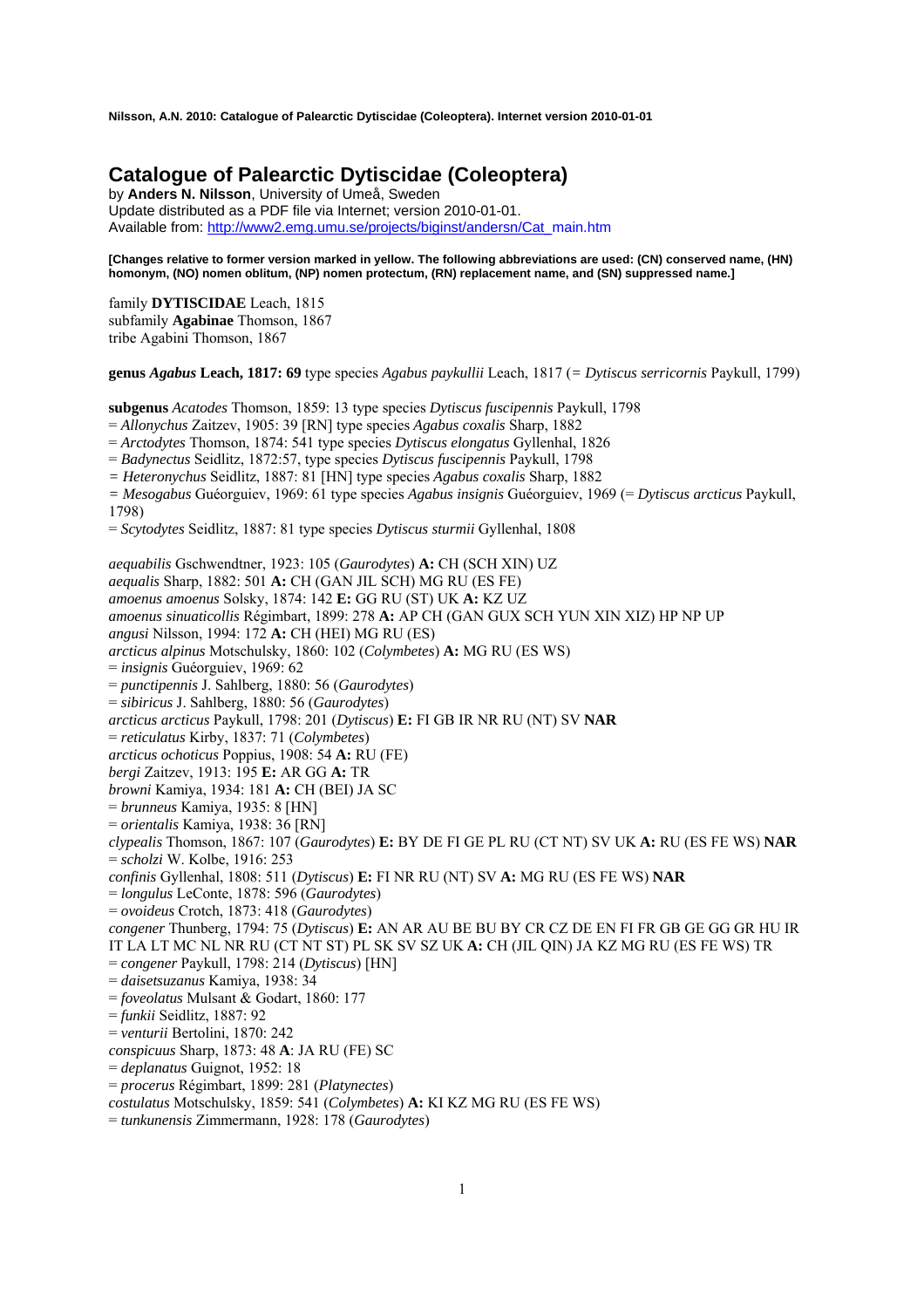*coxalis coxalis* Sharp, 1882: 535 **A:** KZ MG RU (ES WS) = *splichali* Reitter, 1899: 196 *coxalis ermaki* Zaitzev, 1953: 259 (*Gaurodytes*) **E:** RU (NT) **A:** RU (ES FE WS) **NAR** *coxalis schmidti* Zaitzev, 1913: 197 **E:** AR GG TR *discolor* Harris, 1828: 164 *(Colymbetes)* **E:** FI NR RU (NT) SV **A:** RU (ES FE) **NAR** *= levanderi* Hellén, 1929: 40 *elongatus* Gyllenhal, 1826: 169 (*Dytiscus*) **E:** FI NR RU (NT) SV **A:** RU (ES WS) **NAR** = *bryanti* Carr, 1930: 278 *fulvipennis* Régimbart, 1899: 277 **A:** CH (HEB HUB JIX SCH SHN SHX TAI) *= chinensis* Zimmermann, 1919: 211 (*Gaurodytes*) *fuscipennis* Paykull, 1798: 209 (*Dytiscus*) **E:** AU BY CZ DE EN FI GE HU LA LT NR PL RU (CT NT ST) SK SV UK **A:** KZ RU (ES FE WS) **NAR** = *eversmanni* Ballion, 1855: 237 = *fossarum* Germar, 1824: 29 (*Dytiscus*) = *obscurior* J. Sahlberg, 1875: 170 (*Acatodes*) *granulatus* Falkenström, 1936: 95 (*Gaurodytes*) **A:** CH (SCH) *hummeli* Falkenström, 1936: 2 (*Gaurodytes*) **A:** CH (SCH TAI) *inexspectatus* Nilsson, 1990: 157 **A:** RU (ES WS) **NAR** *infuscatus* Aubé, 1838: 330 **E:** FI NR RU (NT) **A:** MG RU (ES FE WS) **NAR** = *dubiosus* Poppius, 1905: 20 = *gelidus* U. Sahlberg, 1906: 15 *japonicus continentalis* Guéorguiev, 1970: 259 [RN] **A:** CH (FUJ GUX HEB HUB JIA JIX LIA SCH TAI YUN) RU (FE) SC **ORR** = *falkenstromi* Zaitzev, 1953: 254 [HN] (*Gaurodytes*) *japonicus ezo* Nakane, 1989: 23 **A:** CH (TAI) JA RU (FE) *japonicus japonicus* Sharp, 1873: 50 **A:** JA *japonicus shiroumanus* Nakane, 1959: 98 (*Gaurodytes*) **A:** JA *joachimschmidti* Brancucci & Hendrich, 2008:52 **A:** CH (XIZ) *kaszabi* Guéorguiev, 1972: 37 **A:** MG *kokoosson* Feng, 1936: 8 **A:** CH (SHX) *lapponicus* Thomson, 1867: 108 (*Gaurodytes*) **E:** FI FR IT NR RU (NT) SP SV SZ **A:** MG RU (ES FE WS) TR = *obovatus* J. Sahlberg, 1875: 176 (*Gaurodytes*) = *obscuripennis* J. Sahlberg, 1875: 177 (*Gaurodytes*) *matsumotoi* Satô & Nilsson, 1990: 193 **A:** JA RU (FE) *moestus* Curtis, 1835: lx (*Colymbetes*) **E:** FI RU (NT) **A:** RU (ES FE WS) **NAR** = *borealis* Sharp, 1882: 513 = *nigripalpis* J. Sahlberg, 1880: 56 *mucronatus* Falkenström, 1936: 89 (*Gaurodytes*) **A:** CH (SCH SHA) *pseudoclypealis* Scholz, 1933: 74 **E:** BY FI LA PL RU (CT NT ST) **A:** WS = *haraldi* Håkan Lindberg, 1933: 121 *regimbarti* Zaitzev, 1906: 174 **A:** CH (BEI GAN GUI HEB HEI JIX LIA SCH SHA SHN SHX XIZ YUN) NC *rufipennis* Gschwendtner, 1933: 163 (*Gaurodytes*) **A:** CH (FUJ) *setulosus* J. Sahlberg, 1895: 39 (*Gaurodytes*) **E:** FI LA NR RU (CT NT ST) SV UK *slovzovi* J. Sahlberg, 1880: 59 (*Gaurodytes*) **E:** KZ **A:** RU (ES WS) *sturmii* Gyllenhal in Schönherr, 1808: 18 (*Dytiscus*) **E:** AU BE BH BU BY CR CZ DE EN FI FR GB GE GG IR IT LA LT LU NL NR PL RU (CT NT ST) SK SL SP SV SZ UK **A:** KZ RU (ES WS) TR = *fallax* Munster, 1932: 85 = *goedelii* A. Villa & G.B. Villa, 1833: 33 (*Colymbetes*) *suoduogangi* ŠÄastný & Nilsson, 2003: 212 **A:** CH (YUN) *thomsoni* J. Sahlberg, 1871: 407 (*Gaurodytes*) **E:** FI NR RU (NT) SV **A:** RU (ES FE WS) **NAR**  = *coriaceus* J. Sahlberg, 1875: 174 (*Gaurodytes*) *tibetanus* Zaitzev, 1908: 425 **A:** CH (QIN) *turcmenus* Guignot, 1957: 93 **A:** KI CH (XIN) *zetterstedti* Thomson, 1856: 216 **E:** FI NR RU (NT) SV **A:** RU (ES FE WS) **NAR** = *browni* Leech, 1938: 126 [HN]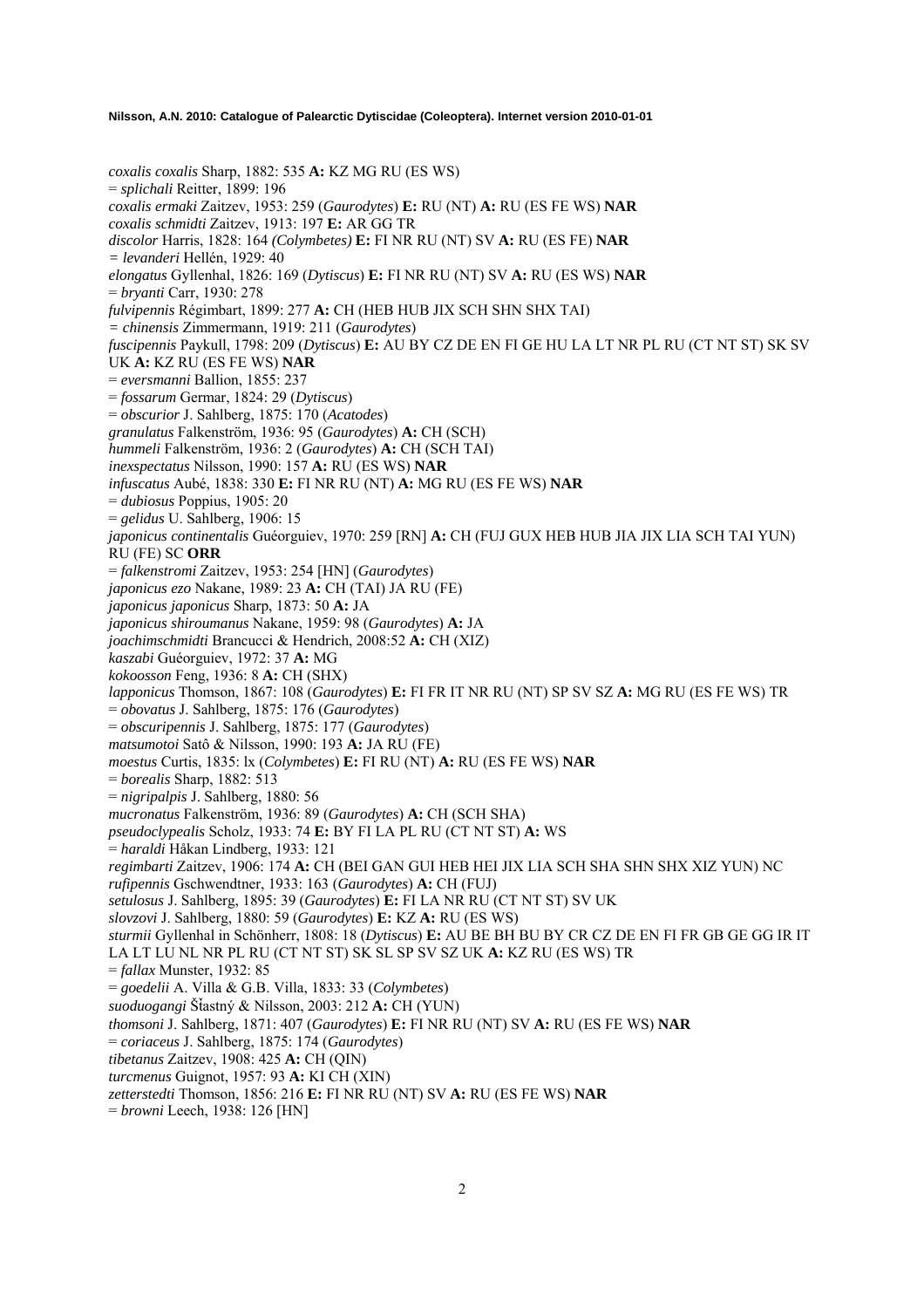**subgenus** *Agabus* Leach, 1817: 69 type species *Agabus paykullii* Leach, 1817 (= *Dytiscus serricornis* Paykull, 1799) = *Apator* Semenov, 1899: 512 type species *Agabus kessleri* Hochhuth, 1871 (= *Colymbetes bifarius* Kirby, 1837) = *Carrhydrus* Fall, 1922: 35 type species *Carrhydrus crassipes* Fall, 1922 = *Eriglenus* Thomson, 1859: 14 type species *Dytiscus abbreviatus* Fabricius, 1787 (= *Dytiscus undulatus* Schrank, 1776) = *Neonecticus* Guignot, 1951: 84 type species *Agabus disintegratus* Crotch, 1873 *amnicola* J. Sahlberg, 1880: 58 (*Gaurodytes*) **A:** RU (ES) **NAR**  = *triton* Fall, 1922: 17 *bifarius* Kirby, 1837: 71 (*Colymbetes*) **E:** BY RU (CT NT ST) UK **A:** RU (Siberia) **NAR**  = *kessleri* Hochhuth, 1871: 238 *clavicornis* Sharp, 1882: 536 **A:** CH (HEI) MG RU (ES FE) **NAR**  = *verus* Brown, 1931: 115 *fulvaster* Zaitzev, 1906: 26 **E:** KZ RU (ST) **A:** KZ MG RU (ES WS) *jacobsoni* Zaitzev, 1905: 225 **E:** RU (NT) **A:** RU (FE) *labiatus* Brahm, 1790: 27 (*Dytiscus*) **E:** AL AR AU BE BH BU BY CR CZ DE EN FI FR GB GE GG HU IR IT LA LT MC MD NL NR PL PT RU (CT NT ST) SK SL SP SV SZ UK YU **A:** KZ RU (ES WS) TR = *assimilis* Sturm, 1834: 112 (*Colymbetes*) = *femoralis* Paykull, 1798: 215 (*Dytiscus*) = *femoralis* Gravenhorst, 1807: 102 (*Dytiscus*) = *hochhuti* Zaitzev, 1908: clx = *impressus* Zoubkoff, 1833: 317 (*Colymbetes*) = *transcaucasicus* Zaitzev, 1927: 28 *lineatus* Gebler, 1848: 75 **E:** KZ MD RU (CT ST) UK **A:** KZ MG RU (ES WS) = *desertorum* Morawitz, 1863: 169 *luteaster* Zaitzev, 1906: 27 **E:** RU (NT) **A:** RU (ES FE WS) *mandsuricus* Guignot, 1956: 396 (*Ilybius*) **A:** CH (HEI) RU (FE) = *charini* Lafer, 1988: 54 (*Eriglenus*) *pallens* Poppius, 1905: 22 **E:** RU (NT) **A:** KZ MG RU (ES FE WS) **NAR**  = *hudsonicus* Leech, 1938: 123 = *mongolicus* Guéorguiev, 1968: 27 = *zaitzewi* Poppius, 1909: 12 *poppiusi* Nilsson, 2003: 97 **A:** RU (ES) *serricornis* Paykull, 1799: 49 (*Dytiscus*) **E:** FI NR RU (NT) SV **A:** RU (ES WS) = *clavatus* Latreille, 1804: 166 (*Dytiscus*) = *minor* J. Sahlberg, 1875: 170 = *paykullii* Leach, 1817: 72 [RN] *uliginosus* Linnaeus, 1761: 216 (*Dytiscus*) **E:** AU BE BY CR CZ DE EN FI FR GB GE HU IC IT LA LT LU NL NR PL RO RU (CT NT ST) SK SL SV SZ UK YU = *aeratus* Stephens, 1828: 79 (*Colymbetes*) = *dispar* Bold, 1849: xxiv = *reichei* Aubé, 1837: 138 = *uliginosus* O.F. Müller, 1776:71 (*Dyticus*) [HN] *undulatus* Schrank, 1776: 70 (*Dytiscus*) **E:** AB AL AR AU BE BH BU BY CR CZ DE EN FR GB GE GG HU IT LA LT LU NL NR PL RU (CT ST) SK SL SV SZ UK **A:** KI = *abbreviatus* Fabricius, 1787: 191 (*Dytiscus*) = *imperfectus* Meier, 1899: 98 = *interruptus* Schilsky, 1888: 183 = *pictus* Meier, 1899: 98 = *ruficeps* Ménétriés, 1832: 141 (*Colymbetes*) *uralensis* Nilsson & Petrov, 2006: 162 **E:** RU (CT) **A:** KZ RU (ES) *vereschaginae* Angus, 1984: 193 **A:** RU (ES WS) *zimmermanni* Scholz, 1920: 15 **E:** BU GR RO RU (ST) UK **A:** TR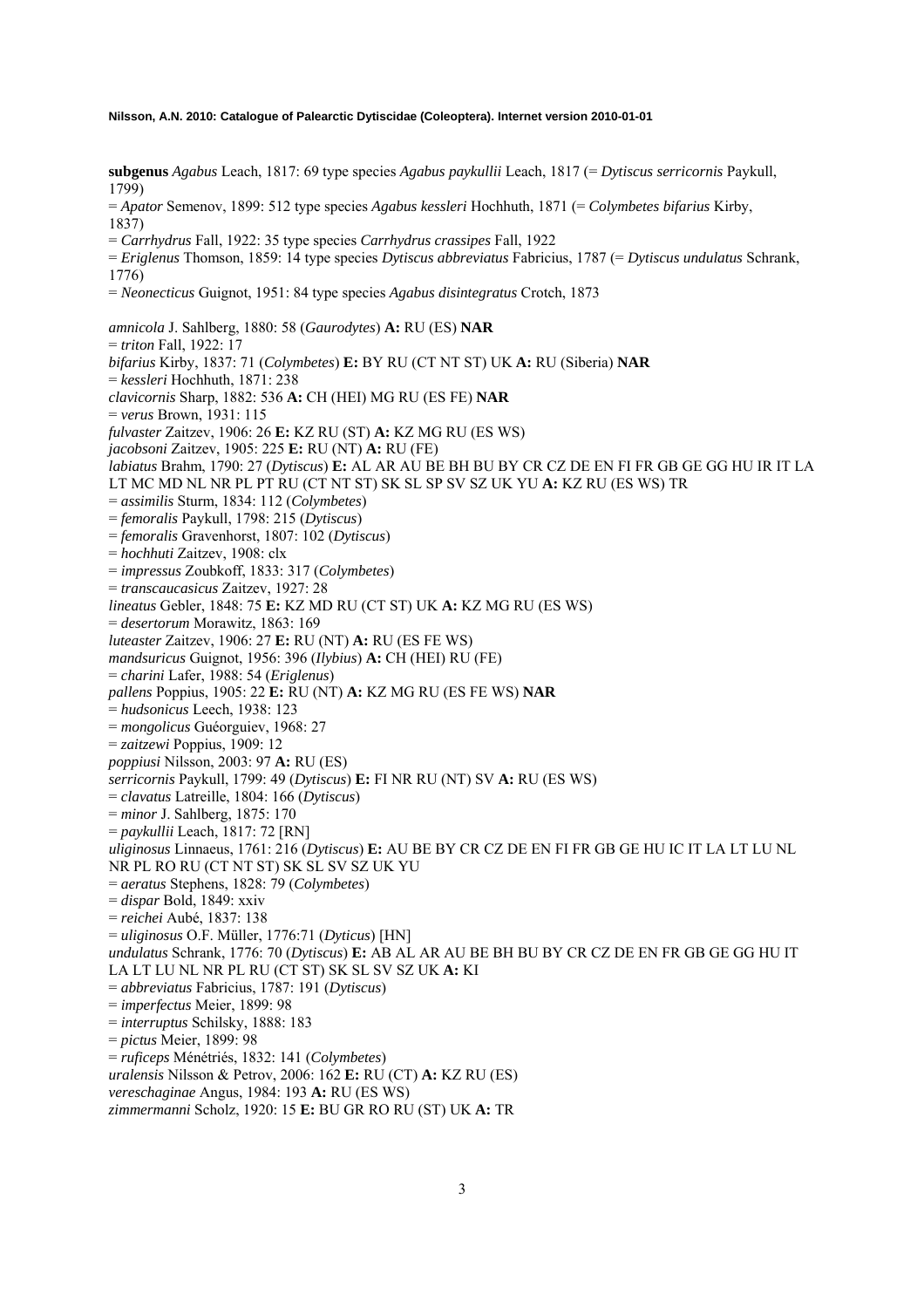**subgenus** *Gaurodytes* Thomson, 1859: 14 type species *Dytiscus bipustulatus* Linnaeus, 1767

= *Agabinectes* Guignot, 1932: 525 type species *Dytiscus brunneus* Fabricius, 1798

= *Dichodytes* Thomson, 1886: x type species *Gaurodytes angusticollis* J. Sahlberg, 1871 (= *Agabus = adpressus* Aubé, 1837)

= *Dichonectes* Guignot, 1945: 21 type species *Dytiscus biguttatus* Olivier, 1795

= *Gabinectes* Guignot, 1931: 202 type species *Dytiscus brunneus* Fabricius, 1798

= *Metronectes* Sharp, 1882: 491 type species *Agabus aubei* Perris, 1869

= *Necticus* Hope, 1838: 131 [HN] type species *Dytiscus bipustulatus* Linnaeus, 1767

= *Xanthodytes* Seidlitz, 1887: 81 type species *Dytiscus nebulosus* Forster, 1771

*adpressus* Aubé, 1837: 169 **E:** FI NR RU (NT) SV **A:** KZ MG RU (ES WS) **NAR** 

= *angusticollis* J. Sahlberg, 1871: 408 (*Gaurodytes*)

= *haeffneri* Aubé, 1837: 170

= *sahlbergi* Sharp, 1882: 517

= *solus* Leech, 1949: 248

= *subquadratus* Motschulsky, 1860: 102 (*Colymbetes*)

*adustus* Guignot, 1954: 223 **A:** IN KA

*affinis* Paykull, 1798: 211 (*Dytiscus*) **E:** AU BE BY CR CZ DE EN FI FR GB GE HU IR IT LA LT LU NL NR PL

RU (CT NT) SK SV SZ UK **A:** JA (Hokkaido) RU (ES FE WS)

= *branchiatus* Babington, 1832: 329 (*Colymbetes*)

= *guttulus* Schönherr, 1808: 19 (*Dytiscus*)

*africanus* Pederzani & Schizzerotto, 1998: 88 **N:** TU

*alexandrae* Ribera, Hernando & Aguilera, 2001:256 **N:** MO

*alinae* Lafer, 1988: 58 (*Gaurodytes*) **A:** RU (FE)

*aubei* Perris, 1869: 6 **E:** FR (Corse) IT (Elba)

= *parallelipennis* Desbrochers des Loges, 1871: 337

*basalis* Gebler, 1829: 65 (*Colymbetes*) **A:** CH (XIN) KI KZ MG RU (WS) TD UZ

= *abnormicollis* Ballion, 1871: 329

= *pallidipennis* Jakovlev, 1897: 40 [HN]

= *songoricus* Gebler, 1859: 450 [RN] (*Colymbetes*)

*biguttatus* Olivier, 1795: 26 (*Dytiscus*) **E:** AB AL AR AU BE BH BU BY CR CZ FR GB GE GG GR HU IR IT LS LU MC NL PL PT RO RU (CT ST) SK SL SP SZ UK YU **N:** AG CI EG LB MO TU **A:** AF CH (SCH XIN) CY

HP IN IQ IS JO KA KI LE PA RU (WS) SA SI SY TM TR UZ

- = *alligator* Normand, 1933: 299
- = *annulatus* Zoubkoff, 1833: 318 (*Colymbetes*)
- = *concii* Franciscolo, 1942: 137

= *consanguineus* Wollaston, 1864: 81

= *fontinalis* Stephens, 1828: 66 (*Colymbetes*)

= *impressus* Guignot, 1932:540 [HN]

= *indicus* Régimbart, 1899: 272

= *melas* Aubé, 1837: 168

= *nigricollis* Zoubkoff, 1833: 317 (*Colymbetes*)

= *nitidus* Fabricius, 1801: 265 (*Dytiscus*)

= *nubiensis* Régimbart, 1895: 154

= *olivieri* Zaitzev, 1908: 121 [RN]

= *pauper* Schilsky, 1888: 184

= *picicornis* Stephens, 1828: 66 (*Colymbetes*)

= *silesiacus* Letzner, 1844: 170

= *subaquilus* Gozis, 1912: 60

*biguttulus* Thomson, 1867: 110 (*Gaurodytes*) **E:** BY EN FI GE LA NR PL RU (CT NT) SV UK **A:** MG RU (ES WS)

= *boreellus* J. Sahlberg, 1871: 409 (*Gaurodytes*)

= *ovalis* J. Sahlberg, 1875: 178 (*Gaurodytes*)

*binotatus* Aubé, 1837: 161 **E:** FR (Corse) IT

*bipustulatus* Linnaeus, 1767: 667 (*Dytiscus*) **E:** AB AL AN AR AU AZ BE BH BU BY CR CZ DE EN FA FI FR GB GE GG GR HU IC IR IT LA LS LT LU MC NL NR PL PT RO RU (CT NT ST) SK SL SP SV SZ TR UK YU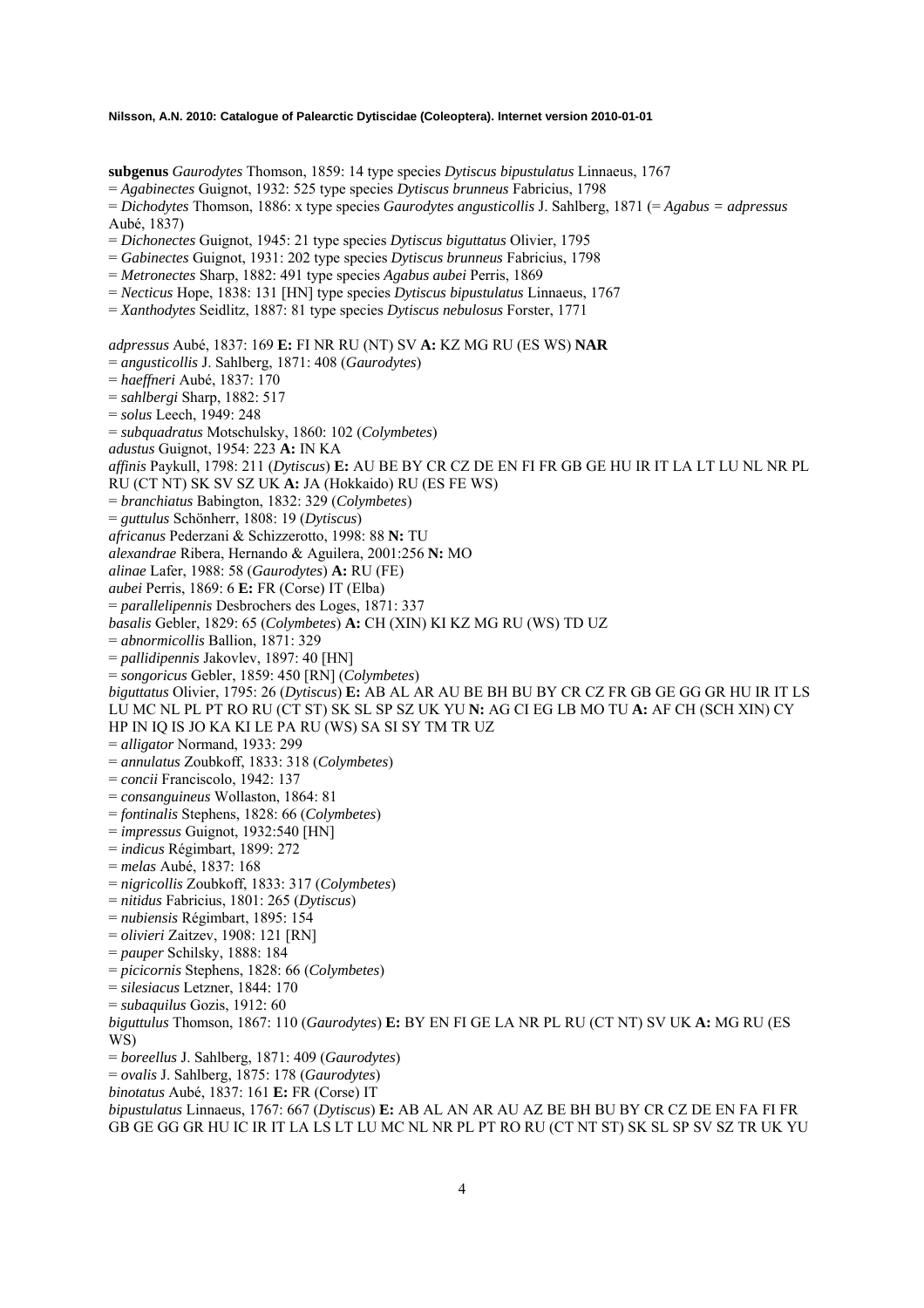**N:** AG LB MO TU **A:** AF CH (XIN) CY IN IS KI KZ LE RU (WS) SY TD TR UZ "Manchuria" **AFR** 

= *abdominalis* Costa, 1847: 134 (*Colymbetes*)

- = *acuductus* Marsham, 1802: 416 (*Dytiscus*)
- = *alpestris* Heer, 1837: 53
- = *alpicola* Zaitzev, 1927: 24
- = *alticola* Bruneau de Miré & Legros, 1963: 875
- = *bipustulatus* O.F. Müller, 1776:71 (*Dyticus*) [HN]
- = *callosus* Thomson, 1884: 1031 (*Gaurodytes*)
- = *carbonarius* Fabricius, 1801: 263 [HN] (*Dytiscus*)
- = *dolomitanus* Scholz, 1935: 37
- = *falcozi* Guignot, 1932: 557
- = *immaculatus* Schrank, 1781: 201 (*Dytiscus*)
- = *kiesenwetterii* Seidlitz, 1887: 88
- = *latus* Gebler, 1841: 371 (*Colymbetes*)
- = *luctuosus* Geoffroy, 1785: 67 (*Dyticus*)
- = *maurus* Zimmermann, 1919: 209 (*Gaurodytes*)
- = *peyerimhoffi* Bruneau de Miré & Legros, 1963: 875
- = *picipennis* J. Sahlberg, 1903: 5
- = *pyrenaeus* Fresneda & Hernando, 1989: 35
- = *regalis* Pétri, 1903: 49
- = *remotus* J. Sahlberg, 1913: 45
- = *sexualis* Reiche, 1857: ix
- = *snowdonius* Newman, 1833: 55 (*Colymbetes*)
- = *solieri* Aubé, 1837: 183
- *blatta* Jakovlev, 1897: 39 **A:** CH (QIN XIN) KI
- = *piceus* Jakovlev, 1897: 40
- *brandti* Harold, 1880: 148 **A:** CH (BEI HEB JIL LIA QIN SCH YUN) MG RU (FE)
- = *jeholensis* Kamiya, 1935: 8
- *brunneus* Fabricius, 1798: 64 (*Dytiscus*) **E:** BE FR GB GE GR IT PT SP SZ **N:** AG LB MO TU **A:** SY
- = *castaneus* Gyllenhal, 1808: 21 (*Dytiscus*)
- = *ferrugineus* Stephens, 1828: 79 (*Colymbetes*)
- *caraboides* Sharp, 1882: 494 **E:** BU GG MC UK **A:** IN LE SY TR
- = *merkli* Régimbart, 1884: xix
- *cephalotes* Reiche, 1861: 202 **E:** FR (Corse)
- *conspersus* Marsham, 1802: 427 (*Dytiscus*) **E:** AB AL AR BE BU CR DE FR GB GE GG GR HU IR IT MC NL PL PT RU (ST) SP SV UK YU **N:** AG CI EG LB MO TU **A:** AF CH (QIN XIN XIZ ZHE) CY HP IN IQ JO KA KI KU KZ LE PA RU (WS) SI SY TD TM TR UZ
- = *bulgaricus* Csiki, 1943: 214 (*Gaurodytes*)
- = *corsicus* Guignot, 1932: 571
- = *gougeletii* Reiche, 1863: 474
- = *luniger* Kolenati, 1845: 82
- = *nebulosus* Schiødte, 1841: 467 [HN]
- = *perlautus* Gozis, 1912: 53

= *subnebulosus* Stephens, 1828: 72 (*Colymbetes*)

*debilipes* Régimbart, 1899: 273 **A:** HP KA NP PA SD UP **ORR** 

- = *skarduensis* Guignot, 1958: 30
- = *subsericatus* Régimbart, 1899: 274
- *dichrous* Sharp, 1878: 169 **A:** AF CH (SCH XIN) KI KZ MG RU (ES) "Baluchistan"
- = *dichrous* Sharp, 1890:38 [HN]
- = *lederii* Seidlitz, 1887: 94
- = *luteolus* Régimbart, 1899: 275
- *didymus* Olivier, 1795: 26 (*Dytiscus*) **E:** AU BE BH BU BY CZ DE FR GB GE GR IT LU NL PL PT SL SP SV SZ UK YU **N:** AG MO TU **A:** IS LE SY TR
- = *chalybaeus* J. Sahlberg, 1903: 12
- = *vitreus* Paykull, 1798: 217 (*Dytiscus*)

*dilatatus* Brullé, 1832: 127 (*Colymbetes*) **E:** BU GG GR IT MC RU (ST) TR UK **N:** AG EG MO TU **A:** CY IQ IS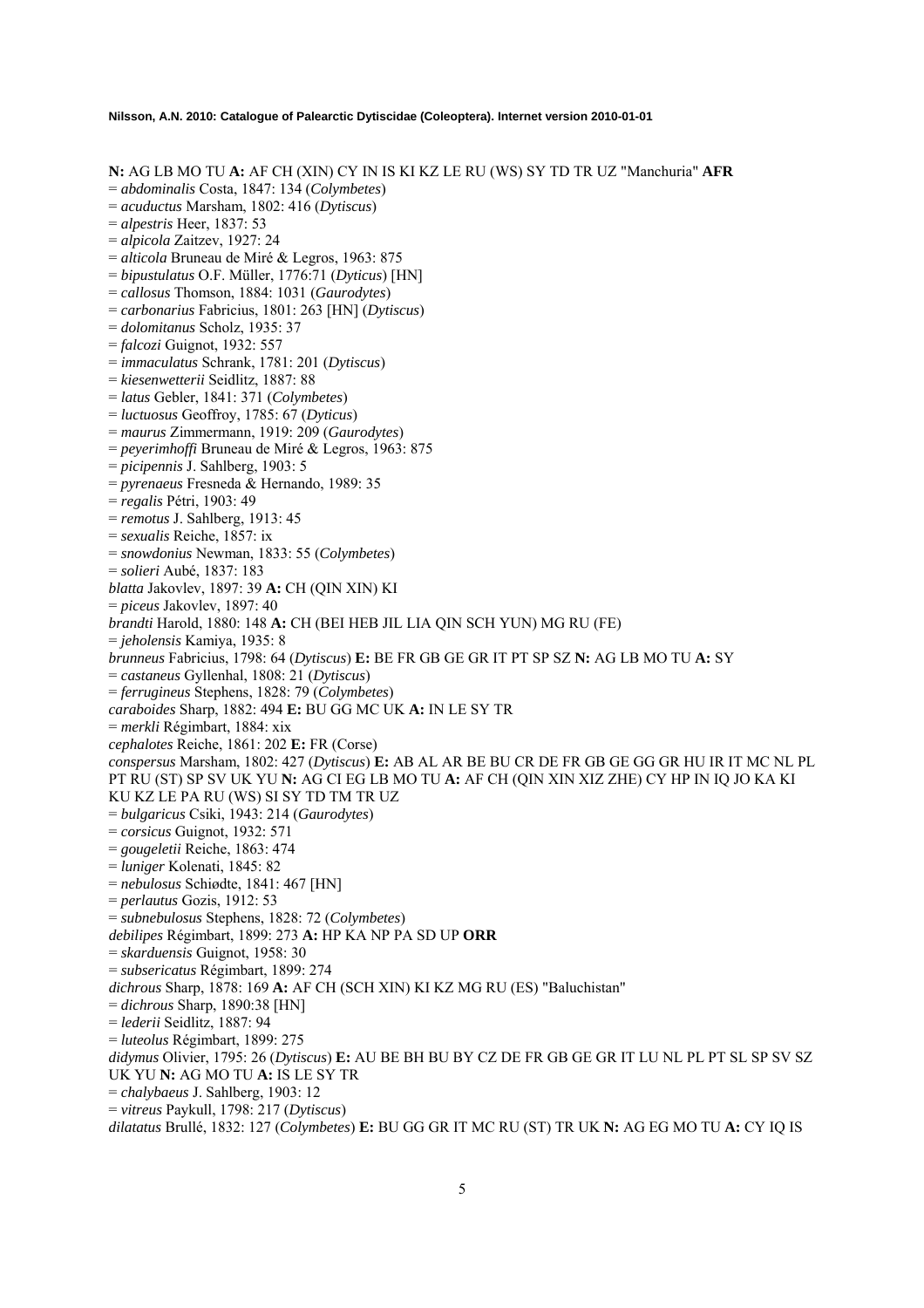KI LE SI SY TR UZ = *balcanicus* Hlisnikovský, 1955: 101 = *castaneus* Sharp, 1882: 500 [HN] = *gory* Aubé, 1837: 162 *faldermanni* Zaitzev, 1927: 22 **E:** AB **A:** IN IS LE SY TR = *iranicus* Guéorguiev, 1965: 257 = *palaestinus* Zimmermann, 1934: 164 (*Gaurodytes*) *freudei* Guéorguiev, 1975: 97 **A:** KA NP UP *friedrichi* Falkenström, 1936: 91 (*Gaurodytes*) **A:** CH (GAN SCH) KI *glacialis* Hochhuth, 1846: 218 **E:** AB AR GG RU (ST) **A:** IN TR = *armeniacus* Sharp, 1882: 497 = *inguttatus* Reitter, 1908: 223 *glazunovi* Zaitzev, 1953: 228 (*Gaurodytes*) **A:** AF UZ *godmanni* Crotch, 1867: 385 **E:** AZ *guttatus baudii* Seidlitz, 1887: 85 **E:** IT *guttatus guttatus* Paykull, 1798: 211 (*Dytiscus*) **E:** AN AU BE BH BU BY CR CZ DE EN FI FR GB GE HU IR IT LS LU MC NL NR PL RO RU (CT NT ST) SK SL SP SV SZ UK YU **A:** HP RU (WS) TR = *nigripes* Costa, 1847: 97 (*Colymbetes*) = *picinus* Marsham, 1802: 428 (*Dytiscus*) = *septemseriatus* J. Sahlberg, 1875: 180 (*Gaurodytes*) = *severior* Gozis, 1912: 63 = *signatus* Grimmer, 1841: 32 (*Colymbetes*) = *styriacus* Sharp, 1882: 496 *heydeni* Wehncke, 1872: 135 **E:** PT SP **N:** MO = *parvulus* Fresneda & Hernando, 1989: 14 *kholini* Nilsson, 1994: 45 **A:** CH (JIL) MG RU (FE) *laferi* Nilsson, 1994: 47 **A:** CH (HEI) MG RU (FE) *lobonyx* Guignot, 1952: 17 **A:** CH (QIN SCH) SD *longissimus* Régimbart, 1899: 275 **A:** BT CH (QIN SCH) SD *maderensis* Wollaston, 1854: 85 **N:** MR *melanarius* Aubé, 1837: 180 **E:** AU BE BH BU BY CZ DE EN FI FR GB GE HU IT LA LT LU NL NR PL RU (CT NT) SK SV SZ UK YU = *frigidus* Schiødte, 1841: 477 = *kotschyi* Letzner, 1849: 95 = *tarsatus* Zetterstedt, 1838: 132 (*Dyticus*) = *tatricus* Roubal, 1938: 19 *nebulosus* Forster, 1771: 56 (*Dytiscus*) **E:** AB AL AR AU BE BH BU CR CZ DE EN FR GB GE GG GR HU IR IT LA LT LU MA MC NL NR PL PT RU (CT ST) SK SL SP SV SZ TR YU **N:** AG CI EG LB MO MR TU **A:** CY IN IS JO LE SY TM TR = *abdominalis* Ragusa, 1887: 7 [HN] = *bipunctatus* Fabricius, 1787: 190 [HN] (*Dytiscus*) = *immaculatus* Gschwendtner, 1927: 92 [HN] (*Gaurodytes*) = *mixtus* Guignot, 1949: 6 = *naevius* Gmelin, 1790: 1957 (*Dytiscus*) = *nigromaculatus* Goeze, 1777: 625 (*Dytiscus*) = *notatus* Bergsträsser, 1778: 31 (*Dytiscus*) = *pratensis* Schaufuss, 1882: 620 = *ragusai* Zaitzev, 1908: 123 [RN] = *rugosipennis* Guignot, 1932: 568 = *tesselatus* Geoffroy, 1785: 68 (*Dyticus*) *nevadensis* Håkan Lindberg, 1939: 32 **E:** SP *ommani* Zaitzev, 1908: 424 **A**: CH (QIN) *paludosus* Fabricius, 1801: 266 (*Dytiscus*) **E:** AR AU BE BH BU BY CR CZ DE EN FI FR GB GE GG GR HU IR IT LA LT LU NL NR PL PT RU (CT NT ST) SK SL SP SV SZ UK YU **A:** RU (WS) TR = *marginalis* Sharp, 1882: 502

= *pallidipennis* Laporte, 1835: 103 (*Colymbetes*)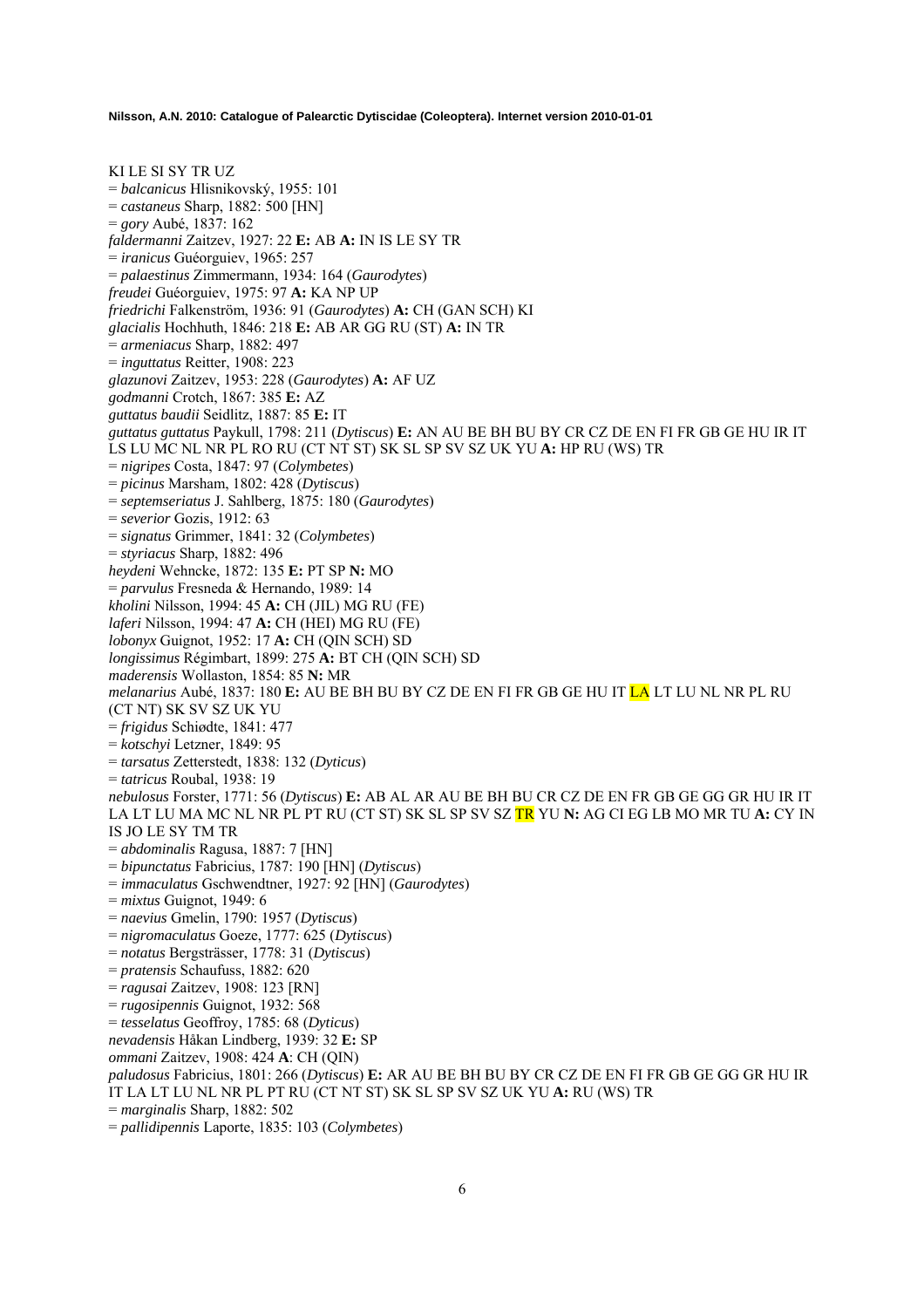= *politus* Marsham, 1802: 419 (*Dytiscus*) *picotae* Foster & Bilton, 1997: 113 **E:** PT *ramblae* Millán & Ribera, 2001:109 **E:** SP *rufulus* Fairmaire, 1859: 272 **E:** FR (Corse) IT (Sardegna) = *marginicollis* Fairmaire, 1860: 631 = *rotundatus* Wehncke, 1872: 136 *safei* Abdul-Karim & Ali, 1986: 277 **A:** IQ *sikhotealinensis* Lafer, 1988: 56 (*Gaurodytes*) **A:** RU (FE) *solskii* Jakovlev, 1897: 40 **A:** AF IN KA KI PA TM UZ *striolatus* Gyllenhal, 1808: 508 (*Dytiscus*) **E:** AU BE BY CR CZ DE EN FI FR GB GE HU IT LA LT NL PL RU (CT NT) SK SV UK = *costatus* Gerhardt, 1910: 42 = *rectus* Babington, 1841: 53 (*Colymbetes*) *svenhedini* Falkenström, 1932: 192 (*Gaurodytes*) **A:** CH (XIN) MG *taiwanensis* Nilsson & Wewalka, 1994: 993 **A:** CH (TAI) *tristis* Aubé, 1838: 356 **E:** RU (NT) **A:** RU (ES FE WS) **NAR**  = *atratus* Mannerheim, 1853: 157 = *crotchi* Zaitzev, 1905: 212 = *dubius* Mannerheim, 1843: 221 = *kurilensis* Kamiya, 1938: 35 = *piceu*s Zaitzev, 1905: 212 [HN] = *piceolus* Zaitzev, 1908: 123 [RN] *udege* Nilsson, 1994: 170 **A:** CH (JIL) NC RU (FE) *unguicularis* Thomson, 1867: 101 (*Eriglenus*) **E:** AU BE BY CZ DE EN FI FR GB GE IR LA LU NL PL RU (CT NT ST) SK SV UK **A:** RU (ES WS) *winkleri* Gschwendtner, 1923: 104 (*Gaurodytes*) **A:** AF CH (XIN) KA KI KZ TD UZ = *pamiricus* Guignot, 1955: 274 *wollastoni* Sharp, 1882: 531 **N:** MR = *dissimilis* Falkenström, 1938: 13 [HN] (*Gaurodytes*) = *falkenstromi* J.Balfour-Browne, 1944: 352 [RN] *yakutiae* Nilsson & Larson, 1990: 229 **A:** RU (ES FE)

**genus** *Hydronebrius* **Jakovlev, 1897: 37** type species *Agabus cordaticollis* Reitter, 1896

*amplicollis* Toledo, 1994: 207 **A:** CH (SCH YUN) *cordaticollis* Reitter, 1896: 233 (*Agabus*) **A:** TD UZ *kashmirensis* Vazirani, 1964: 145 (*Amphizoa*) **A:** KA = *guignoti* Vazirani, 1970: 346 *mattheyi mattheyi* Brancucci, 1980: 171 **A:** PA *mattheyi nepalensis* Brancucci, 1980: 174 **A:** NP

**genus** *Hydrotrupes* **Sharp, 1882: 491** type species *Hydrotrupes palpalis* Sharp, 1882

*chinensis* Nilsson, 2003: 280 **A:** CH (ANH)

**genus** *Ilybiosoma* **Crotch, 1873: 398** type species *Ilybius regularis* LeConte, 1852 = *Nebriogabus* Guignot, 1936: 187 type species *Agabus discicollis* Ancey, 1882 = *Ranagabus* J.Balfour-Browne, 1939: 106 type species *Agabus kermanense* J. Balfour-Browne, 1939

*kermanense* J. Balfour-Browne, 1939: 107 (*Agabus*) **A:** IN *yeti* Brancucci & Hendrich, 2006:132 **A:** CH (XIZ)

**genus** *Ilybius* **Erichson, 1832: 18** type species *Dytiscus fenestratus* Fabricius, 1781

= *Agabidius* Seidlitz, 1887: 97 type species *Ilybius cinctus* Sharp, 1882: 560

= *Asternus* Guignot, 1931: 202 type species *Dytiscus chalconatus* Panzer, 1796

= *Hyobius* Gistel, 1856: 354 type species *Dytiscus fenestratus* Fabricius, 1781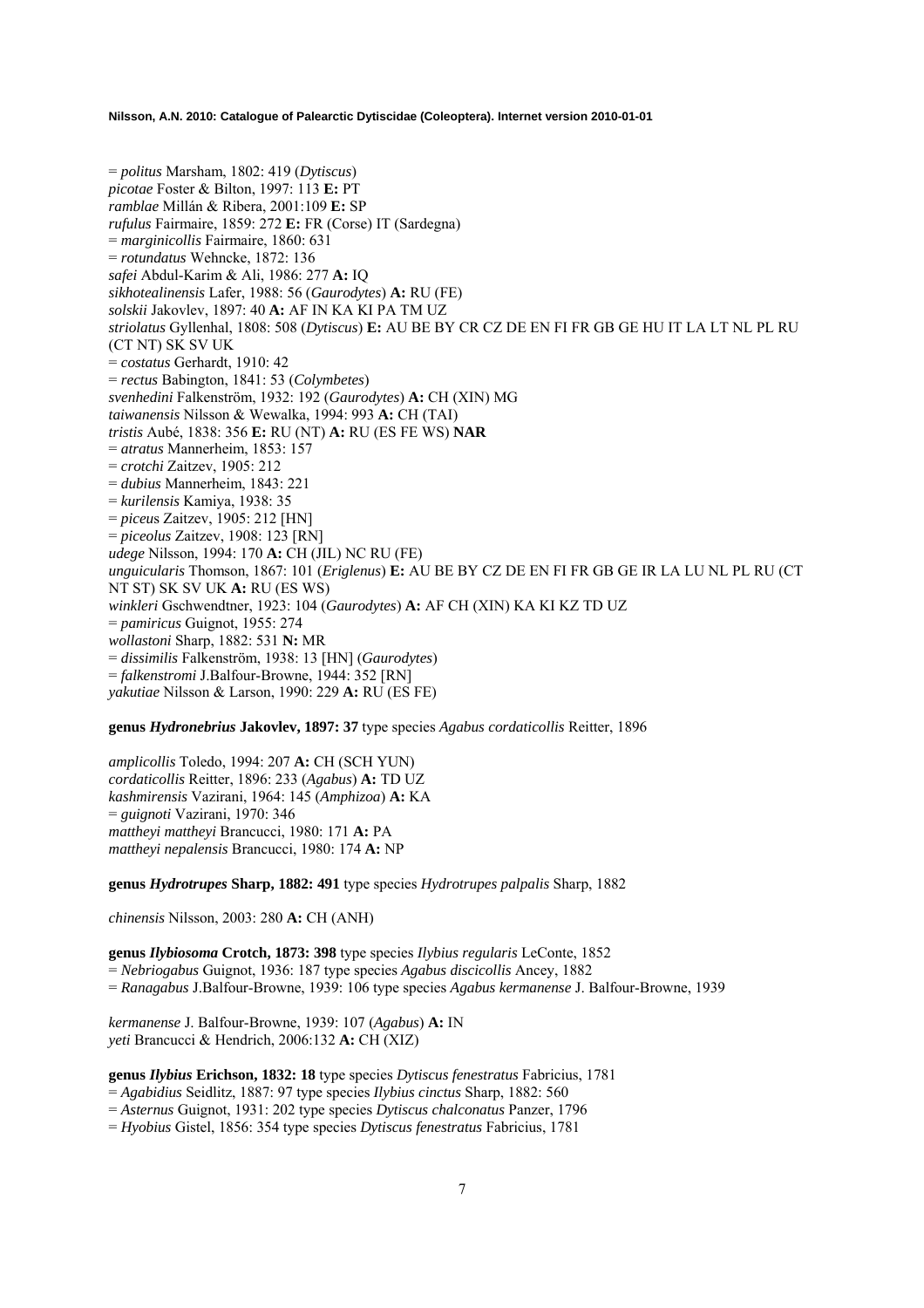= *Idiolybius* Gozis, 1886: 8 type species *Dytiscus fenestratus* Fabricius, 1781

= *Ilybidius* Guignot, 1948: 169 type species *Ilybius discedens* Sharp, 1882: 557

= *Ilyobius* Gemminger & Harold, 1868: 451 type species *Dytiscus fenestratus* Fabricius, 1781

= *Parasternus* Guignot, 1936: 186 type species *Agabus subtilis* Erichson, 1837

*aenescens* Thomson, 1870: 125 **E:** AU BE BY CZ DE EN FI FR GB GE IR IT LA LT LU NL NR PL RU (CT NT) SK SV SZ UK **A:** KZ RU (WS) = *kiesenwetteri* Kraatz, 1872: 166 *albarracinensis* Fery, 1986: 345 (*Agabus*) **E:** FR PT SP = *maestri* Fresneda & Hernando, 1987: 67 (*Agabus*) = *maestroae* Fery & Nilsson, 1993: 91 (*Agabus*) *angustior* Gyllenhal, 1808: 500 (*Dytiscus*) **E:** BY DE EN FI GE LA LT NR PL RU (NT) SV **A:** MG RU (ES FE WS) **NAR**  *anjae* Nilsson, 1999: 36 **A:** CH (HEI) JA RU (ES FE) **=** *anjarum* Nilsson, 2007: 49 *apicalis* Sharp, 1873: 51 **A:** CH (BEI GAN HEI HUB JIA JIL JIX LIA SCH SHA SHG SHN) JA RU (FE) SC = *intermediatus* Feng, 1936: 10 *ater* De Geer, 1774: 401 (*Dytiscus*) **E:** AB AL AU BE BH BU BY CR CZ DE EN FI FR GB GE GG GR HU IR IT LA LS LT LU NL NR PL RU (CT NT ST) SK SL SP SV SZ UK **A:** IN RU (ES WS) = *ater* Panzer, 1796: 38/15 [HN] (*Dytiscus*) = *ungularis* LeConte, 1862: 521 (*Colymbetes*) *balkei* Fery & Nilsson, 1993: 103 *(Agabus)* **A:** MG RU (ES FE WS) *bedeli* Zaitzev, 1908: 121 [RN] (*Agabus*) **N:** AG TU = *politus* Reiche, 1861: 369 [HN] (*Agabus*) *chalconatus* Panzer, 1796: 38/t.17 (*Dytiscus*) **E:** AU BE BH BU CR CZ DE EN FI FR GB GE GR HU IR IT LA LT LU MC MD NL PL PT RU (ST) SK SL SP SV SZ UK YU **N:** AG MO **A:** IN IS SY TM TR = *aterrimus* Stephens, 1828: 79 (*Colymbetes*) = *fuscoaenescens* Régimbart, 1878: cxlviii (*Agabus*) = *nigroaeneus* Marsham, 1802: 428 (*Dytiscus*) *chishimanus* Kôno, 1944: 80 **A:** CH (HEI JIL) MG RU (ES FE) = *weymarni* J. Balfour-Browne, 1947: 446 *cinctus* Sharp, 1878: 169 **E:** AB GG RU (ST) UK **A:** CH (GAN GUX HEB HEI HUB JIA JIL LIA SCH SHA TIA XIN YUN) KZ MG RU (ES) UZ = *angustulus* Régimbart, 1899: 289 = *chinensis* Csiki, 1901: 102 = *cinctus* Sharp, 1882:560 [HN] = *cinctus* Sharp, 1890:38 [HN] *crassus* Thomson, 1856: 224 **E:** AU BE CZ DE EN FI GE LT NR PL RU (CT NT) SK SV SZ UK **A:** RU (WS) *dettneri* Fery, 1986: 342 (*Agabus*) **E:** PT SP *discedens* Sharp, 1882: 557 **A:** RU (FE) **NAR**  *erichsoni* Gemminger & Harold, 1868: 454 *(Agabus)* **E:** AB BY DE EN FI GE HU IT LA LT NR PL RU (CT NT) SV SZ **A:** IN JA KZ MG RU (ES FE WS) **NAR**  = *cincticollis* Mäklin, 1881: 22 = *lutosus* Crotch, 1873: 419 [HN] (*Gaurodytes*) *fenestratus* Fabricius, 1781: 294 (*Dytiscus*) **E:** AU BE BH BU BY CR CZ DE EN FI FR GB GE HU IT LA LS LT LU NL NR PL RU (CT NT ST) SK SL SV SZ UK YU **A:** KI RU (ES WS) = *aeneus* Panzer, 1796: 38/t.16 [HN] (*Dytiscus*) = *ciliatus* Olivier, 1791: 311 (*Dytiscus*) = *prescotti* Mannerheim, 1829: 21 (*Colymbetes*) *fuliginosus fuliginosus* Fabricius, 1792: 191 (*Dytiscus*) **E:** AB AN AR AU BE BH BU BY CR CZ DE EN FI FR GB GE GG GR HU IR IT LA LS LT LU MC MD NL NR PL RU (CT NT ST) SK SL SP SV SZ UK YU **N:** MO **A:** IN KZ MG RU (WS) TR = *lacustris* Panzer, 1796: 38/t.14 [HN] (*Dytiscus*) = *pirinicus* Guéorguiev, 1957: 25 *fuliginosus turcestanicus* Gschwendtner, 1934: 74 **A:** CH (XIN) KZ *guttiger* Gyllenhal, 1808: 499 (*Dytiscus*) **E:** AU BE BY CR CZ DE EN FI FR GB GE HU IR IT LA LS LT LU NL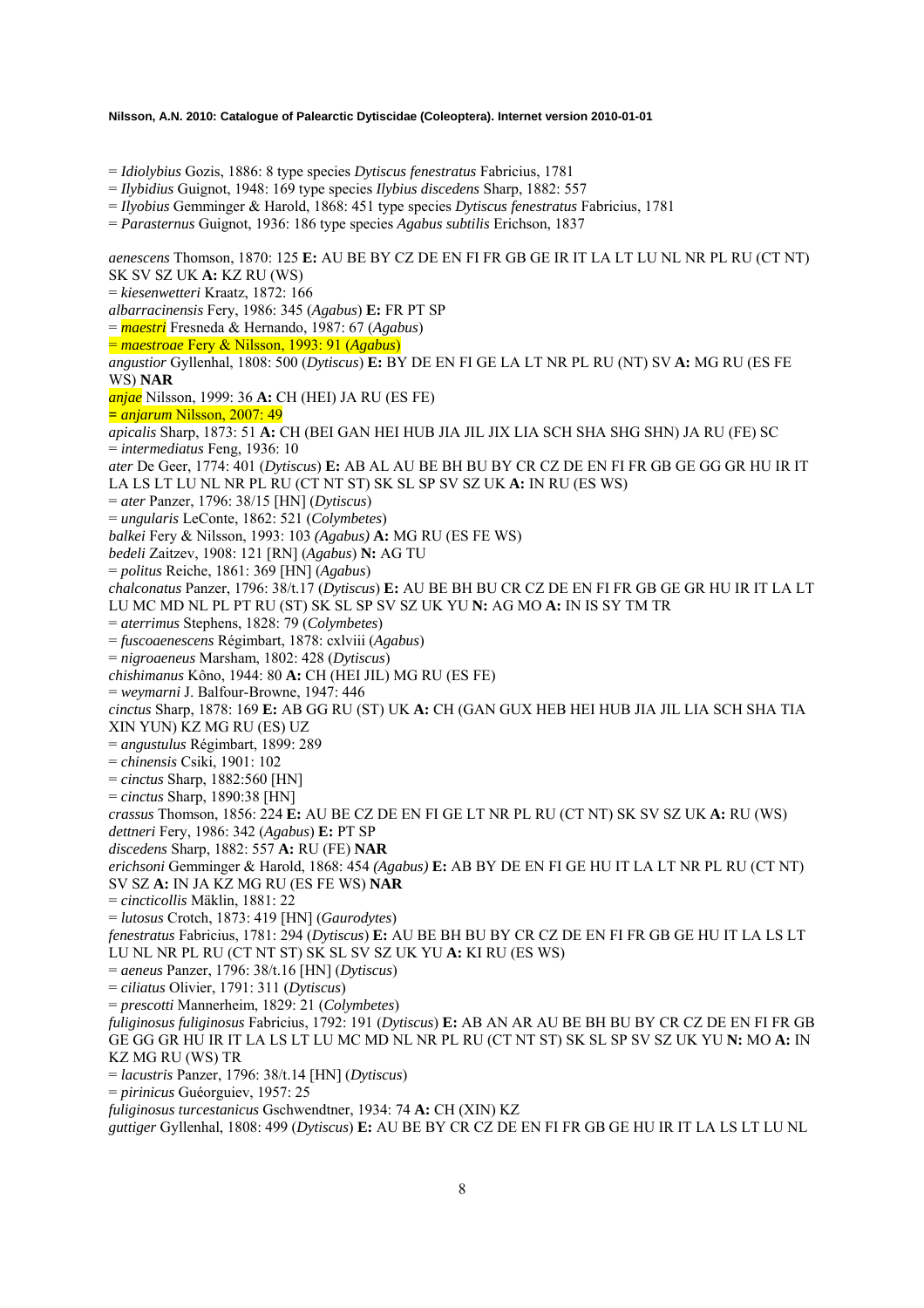NR PL RU (CT NT) SL SV SZ UK **A:** RU (WS) = *immunis* Stephens, 1828: 81 (*Colymbetes*) = *kiesenwetteri* Wehncke, 1872: 136 [HN] = *quadrinotatus* Stephens, 1828: 83 (*Colymbetes*) *hozgargantae* Burmeister, 1983: 133 (*Agabus*) **E:** SP **N:** MO *hulae* Wewalka, 1984: 137 (*Agabus*) **A:** IS SY TR *jaechi* Fery & Nilsson, 1993: 94 (*Agabus*) **E:** GR TR **A:** TR *lagabrunensis* Schizzerotto & Fery, 1990: 148 (*Agabus*) **E:** IT *lateralis* Gebler, 1832: 40 (*Colymbetes*) **A:** CH (HEI) MG RU (ES FE) = *limbatus* Sharp, 1882: 557 *lenensis* Nilsson, 2000: 31 [RN] **A:** RU (ES WS) "Manchuria" = *aenescens* Poppius, 1905: 18 [HN] (*Agabus*) *lenkoranensis* Fery & Nilsson, 1993: 95 (*Agabus*) **E:** AB **A:** IN *meridionalis* Aubé, 1837: 126 **E:** FR IT PT SP **N:** MO = *hispanicus* Sharp, 1873: 260 *minakawai* Nilsson & Ribera, 2007: 162 **A:** RU (FE) *montanus* Stephens, 1828: 76 (*Colymbetes*) **E:** BE DE FR GB GE IR IT LT LU NL PL PT RU (ST) SP **N:** AG MO = *melanocornis* Zimmermann, 1915: 223 (*Agabus*) *nakanei* Nilsson, 1994: 58 **A:** JA RU (FE) *neglectus* Erichson, 1837: 158 (*Agabus*) **E:** AU BE BY CZ DE EN FR GE HU LA LT LU NL PL RU (CT NT ST) SK SV SZ UK *obtusus* Sharp, 1882: 558 **A:** CH (SCH) MG RU (ES) *opacus* Aubé, 1837: 173 (*Agabus*) **E:** FI NR RU (NT) SV **A:** MG RU (ES FE WS) **NAR** = *gelidus* Fall, 1926: 142 [HN] (*Agabus*) = *mimmi* J. Sahlberg, 1875: 182 (*Gaurodytes*) [HN] = *mimmii* J. Sahlberg, 1874: xiv (*Gaurodytes*) = *pseudoconfertus* Wallis, 1926: 90 (*Agabus*) = *rufinus* Marseul, 1882: 28 (*Agabus*) = *sachalinensis* Kamiya, 1938: 37 (*Agabus*) = *sharpi* Jacobson, 1908: 430 [RN] (*Agabus*) = *sibericus* Sharp, 1882: 519 [HN] (*Agabus*) *ovalis* Gschwendtner, 1934: 74 **A:** RU (ES) *pederzanii* Fery & Nilsson, 1993: 95 (*Agabus*) **E:** IT *picipes* Kirby, 1837: 71 (*Colymbetes*) **E:** FI NR SV **A:** RU (WS) **NAR**  *poppiusi* Zaitzev, 1907: 208 **A:** CH (SCH) MG RU (ES) *pseudoneglectus* Franciscolo, 1972: 84 (*Agabus*) **E:** BU CR GR HU IT YU = *skiathos* Hinterseher, 1981: 87 (*Agabus*) *quadriguttatus* Lacordaire, 1835: 316 (*Colymbetes*) **E:** AU BE BU BY CR CZ DE EN FI FR GB GE GG GR HU IR IT LA LS LT LU NL NR PL RO RU (CT NT ST) SK SL SP SV SZ UK YU **A:** IN TR = *obscurus* Marsham, 1802: 414 [HN] (*Dytiscus*) = *sexdentatus* Schiødte, 1841: 487 *samokovi* Fery & Nilsson, 1993: 91 (*Agabus*) **E:** BU *satunini* Zaitzev, 1913: 196 (*Agabus*) **E:** GG RU (ST) **A:** RU (WS) TR *similis* Thomson, 1856: 225 **E:** BY DE EN FI FR GE HU LA LT NR RU (CT NT) PL SV UK = *ovatus* Hochhuth, 1871: 237 *subaeneus* Erichson, 1837: 156 **E:** AB AR AU BE BY CR CZ DE EN FI FR GB GE GG HU IR IT LA LT LU MD NL NR PL RU (CT NT ST) SK SV SZ UK **A:** KZ MG RU (ES WS) **NAR**  = *badenii* Wehncke, 1872: 164 = *chalybeatus* C.G Thomson, 1860: 48 = *lapponicus* Scholz, 1917: 251 = *suffusus* Crotch, 1873: 411 = *viridiaeneus* Crotch, 1873: 411 *subtilis* Erichson, 1837: 157 (*Agabus)* **E:** AU BY CZ DE EN FI FR GE HU IT LA LT NR PL RU (CT NT) SK SV UK **A:** RU (ES WS) = *altaicus* Gebler, 1848: 73

*vittiger* Gyllenhal, 1827: 379 (*Dytiscus*) **E:** FI NR RU (NT) SV **A:** RU (WS) **NAR**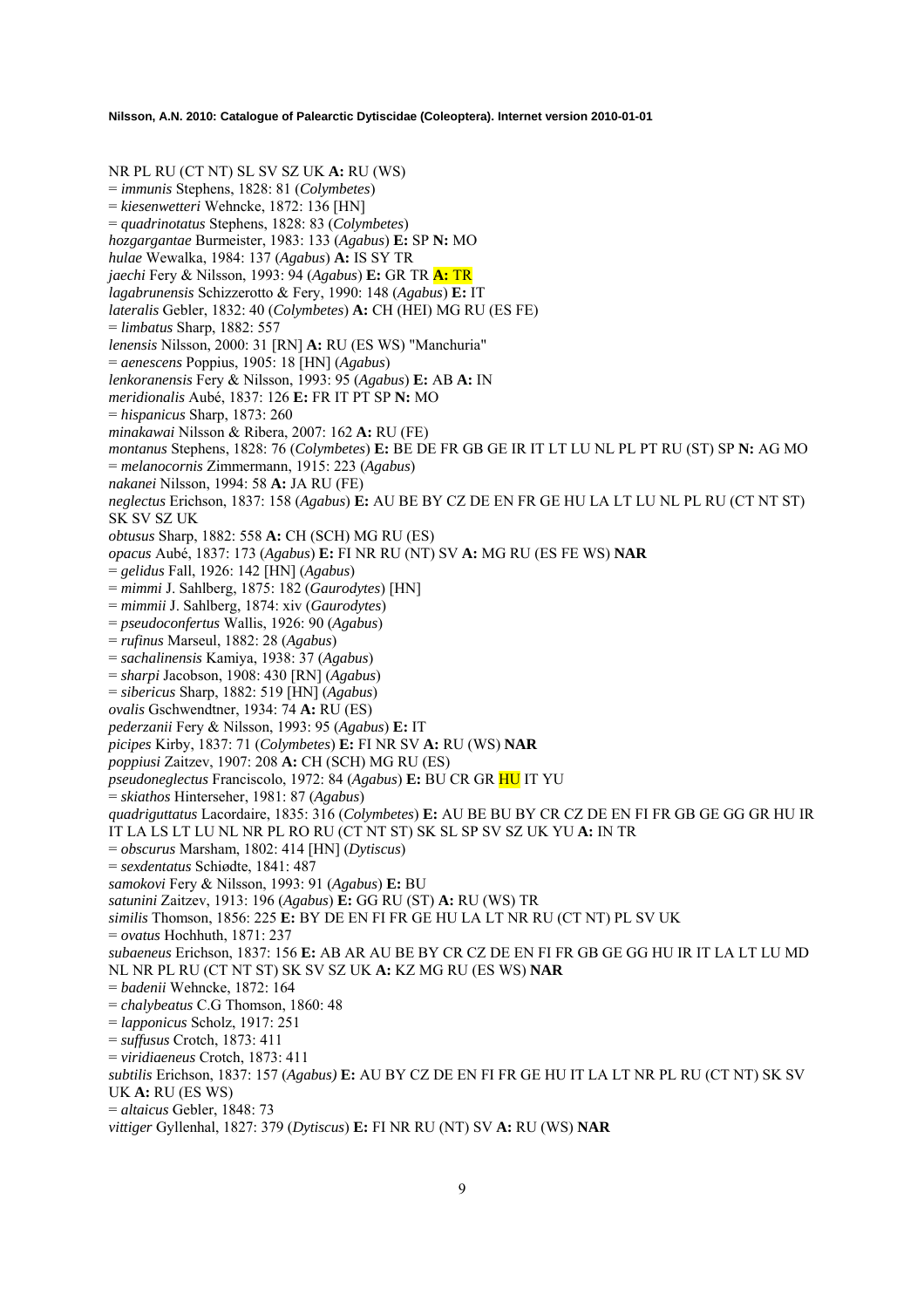*wasastjernae* C.R. Sahlberg, 1824: 167 (*Dyticus*) **E:** AU BY CZ DE FI GB GE LA LT NR PL RU (CT NT) SV UK **A:** RU (WS) **NAR**  = *kenaiensis* Fall, 1926: 141 (*Agabus*) = *palustris* Wallis, 1926: 92 (*Agabus*) *wewalkai* Fery & Nilsson, 1993: 85 (*Agabus*) **A:** TR

**genus** *Platambus* **Thomson, 1859: 14** type species *Dytiscus maculatus* Linnaeus, 1758

= *Agabinus* Crotch, 1873:397 type species *Colymbetes glabrellus* Motschulsky, 1859

*= Agraphis* Guignot, 1954: 199 type species *Agraphis confossa* Guignot, 1954 (=*Agabus sawadai* Kamiya, 1932)

= *Allogabus* Guignot, 1954:199 type species *Agabus americanus* Aubé, 1838

= *Anagabus* Jakovlev, 1897: 38 type species *Anagabus semenowi* Jakovlev, 1897

*= Colymbinectes* Falkenström, 1936a: 97 type species *Colymbinectes ater* Falkenström, 1936

= *Neoplatynectes* Vazirani, 1970: 305 type species *Platynectes princeps* Régimbart, 1888

= *Paraplatynectes* Vazirani, 1970: 305 type species *Platynectes guttula* Régimbart, 1899

= *Stictogabus* Guignot, 1948: 167 type species *Agabus angulicollis* Régimbart, 1899

*angulicollis* Régimbart, 1899: 273 (*Agabus*) **A:** CH (BEI HEB NMO SCH SHA SHX XIZ) *ater* Falkenström, 1936: 97 (*Colymbinectes*) **A:** CH (GUI SCH YUN) *balfourbrownei* Vazirani, 1965: 28 **A:** CH (YUN) NP UP **ORR**  *biswasi* Vazirani, 1965: 32 **A:** NP UP *dabieshanensis* Nilsson, 2003: 266 **A:** CH (ANH) *denticulatus* Nilsson, 2003: 270 **A:** CH (SCH) *elongatus* Bian & Ji, 2008: 33 **A:** CH (HAI) *excoffieri* Régimbart, 1899: 281 **A:** CH (GAN GUI HAI HEB HUN SCH SHA SHN YUN XIZ ZHE) **ORR**  *fimbriatus* Sharp, 1884: 445 **A:** CH (JIL GAN HEB SCH) JA RU (FE) SC = *kansouis* Feng, 1936: 9 *guttulus* Régimbart, 1899: 283 (*Platynectes*) **A:** CH (SHG) *heteronychus* Nilsson, 2003: 271 **A:** CH (GUA) *ikedai* Nilsson, 1997: 635 (*Agabus*) **A:** JA *insolitus* Sharp, 1884: 444 (*Agabus*) **A:** JA *kempi* Vazirani, 1970: 330 (*Agraphis*) **A:** BT NP SD *khukri* Brancucci, 1990: 240 **A:** NP *koreanus* Nilsson, 1997: 636 (*Agabus*) **A:** RU (FE) SC *lindbergi* Guéorguiev, 1963: 218 **A:** AF HP PA UP **ORR**  = *guignoti* Vazirani, 1965: 27 *lineatus* Gschwendtner, 1935: 62 **A:** AP BT NP PA UP **ORR** *lunulatus* Fischer von Waldheim, 1829: 26 (*Colymbetes*) **E:** AB AR GG GR RU (ST) TR **N:** EG **A:** IN LE TR = *sinuatus* Aubé, 1837: 148 (*Agabus*) *maculatus* Linnaeus, 1758: 412 (*Dytiscus*) **E:** AL AN AR AU BE BH BU BY CR CZ DE EN FI FR GB GE GG GR HU IT LA LS LT LU MC NL NR PL RO SK SL SP RU (CT NT ST) SV SZ UK YU **A:** IN MG RU (WS) TR = *biocellatus* O.F. Müller, 1776: 72 (*Dytiscus*) = *cantalicus* Pic, 1912: 57 = *caucasicus* Zaitzev, 1927: 18 = *escalerai* Régimbart, 1900: 121 = *glacialis* Graells, 1858: 42 [HN] (*Agabus*) = *graellsi* Gemminger & Harold, 1868: 455 [RN] (*Agabus*) = *hebraicus* Geoffroy, 1785: 70 (*Dyticus*) = *inornatus* Schilsky, 1888: 183 = *ornatus* Herbst, 1784: 125 (*Dytiscus*) = *pulchellus* Heer, 1839: 149 (*Colymbetes*) *micropunctatus* Nilsson, 2003: 269 **A:** CH (GUA) *nepalensis* Guéorguiev, 1968: 42 (*Stictogabus*) **A:** AP BT NP SD = *bhutanensis* Wewalka, 1975: 157 *optatus* Sharp, 1884: 445 (*Agabus*) **A:** CH (FUJ JIX) JA = *miyamotoi* Nakane, 1959: 95 (*Gaurodytes*)

*pictipennis* Sharp, 1873: 49 (*Agabus*) **A:** JA RU (FE) "Korea"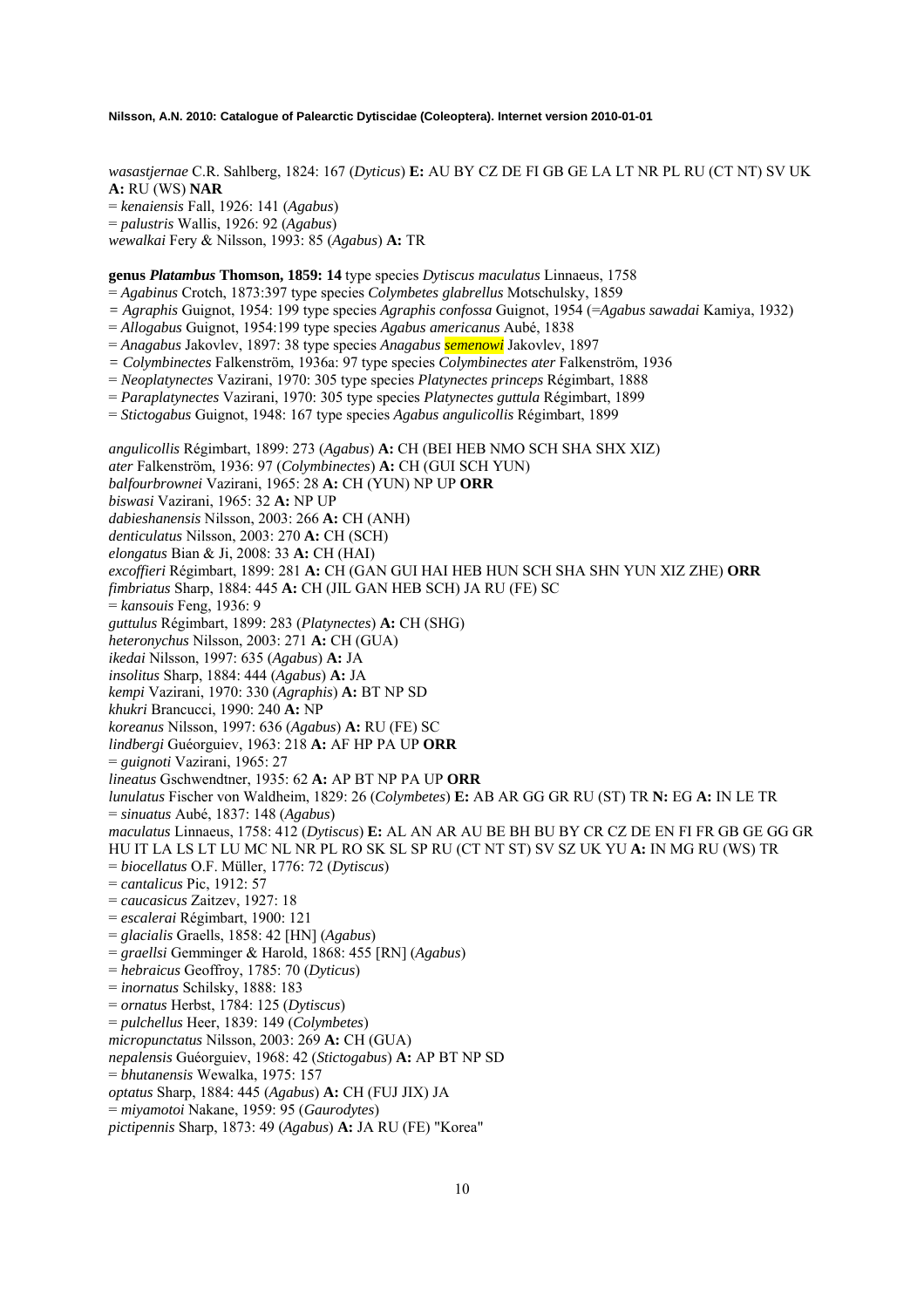*princeps* Régimbart, 1888: 615 (*Platynectes*) A: CH (GUA HKG YUN) **ORR**  *punctatipennis* Brancucci, 1984: 153 **A:** CH (FUJ GUA JIX) *satoi* Brancucci, 1982: 226 **A:** BT NP *sawadai* Kamiya, 1932: 6 (*Agabus*) **A:** JA = *confossus* Guignot, 1954: 200 (*Agraphis*) *schaefleini* Brancucci, 1988: 188 **A:** CH (YUN) **ORR**  *schillhammeri* Wewalka & Brancucci, 1995: 99 **A:** CH (GUI HUB HUN SCH SHA) *semenowi* Jakovlev, 1897: 38 (*Anagabus*) **A:** KI TD *sogdianus* Jakovlev, 1897: 39 (*Anagabus*) **A:** AF KA KI NP PA TD UZ = *holzschuhi* Wewalka, 1975: 155 = *jucundus* Guignot, 1954: 222 (*Agabus*) = *ledouxi* Legros, 1977: 14 (*Anagabus*) = *limbibasis* Reitter, 1900: 226 (*Anagabus*) = *vatelloides* Régimbart, 1899: 270 (*Agabus*) *striatus* Zeng & Pu, 1992: 482 (*Hydronebrius*) **A:** CH (SCH YUN) *stygius* Régimbart, 1899: 279 (*Agabus*) **A**: CH (BEI HEB JIL LIA SCH SHN YUN) JA SC *= jilanzhui* Wewalka & Brancucci, 1995: 98 *= nakanei* Nilsson, 1997: 631 (*Agabus*) *ussuriensis* Nilsson, 1997: 632 (*Agabus*) **A:** CH (FUJ HEB JIL LIA) NC RU (FE) SC *wewalkai* Brancucci, 1982: 120 **A:** KA *wittmeri* Wewalka, 1975: 158 **A:** BT NP **ORR**  *wulingshanensis* Brancucci, 2005: 1 **A:** CH (HUB HUN) *yaanensis* Nilsson, 2003: 272 **A:** CH (SCH)

**genus** *Platynectes* **Régimbart, 1879: 454** type species *Agabus decemnotatus* Aubé, 1838

**subgenus** *Gueorguievtes* Vazirani, 1976: 170 type species *Agabus dissimilis* Sharp, 1873 = *Metaplatynectes* Guéorguiev, 1978: 271 type species *Dytiscus decempunctatus* Fabricius, 1775

*babai* Satô, 1982: 3 **A:** CH (TAI) *chujoi* Satô, 1982: 1 **A:** JA (Ryukyu Islands) *deletus* Régimbart, 1899: 287 **A:** JA *dissimilis* Sharp, 1873: 50 (*Agabus*) **A:** CH (ANH FUJ GUA GUI HUN JIX SHA SHX ZHE) *gemellatus* Štastný, 2003: 235 **A:** CH (FUJ GUA GUI GUX HKG JIX MAC TAI) *hainanensis* Nilsson, 1998: 110 **A:** CH (HAI) *kashmiranus kashmiranus* J.Balfour-Browne, 1944: 352 [RN] **A:** AF BT CH (XIZ) HP KA NP PA SD UP **ORR** = *lineatus* Redtenbacher, 1844: 503 [HN] (*Colymbetes*) *kashmiranus lemberki* ŠÄastný, 2003: 230 **A:** CH (YUN) *major* Nilsson, 1998: 114 **A:** CH (YUN) **ORR**  *mazzoldii* ŠÄastný, 2003: 240 **A:** CH (YUN) **ORR** *nanlingensis* ŠÄastný, 2003: 236 **A:** CH (FUJ GUA) *rihai* Štastný, 2003: 243 **A:** CH (SHN) *wewalkai* ŠÄastný, 2003: 224 **A:** NP

subfamily **Colymbetinae** Erichson, 1837 tribe Colymbetini Erichson, 1837

**genus** *Colymbetes* **Clairville, 1806: 188** type species *Dytiscus striatus* Linnaeus, 1758 = *Cymatopterus* Dejean, 1833: 54 type species *Dytiscus fuscus* Linnaeus, 1758

*dahuricus* Aubé, 1837: 99 **A:** CH (JIL) MG RU (ES FE) **NAR** = *obscuratus* Mannerheim, 1853: 154 (*Cymatopteru*s) = *seminiger* LeConte, 1862: 522 *dolabratus* Paykull, 1798: 204 (*Dytiscus*) **E:** FI IC NR RU (NT) SV **A:** RU (ES FE WS) **NAR**  = *drewseni* LeConte, 1862: 523 = *groenlandicus* Aubé, 1838: 233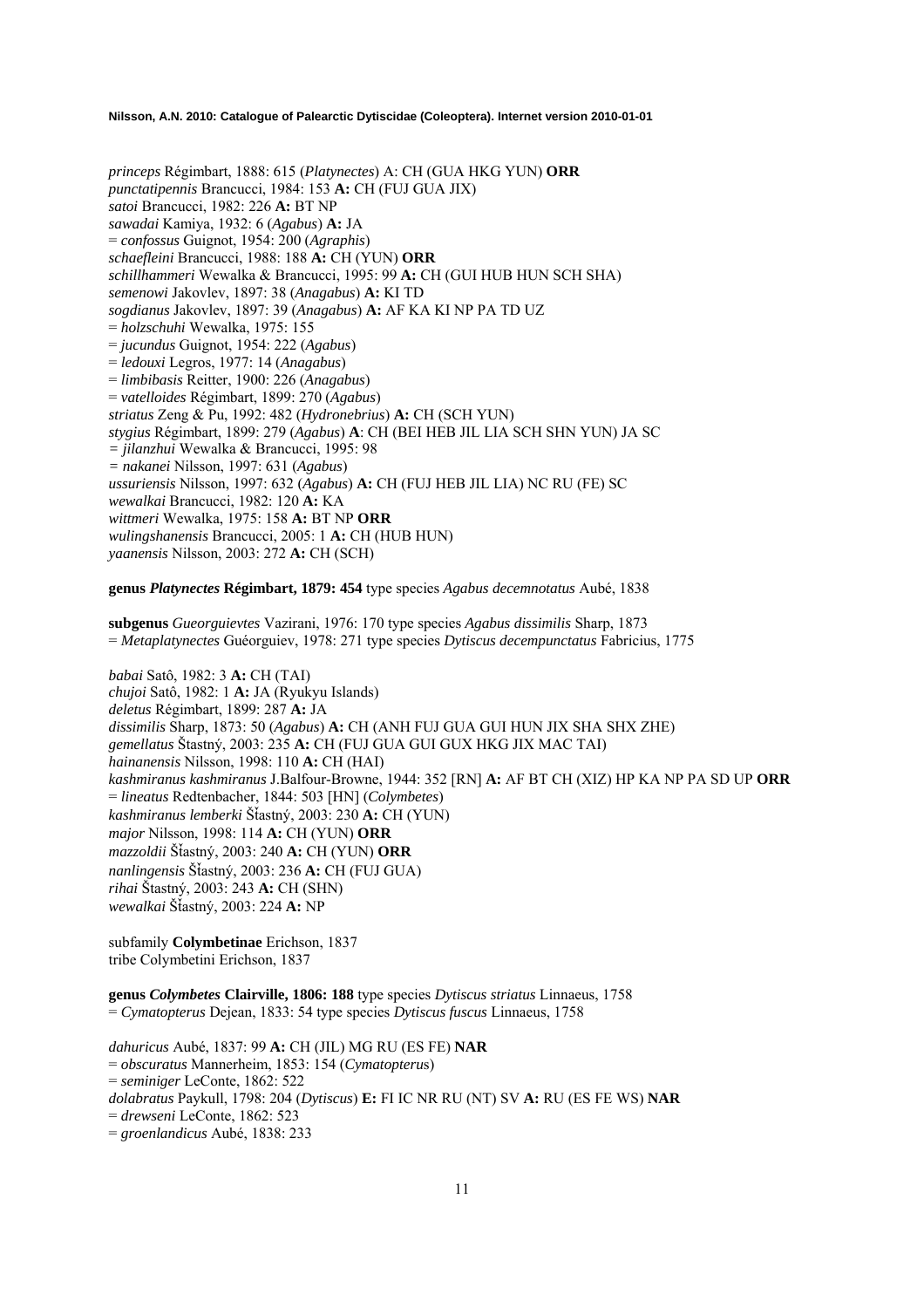= *thomsoni* Sharp, 1882: 628 *= tolli* Zaitzev, 1907: 209 = *triseriatus* Kirby, 1837: 73 *fuscus* Linnaeus, 1758: 411 (*Dytiscus*) **E:** AR AU BE BH BU BY CR CZ DE EN FI FR GB GE GR HU IR IT KZ LA LS LT LU MA MC NL NR PL PT RU (CT NT ST) SK SL SP SV SZ TR UK YU **N:** AG EG LB MO TU **A:**  AF CH (XIZ) CY IN IS KA KZ LE RU (WS) SI SY TR UZ = *affinis* Stein, 1881: 222 = *semirufus* Zimmermann, 1921: 89 = *transversestriatus* DeGeer, 1774: 399 (*Dytiscus*) *koenigi* Zaitzev, 1927: 30 **E:** GG **A:** IN TR *magnus* Feng, 1936: 12 **A:** CH (HEI TIA) *mesepotamicus* Abdul-Karim & Ali, 1986: 278 **A:** IQ *minimus* Zaitzev, 1908: 420 **A:** CH (QIN XIZ) *paykulli* Erichson, 1837: 149 **E:** BY DE EN FI GE LA LT NL NR PL RU (CT NT) SV UK **A:** RU (ES KZ WS) *piceus* Klug, 1834: t.33: 6 **N:** EG **A:** IN IQ KU SA SI YE = *procerus* Sharp, 1882: 631 = *simplex* Walker, 1871: 11 *pseudostriatus* Nilsson, 2002:191 **A:** CH (HEI) JA MG RU (ES FE) *schildknechti* Dettner, 1983: 39 **E:** FR IT PT SP **N:** AG LB MO TU *semenowi* Jakovlev, 1896: 176 (*Cymatopterus*) **E:** AB GG RU (ST) UK **A:** AF CH (XIN XIZ) IN KZ TM = *kokujewi* Jakovlev, 1896: 180 (*Cymatopterus*) *striatus* Linnaeus, 1758: 411 (*Dytiscus*) **E:** BE BH BY CR CZ DE EN FI FR GE HU KZ LA LT NR PL RU (CT NT ST) SK SL SV UK **A:** KZ RU (ES WS) = *bogemanni* Gyllenhal, 1813: 687 (*Dytiscus*) *substrigatus* Sharp, 1882: 630 **A:** SA YE *tschitscherini* Jakovlev, 1896: 177 (*Cymatopterus*) **A:** CH (XIN) *vagans* Sharp, 1882: 630 **A:** IN KU

**genus** *Meladema* **Laporte, 1835: 98** type species *Meladema coriacea* Laporte, 1835

*coriacea* Laporte, 1835: 98 **E:** BU FR GR IT MA PT SP **N:** AG CI LB MO TU **A:** TR *imbricata* Wollaston, 1871: 220 (*Scutopterus*) **N:** CI *lanio* Fabricius, 1775: 231 (*Dytiscus*) **N:** MR = *lowei* Gray in Griffith, 1831: 284 (*Colymbetes*)

**genus** *Melanodytes* **Seidlitz, 1887: 24** type species *Dytiscus pustulatus* Rossi, 1792

*pustulatus* Rossi, 1792: 68 (*Dytiscus*) **E:** AL BU CR FR GR IT

**genus** *Rhantus* **Dejean, 1833: 54** type species *Colymbetes pulverosus* Stephens, 1828 (= *Colymbetes suturalis* W.S. Macleay, 1825)

**subgenus** *Nartus* Zaitzev, 1907: 103 type species *Dytiscus grapii* Gyllenhal, 1808 = *Ilybiomorphus* Porta, 1923: 259 type species *Dytiscus grapii* Gyllenhal, 1808 = *Rantogiton* Gozis, 1910: 6 type species *Dytiscus grapii* Gyllenhal, 1808

*grapii* Gyllenhal, 1808: 505 (*Dytiscus*) **E:** AU BH BU BY CR CZ DE EN FI FR GB GE HU IR IT LA LT NL NR PL RO RU (CT NT ST) SK SL SV SZ UK YU = *niger* Lacordaire in Boisduval & Lacordaire, 1835: 314 *(Colymbetes)* 

**subgenus** *Rhantus* Dejean, 1833: 54 type species *Colymbetes pulverosus* Stephens, 1828 (*= Colymbetes suturalis* W.S. MacLeay, 1825)

*bistriatus* Bergsträsser, 1778: 42 (*Dytiscus*) **E:** AL AU BE BH BU BY CR CZ DE EN FI FR GB GE GR HU IT KZ LA LT NL PL SK RU (CT NT ST) SV SZ UK **A:** IN MG RU (WS) TM = *aberratus* Gemminger & Harold, 1868: 448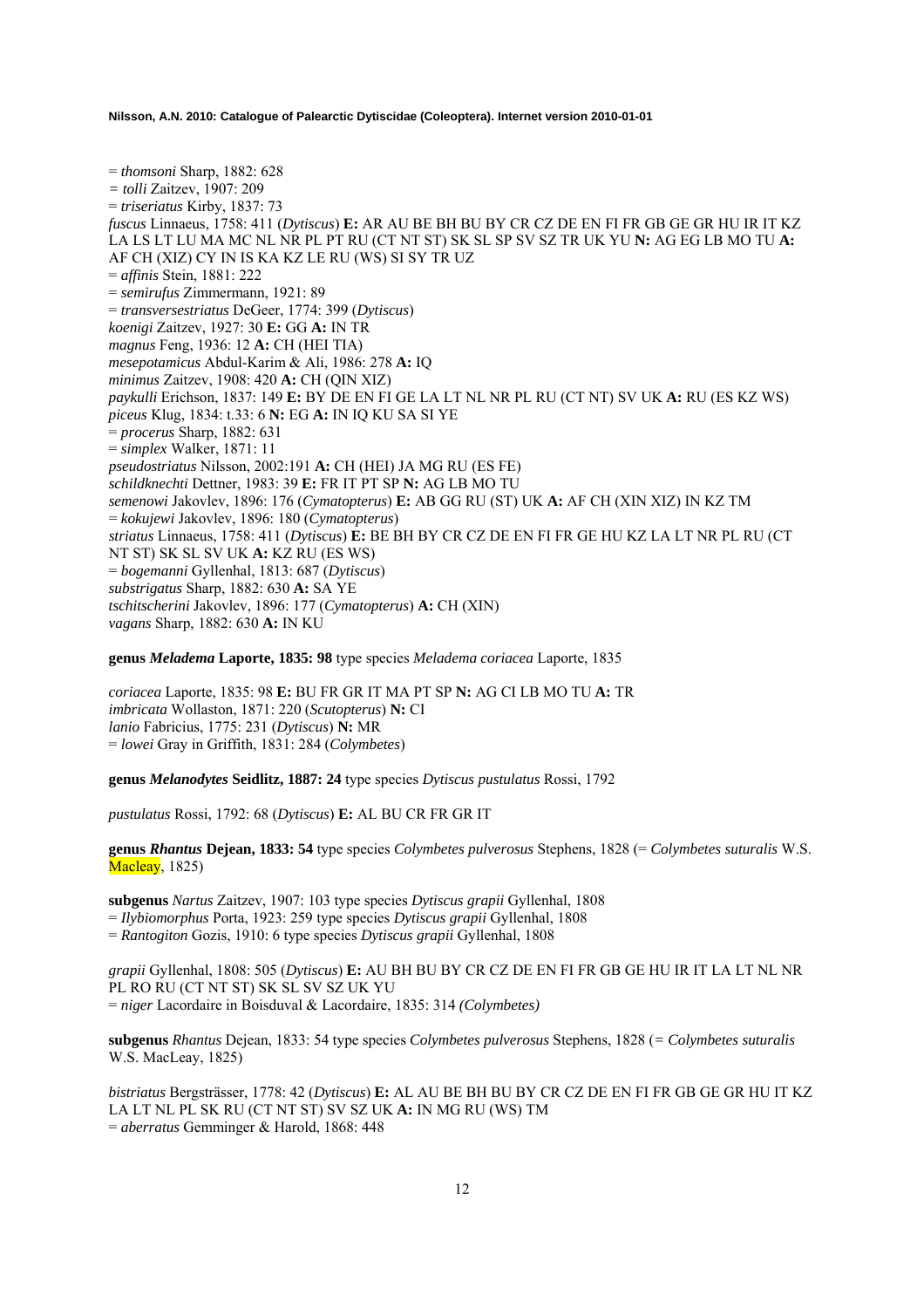= *nigropunctatus* Motschulsky, 1860: 302 *= pericaspius* Guignot, 1956: 398 *consputus* Sturm, 1834: 83 (*Colymbetes*) **E:** AU BH CZ FR GE HU PL RO RU (CT ST) SK SL **A:** RU (WS) = *dressleri* Zimmermann, 1920:200 = *luteicollis* Gebler, 1848: 72 *erraticus* Sharp, 1884: 446 **A:** JA RU (FE) *exsoletus* Forster, 1771: 57 (*Dytiscus*) **E:** AU BE BH BY CR DE EN FI FR GB GE IR IT LA LT LU MD NL NR PL PT RU (CT NT ST) SK SL SV SZ UK YU **A:** RU (ES WS) TM = *adspersus* Panzer, 1796: 38/t.18 (*Dytiscus*) = *collaris* Paykull, 1798: 200 [HN] (*Dytiscus*) = *insolatus* Gebler, 1829: 66 (*Colymbetes*) = *melanopterus* Zetterstedt, 1828: 211 (*Dyticus*) = *nigriventris* Newbery & Sharp, 1915 [HN] = *oculatus* Herbst, 1784: 125 (*Dytiscus*) *fennicus* Huldén, 1982: 125 **E:** BY FI RU (CT NT ST) SV *formosanus* Kamiya, 1938: 42 **A:** CH (TAI) *friedrichi* Falkenström, 1936: 227 **A:** RU (SCH) *frontalis* Marsham, 1802: 425 (*Dytiscus*) **E:** AB AR AU BE BH BY CR CZ DE EN FI FR GB GE GG HU IR IT KZ LA LS LT LU MD NL NR PL RU (CT NT ST) SK SL SV SZ UK YU **A:** KZ MG RU (ES WS) TR = *flavicollis* Eschscholtz, 1818: 458 (*Dytiscus*) = *gyllenhalii* Laporte, 1840: 162 (*Colymbetes*) = *punctatus* Hoppe, 1795: 32 [HN] (*Dytiscus*) = *semicirculatus* Schneider, 1898: 51 = *suturalis* Lacordaire, 1835: 311 [HN] = *vermicularis* Fauvel, 1889:82 = *virgulatus* Illiger, 1806: 225 (*Dyticus*) *gogonensis* Wewalka, 1975: 160 **A:** BT *hispanicus* Sharp, 1882: 622 **E:** FR PT SP **N:** AG EG MO *includens* Walker, 1871: 11 **N:** EG **A:** IS SA SI SY YE **AFR**  = *aulicus* Omer-Cooper, 1931: 789 = *elevatus* Sharp, 1882: 609 = *pictiventris* Régimbart, 1905: 208 *incognitus* Scholz, 1927: 147 **E:** BY LA PL RU (CT NT) SK UK *latitans* Sharp, 1882: 621 **E:** AU BE BU BY CR CZ EN FR GE HU IT LA LT MD NL PL RU (CT ST) SK SL SZ UK **A:** KZ RU (ES WS) *notaticollis* Aubé, 1837: 107 (*Colymbetes*) **E:** AU BY CZ DE EN FI FR GE GG IT LA LT MD NR PL RO RU (CT NT) SK SV SZ **A:** CH (HEI JIL) JA MG RU (ES FE WS) = *infuscatus* Erichson, 1837: 151 *(Colymbetes)*  = *nigriventris* Motschulsky, 1860: 101 = *vibicicollis* Hochhuth, 1846: 216 (*Colymbetes*) *ovalis* Gschwendtner, 1936: 371 **A:** BT NP SD *pederzanii* Toledo & Mazzoldi, 1996: 237 **A:** CH (SCH) *rufus* Zimmermann, 1922: 20 **A:** KI RU (WS) = *subparallelus* Scholz, 1927: 146 *sexualis* Zimmermann, 1919: 219 **A:** CH (XIZ) HP NP SD *sikkimensis* Régimbart, 1899: 306 **A:** BT CH (HEB SCH YUN) HP NP PA SD **ORR**  = *punjabensis* Vazirani, 1970: 355 *suturalis* W.S. Macleay, 1825: 31 (*Colymbetes*) **E:** AB AR AU AZ BE BH BU BY CR CZ DE EN FI FR GB GE GG GR HU IR IT LA LS LT LU MA MC NL NR PL PT RU (CT ST) SK SL SP SV SZ UK YU **N:** EG LB MO TU **A:** AF CH (BEI FUJ GAN GUA GUI GUX HEB HEI HUB JIA JIL LIA MAC NMO QIN SCH SHN SHX TAI XIZ YUN ZHE) CY HP IN IQ IS JA KA KI KU KZ MG NC NP PA RU (ES FE WS) SA SC SD SI TD TM TR UZ **AUR ORR**  = *annamita* Régimbart, 1899: 309 = *australis* Aubé, 1838: 236 (*Colymbetes*)

## = *birmanicus* Vazirani, 1970: 352

= *bramardi* Guignot, 1942: 87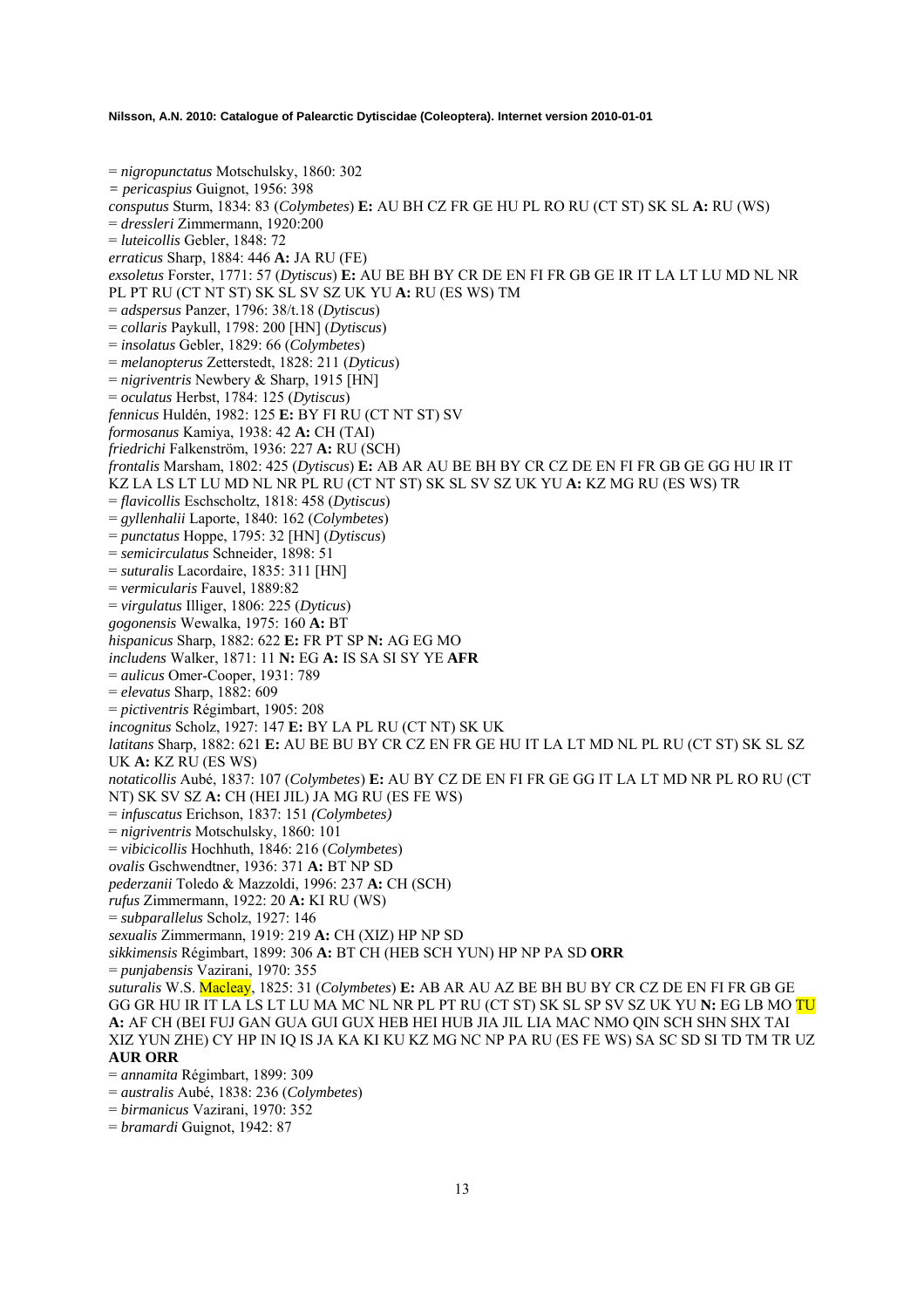= *chinensis* Falkenström, 1936: 228 = *dispar* Régimbart, 1899: 308 = *flaviventris* Schilsky, 1908:600 = *hypochlorus* Gozis, 1911: 36 = *montrouzieri* Lucas, 1860: 243 (*Colymbetes*) = *morneri* Falkenström, 1937: 41 = *neoguineensis* Guéorguiev & Rocchi, 1993: 149 = *pulverosus* Stephens, 1828: 69 (*Colymbetes)* = *punctatus* Geoffroy, 1785: 70 [HN] (*Dyticus*) = *regimbarti* Jakovlev, 1896: 182 = *ruficollis* Schilsky, 1908:600 = *rufimanus* White, 1846: 6 (*Colymbetes*) = *sharpi* Jakovlev, 1896: 183 *suturellus* Harris, 1828: 164 (*Colymbetes*) **E:** AU BE BU BY CR CZ DE EN FI FR GB GE HU IR IT LA LT LU MD NL NR PL RU (CT NT) SK SV UK YU **A:** RU (ES FE WS) **NAR**  = *semilineatus* Fleischer, 1898: 25 = *subopacus* Mannerheim, 1853: 157 (*Agabus*) = *zimmermanni* Wallis, 1933: 274 *taprobanicus* Sharp, 1890: 346 **A:** HP NP PA UP **ORR**  *thibetanus* Régimbart, 1899: 307 **A:** CH (HUB JIX SCH) = *aequimarginatus* Falkenström, 1936: 232 = *laticollis* Régimbart, 1899: 308 *vermiculatus* Motschulsky, 1860: 101 **A:** CH (HEI) MG RU (ES) *yessoensis* Sharp, 1891: 6 **A:** CH (FUJ HUN JIX LIA) JA SC

subfamily **Copelatinae** Branden, 1885 tribe Copelatini Branden, 1885

**genus** *Copelatus* **Erichson, 1832: 18** type species *Dytiscus posticatus* Fabricius, 1801

*atrosulcatus* Régimbart, 1906: 251 **A:** YE **AFR**  *bacchusi* Wewalka, 1981: 66 **A:** UP *bangalorensis* Vazirani, 1970: 311 **A:** CH (GUX SHG YUN) NP **ORR**  *erichsonii* Guérin-Méneville, 1847: 51 **N:** EG **AFR**  = *erichsonii* Guérin-Méneville, 1849: 270 [HN] = *formosus* Wollaston, 1867: 34 *filiformis* Sharp, 1882: 563 **A:** "Himalaya" **ORR**  *freudei* Guignot, 1954: 72 **A:** BT **ORR**  *gestroi* (Sharp, 1882: 597) (*Aglymbus*) **N:** EG **A:** IS OM SA SI **AFR**  *ibrahimi* Zalat, Saleh, Angus & Kaschef, 2000:15 **N:** EG *imasakai* Matsui & Kitayama, 2000:95 **A:** JA (Ryukyu Islands) *indicus* Sharp, 1882: 582 **A:** UP **ORR**  *japonicus* Sharp, 1884: 445 **A:** CH (FUJ HUB SCH TAI YUN) JA SC = *chinensis* Régimbart, 1899: 298 = *collocallosus* Falkenström, 1932: 192 *kammuriensis* Tamu & Tsukamoto, 1955: 73 **A:** JA *koreanus* Mori, 1932: 49 **A:** SC *minutissimus* J.Balfour-Browne, 1939: 79 **A:** JA **ORR**  *nakamurai* Guéorguiev, 1970: 258 **A:** JA = *hasegawai* Satô, 1988: 123 *oblitus* Sharp, 1882: 582 **A:** CH (HKG MAC TAI) JA **ORR** *= andamanicus* Régimbart, 1899: 302 = *ryukyuensis* Satô, 1961: 8 = *subfasciatus* Zimmermann, 1919: 76 = *tokaraensis* Nakane, 1963: 25 *ogasawarensis* Kamiya, 1932: 6 **A:** JA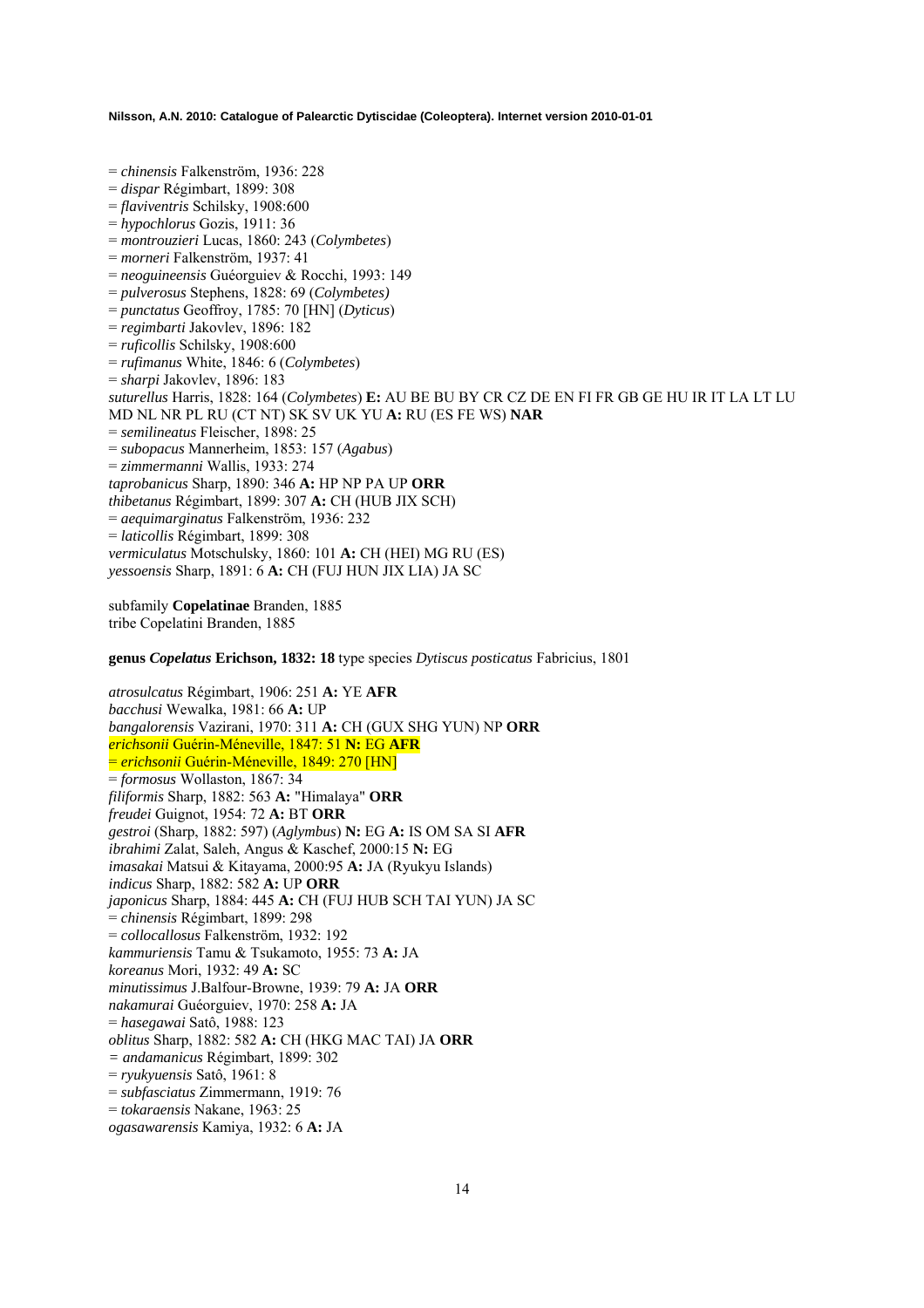*parallelus* Zimmermann, 1920: 226 **A:** JA *pulchellus* Klug, 1834: t.33/7 (*Agabus*) **A:** IQ SA SI **AFR**  = *africanus* Sharp, 1882: 583 = *basalis* Boheman, 1848: 244 = *discoideus* Sharp, 1882: 582 = *marginipennis* Laporte, 1835: 102 (*Colymbetes*) = *obtusus* Boheman, 1848: 242 = *strigulosus* Sharp, 1882: 582 *rimosus* Guignot, 1952: 27 **A:** CH (YUN) *sociennus* J.Balfour-Browne, 1952: 26 **A:** CH (HKG MAC TAI) NP *takakurai* Satô, 1985: 63 **A:** CH JA *tenebrosus* Régimbart, 1880: 210 **A:** CH (FUJ MAC TAI YUN) JA **ORR**  = *hisamatsui* Satô, 1961: 8 = *pusillus* Sharp, 1882: 580 *teranishii* Kamiya, 1938: 27 **A:** JA = *multistriolatus* Guignot, 1956: 490 *tomokunii* Satô, 1985: 63 **A:** JA *weymarni* J. Balfour-Browne, 1947: 440 **A:** CH (HEI LIA SHG) JA RU (FE) SC *zimmermanni* Gschwendtner, 1934: 143 **A:** CH (ZHE) JA

**genus** *Exocelina* **Broun, 1886: 938** type species *Exocelina advena* Broun, 1886 (=*Celina australis* Clark, 1863) *= Papuadytes* Balke, 1998: 305 type species *Copelatus rivulus* Balke, 1998

*shizong* Balke & Bergsten, 2003: 90 (*Copelatus*) **A:** CH (YUN)

**genus** *Lacconectus* **Motschulsky, 1855: 83** type species *Lacconectus fulvescens* Motschulsky, 1855 = *Paralacconectus* Vazirani, 1970: 304 type species *Lacconectus scholzi* Gschwendtner, 1922

*arunachal* Brancucci, 2006: 61 **A:** AP *basalis* Sharp, 1882: 598 **A:** CH (TAI YUN) **ORR**  *formosanus* Kamiya, 1938: 29 (*Platynectes*) **A:** CH (FUJ TAI) **ORR** *hainanensis* Hendrich, 1998: 102 **A:** CH (HAI) *holzschuhi* Brancucci, 1986: 104 **A:** NP SD *klausnitzeri* Brancucci, 2006: 59 **A:** AP *kubani* Brancucci, 2003: 98 **A:** CH (YUN) **ORR** *laccophiloides* Zimmermann, 1928: 175 **A:** CH (GUA) **ORR**  = *kurosawai* Satô, 1979: 39 *maoyangensis* Brancucci, 2003: 103 **A:** CH (HAI) *menglunensis* Brancucci, 2003: 100 **A:** CH (YUN) *meyeri* Brancucci, 2003: 101 **A:** CH (YUN) **ORR** *nepalensis* Brancucci, 1989: 108 **A:** NP *nicolasi* Brancucci, 1986: 119 **A:** AP BT NP SD **ORR**  *ovalis* Gschwendtner, 1936: 369 **A:** AP *pseudonicolasi* Brancucci, 2003: 106 **A:** CH (YUN) **ORR** *sikkimensis* Brancucci, 1989: 109 **A:** SD *similis* 1986: 109 **A:** CH (YUN) **ORR** *tonkinoides* Brancucci, 1986: 127 **A:** CH (GUA YUN) **ORR**

**genus** *Liopterus* **Dejean, 1833: 54** type species *Dytiscus oblongus* Illiger, 1801 = *Pelocatus* Zaitzev, 1908: 121 [RN] type species *Dytiscus oblongus* Illiger, 1801

*atriceps* Sharp, 1882: 569 (*Copelatus*) **E:** FR IT PT SP **N:** AG MO TU *haemorrhoidalis* Fabricius, 1787: 191 (*Dytiscus*) **E:** AB AR AU BE BH BU BY CR CZ DE EN FI FR GB GE GG GR HU IR IT LA LS LT LU MC NL PL RU (CT NT ST) SK SL SP SV SZ UK YU **N:** AG **A:** IN IS TD TM TR = *agilis* Fabricius, 1792: 194 (*Dytiscus*) = *oblongus* Illiger, 1801: 72 *(Dytiscus)*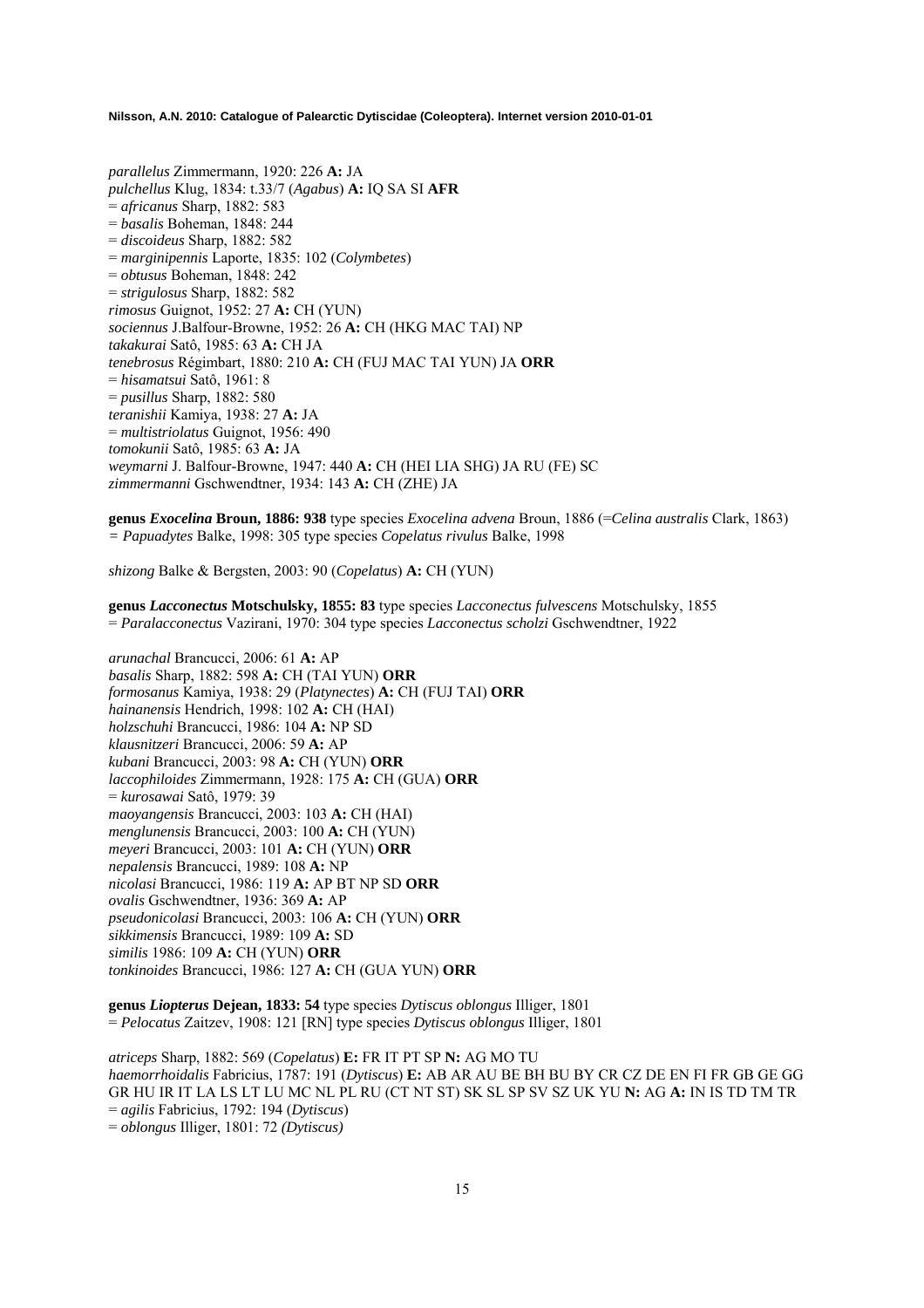= *ruficollis* Schaller, 1783: 313 [HN] (*Dytiscus*) = *schalleri* Gmelin, 1790: 1952 (*Dytiscus*)

subfamily **Dytiscinae** Leach, 1815 tribe Aciliini Thomson, 1867

**genus** *Acilius* **Leach, 1817: 69** type species *Dytiscus sulcatus* Linnaeus, 1758

**subgenus** *Acilius* Leach, 1817: 69 type species *Dytiscus sulcatus* Linnaeus, 1758 = *Heteroelytrus* Ádám, 1993: 81 [RN] type species *Dytiscus sulcatus* Linnaeus, 1758

*canaliculatus* Nicolai, 1822: 29 (*Dytiscus*) **E:** AU BE BH BU BY CR CZ DE EN FI FR GB GE HU IR IT LA LT LU NL NR PL RU (CT NT ST) SK SL SV SZ UK **A:** CH (JIL) KZ RU (ES FE WS) = *caliginosus* Curtis, 1825: 63 = *dispar* Lacordaire, 1835: 306 = *kotulae* Ulanowski, 1884: 6 = *laevisulcatus* Motschulsky, 1845: 30 = *subimpressus* Motschulsky, 1845: 30 = *sulcatoaffinis* Hummel, 1822: 7 (*Dyticus*) = *sulcipennis* C.R. Sahlberg, 1824: 157 (*Dyticus*) = *xantischius* Gozis, 1911: 20 *japonicus* Brinck, 1939: 168 **A:** JA *kishii* Nakane, 1963: 26 **A:** JA *sinensis* Peschet, 1915: 288 **A:** CH (SCH YUN) = *guerryi* Olsoufieff, 1925: 90 *sulcatus* Linnaeus, 1758: 412 (*Dytiscus*) **E:** AB AL AR AU BE BH BU BY CR CZ DE EN FI FR GB GE GG HU IR IT LA LS LT LU NL NR PL PT RU (CT NT ST) SK SL SP SV SZ UK YU **N:** AG **A:** KZ RU (ES FE WS) TR = *blancki* Peyerimhoff, 1927: 79 = *brevis* Aubé, 1837: 70 = *fasciatus* DeGeer, 1774: 397 (*Dytiscus*) = *punctatus* Scopoli, 1763: 97 (*Dytiscus*) = *scopolii* Gmelin, 1790: 1954 (*Dytiscus*) = *scoticus* Stephens, 1828: 93 = *tomentosus* Motschulsky, 1845: 30

= *varipes* Stephens, 1828: 93

**subgenus** *Homoeolytrus* Gobert, 1874: 440 type species *Acilius duvergeri* Gobert, 1874

*duvergeri* Gobert, 1874: 441 **E:** FR IT PT SP **N:** MO

**genus** *Graphoderus* **Dejean, 1833: 54** type species *Dytiscus cinereus* Linnaeus, 1758

= *Derographus* Portevin, 1929: 210 type species *Hydaticus austriacus* Sturm, 1834

= *Graphothorax* Motschulsky, 1853: 9 type species *Dytiscus cinereus* Linnaeus, 1758

= *Prosciastes* Gistel, 1856: 355 type species *Dytiscus cinereus* Linnaeus, 1758

*adamsii* Clark, 1864: 211 (*Hydaticus*) **A:** CH (BEI HEB HEI HUB JIA JIL LIA SHX ZHE) JA RU (FE) SC = *japonicus* Sharp, 1873: 48 (*Hydaticus*)

*austriacus* Sturm, 1834: 46 (*Hydaticus*) **E:** AB AR AU BE BH BU BY CR CZ DE FR GE HU IT KZ LA MD PL RU (CT ST) SK SL SV SZ UK YU **A:** KI KZ MG RU (ES FE WS) TM

*bieneri* Zimmermann, 1921: 86 **A:** RU (FE)

*bilineatus* DeGeer, 1774: 400 (*Dytiscus*) **E:** AU BE BH BY CR CZ DE EN FI FR GB GE HU IT LA LT LU NL NR PL RU (CT NT ST) SK SL SV SZ UK YU **A:** RU (WS)

*cinereus* Linnaeus, 1758: 412 (*Dytiscus*) **E:** AB AR AU BE BH BU BY CR CZ DE EN FI FR GB GE GG GR HU IT KZ LA LT LU MC NL NR PL RU (CT ST) SK SL SP SV SZ UK YU **A:** KZ MG RU (WS) TR

= *intermedius* Westhoff, 1881: 53 (*Hydaticus*)

= *simulator* Westhoff, 1882: 304 (*Hydaticus*)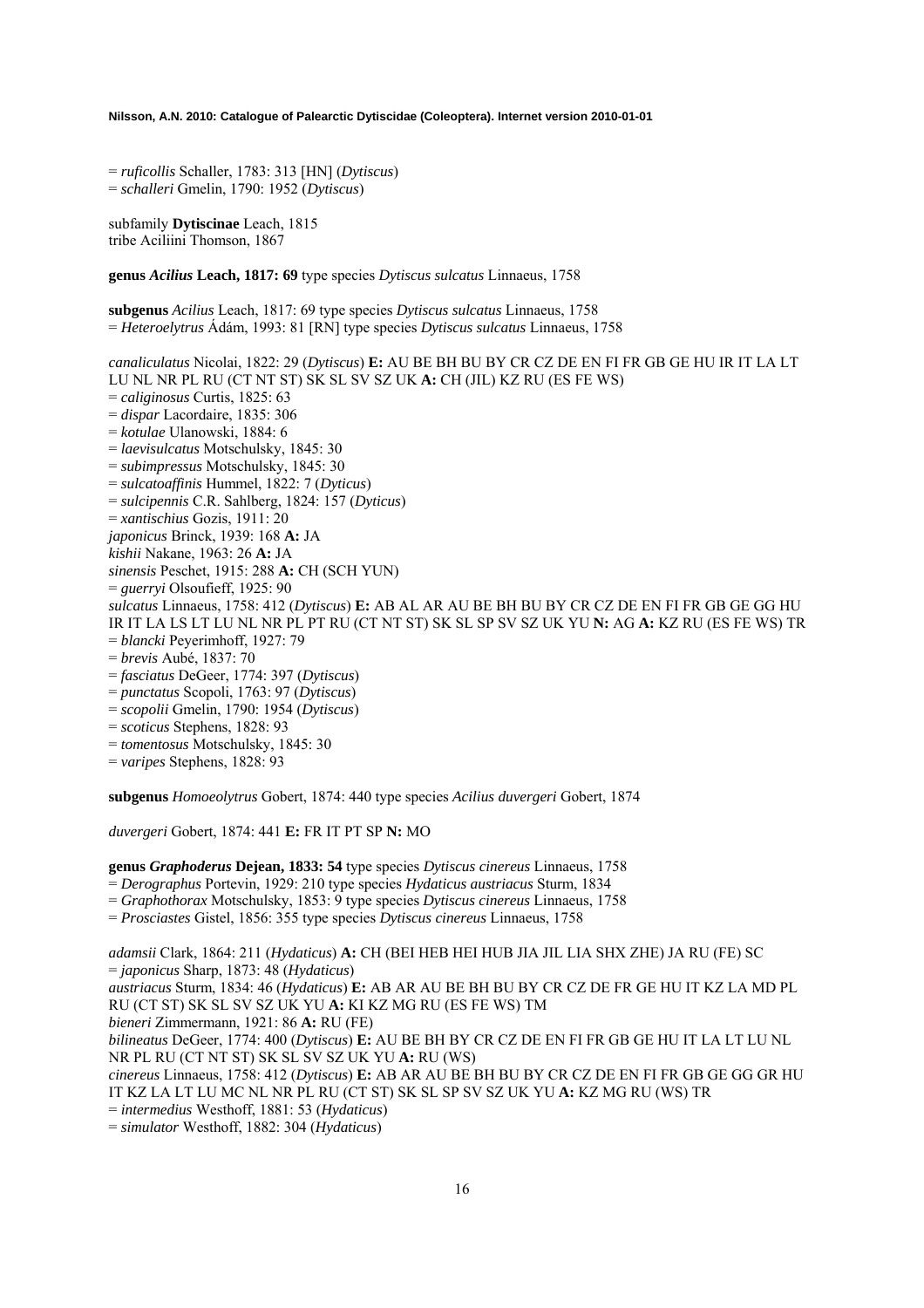= *taeniatus* Rossi, 1792: 69 (*Dytiscus*) *perplexus* Sharp, 1882: 695 **A:** RU (FE) **NAR** *zonatus verrucifer* C.R. Sahlberg, 1824: 159 (*Dyticus*) **E:** EN FI IT LA NR RU (NT) SV **A:** MG RU (ES FE WS) = *bertolinii* Seidlitz, 1887: 107 = *flavotestaceus* J. Sahlberg, 1875: 161 = *piciventris* Thomson, 1868: 351 = *rosenbergeri* Seidlitz, 1887: 107 = *sahlbergii* Seidlitz, 1887: 107 = *thomsonii* Seidlitz, 1887: 108 *zonatus zonatus* Hoppe, 1795: 33 (*Dytiscus*) **E:** AR AU BE BU BY CR CZ DE FR GB GE GG HU LT LU MD NL PL SK SL RU (CT ST) SV SZ UK YU **A:** CH (HEI JIL) JA MG TR = *interiectus* Westhoff, 1882: 304 (*Hydaticus*) = *zonatus* Panzer, 1796: 38/13 [HN] (*Dytiscus*)

**genus** *Rhantaticus* **Sharp, 1882: 672** type species *Hydaticus signatipennis* Laporte, 1835 (= *Hydaticus congestus*  Klug, 1833)

*congestus* Klug, 1833: 48 (*Hydaticus*) **N:** EG **A:** AP CH (FUJ GUA GUX HAI HUB TAI YUN) JA NP UP **AFR AUR ORR**

= *rochasi* Perroud & Montrouzier, 1864: 81 (*Hydaticus*)

= *signatipennis* Laporte, 1835: 95 (*Hydaticus*)

**genus** *Sandracottus* **Sharp, 1882: 672** type species *Dytiscus fasciatus* Fabricius, 1775 (= *Hydaticus mixtus* Blanchard, 1843)

*dejeanii* Aubé, 1838: 165 (*Hydaticus*) **A:** AP HP IN PA UP **ORR**  *festivus* Illiger, 1801: 166 (*Dytiscus*) **A:** AP CH (GUA GUX HAI HUN SCH YUN) HP PA **ORR**  *mixtus* Blanchard, 1843: pl. 4 (*Hydaticus*) **A:** CH (FUJ HUB JIA JIX SCH SHG ZHE) JA **ORR**  = *crucialis* Régimbart, 1899: 333 = *fasciatus* Fabricius, 1775: 825 [HN] (*Dytiscus*)

= *hunteri* Crotch, 1872: 205 [RN] (*Hydaticus*)

tribe Cybistrini Sharp, 1882

**genus** *Cybister* **Curtis, 1827: 151** type species *Dytiscus lateralis* Fabricius, 1798 (*= Dytiscus tripunctatus* Olivier, 1795)

**subgenus** *Cybister* Curtis, 1827: 151 type species *Dytiscus lateralis* Fabricius, 1798 (= *Dytiscus tripunctatus* Olivier, 1795)

= *Alocomerus* Brinck, 1945: 11 type species *Cybister buqueti* Aubé, 1838

*= Cybisteter* Bedel, 1881: 242 type species *Dytiscus lateralis* Fabricius, 1798 (= *Dytiscus tripunctatus* Olivier, 1795)

= *Gschwendtnerhydrus* Brinck, 1945: 11 type species *Dytiscus tripunctatus* Olivier, 1795

= *Megadytoides* Brinck, 1945: 11 type species *Cybister marginicollis* Boheman, 1848

= *Meganectes* Brinck, 1945: 11 type species *Cybister dejeanii* Aubé, 1838

= *Nealocomerus* Brinck, 1945: 11 type species *Dytiscus fimbriolatus* Say, 1825

**=** *Scaphinectes* Ádám, 1993: 81 [RN] type species *Dytiscus roeselii* Füessly, 1775 (= *Dytiscus lateralimarginalis* DeGeer, 1774)

*= Trochalus* Dejean, 1833: 53 [HN] type species *Dytiscus roeselii* Füessly, 1775 (= *Dytiscus lateralimarginalis* DeGeer, 1774)

*= Trogus* Leach, 1817: 70 [HN] type species *Dytiscus lateralis* Fabricius, 1798 (= *Dytiscus tripunctatus* Olivier, 1795)

*bengalensis* Aubé, 1838: 61 **A:** CH (BEI GUA FUJ HAI HEB JIX SCH YUN ZHE) **ORR**  *cardoni* Severin, 1890: cxciii **A:** PA **ORR**  *cephalotes* Sharp, 1882: 737 **A:** SA YE **AFR**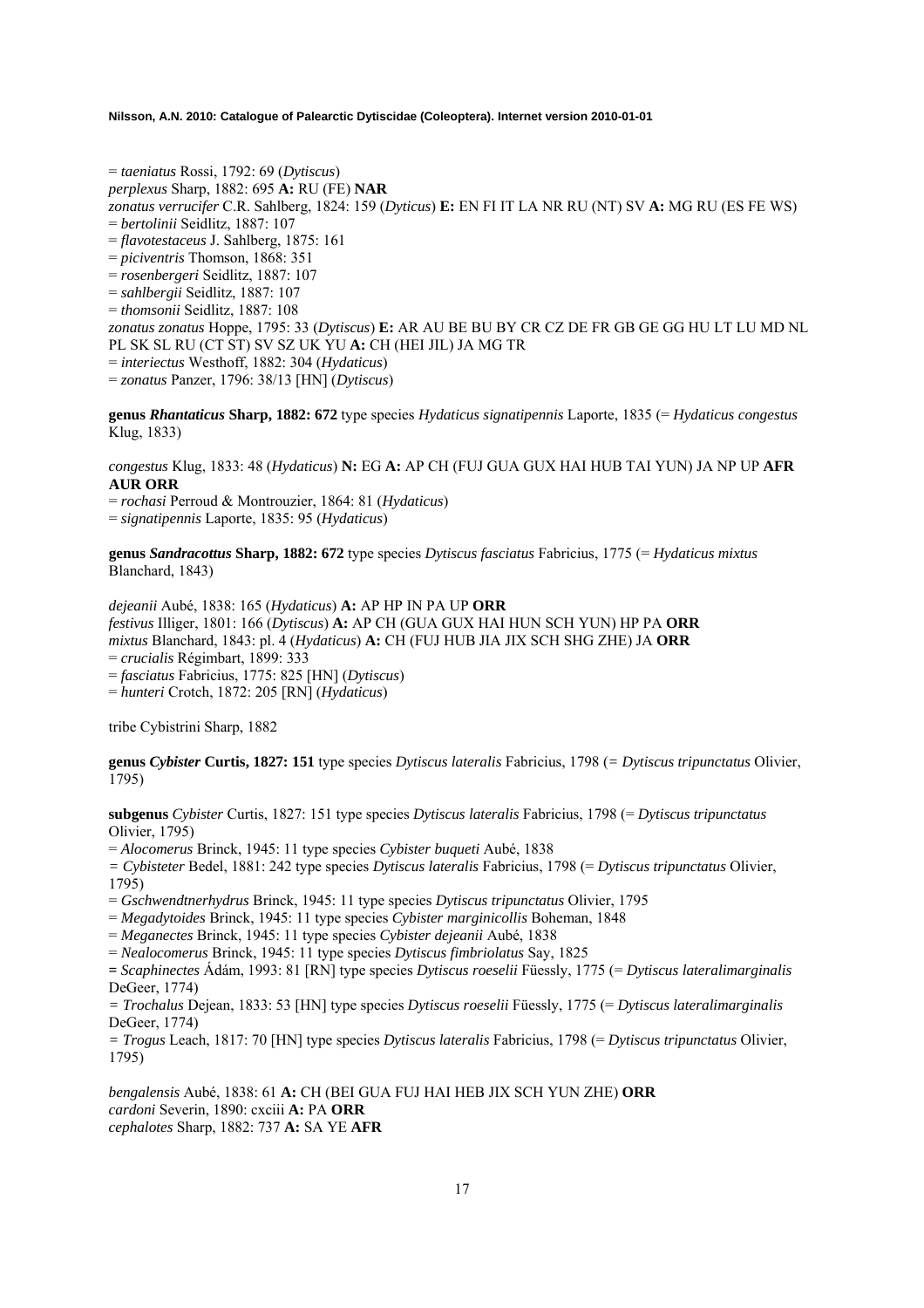= *konduensis* Gschwendtner, 1927:93 *chinensis* Motschulsky, 1854: 44 **A:** CH (BEI FUJ GUA HAI HEB HEI JIL LIA NIN SCH SHA SHN SHX TAI TIA) JA NC RU (FE) SC *= japonicus* Sharp, 1873: 45 *cognatus* Sharp, 1882: 744 **A:** HP **ORR**  *confusus* Sharp, 1882: 739 **A:** PA **ORR**  *crassipes* Sharp, 1882: 735 **A:** SA *fumatus* Sharp, 1882: 731 **A:** CH (SHG) **ORR**  *gracilis* Sharp, 1882: 742 **A:** SD *guerini* Aubé, 1838: 57 **A:** CH (GUA) "Manchuria" **ORR**  *kansou* Feng, 1936: 13 **A:** CH (GAN) *laevis* Falkenström, 1936: 243 **A:** CH (SCH) *lateralimarginalis lateralimarginalis* DeGeer, 1774: 396 (*Dytiscus*) **E:** AB AR AU BE BH BU BY CR CZ DE EN FR GE GR HU IT KZ LA LU MC NL PL PT RO RU (CT ST) SK SL SP SV SZ UK YU **N:** AG EG LB MO TU **A:**  CY IN IS JO KU KZ LE SY = *dispar* Rossi, 1790: 199 [HN] (*Dytiscus*) = *dissimilis* Rossi, 1792: 66 (*Dytiscus*) = *glaber* Bergsträsser, 1778: 31 [HN] (*Dytiscus*) = *herbeti* Peytoureau, 1894: xxxix (*Dytiscus*) = *intricatus* Schaller, 1783: 311 (*Dytiscus*) = *jordanis* Reiche & Saulcy, 1855: 637 = *lepidus* Apetz, 1852: 34 = *lusitanicus* Sharp, 1882: 747 *= pallidus* Ménétriés, 1832: 140 [HN] (*Dytiscus*) = *roeselii* Füessly, 1775: 18 (*Dytiscus*) = *tataricus* Gebler, 1829: 64 (*Dytiscus*) = *vetulus* Schrank, 1798: 710 (*Dytiscus*) = *virens* O.F. Müller, 1776: 70 (*Dyticus*) = *virescens* Gmelin, 1790: 1958 (*Dytiscus*) *lateralimarginalis ponticus* Sharp, 1882: 748 **A:** IQ *lateralimarginalis torquatus* Fischer von Waldheim, 1829: 25 (*Dytiscus*) **E:** GG **A:** AF CH (XIN) KA TM TR *= chaudoirii* Hochhuth, 1846: 213 = *hedini* Zaitzev, 1908: 419 *lewisianus* Sharp, 1873: 46 **A:** CH (ANH BEI HEB HUB JIA JIX LIA SHG ZHE) JA **ORR**  *limbatus* Fabricius, 1775: 230 (*Dytiscus*) **A:** AF AP JA PA TAI UP "China" **ORR**  = *aciculatus* Herbst, 1784: 123 (*Dytiscus*) *reichei* Aubé, 1838: 79 **N:** EG **AFR**  *rugosus* W.S. MacLeay, 1825: 32(*Dytiscus*) **A:** CH (TAI) JA **ORR**  = *indicus* Aubé, 1838: 62 *rugulosus* Redtenbacher, 1844: 502 (*Trochalus*) **A:** KA *senegalensis* Aubé, 1838: 72 **E:** IT **N:** AG **AFR**  = *convexiusculus* Kolbe, 1883: 420 = *irroratus* Kolbe, 1883: 420 = *marginellus* Régimbart, 1895: 212 = *rufiventris* Régimbart, 1895: 214 = *seidlitzii* Ragusa, 1887: 43 *szechwanensis* Falkenström, 1936: 238 **A:** CH (SCH) *tripunctatus africanus* Laporte, 1835: 99 **E:** AL BH FR GR IT PT SP **N:** AG CI EG LB MO TU **A:** IS KU OM SA SI YE **AFR**  = *aegyptiacus* Peyron, 1856: 722 = *haagi* Wehncke, 1876: 358 (*Trogus*) = *meridionalis* Gené, 1836: 170 (*Trochalus*) = *punctipennis* Taschenberg, 1883: 176 (*Trogus*) *tripunctatus lateralis* Fabricius, 1798: 64 (*Dytiscus*) **E:** AB **A:** AF BT CH (GUA FUJ HAI HEB HEI HUB HUN JIA NAC SCH TAI YUN XIZ ZHE) CY IN IQ JA KA KI MG NP PA RU (FE) SD SY TD TM TR UZ **ORR**  = *asiaticus* Sharp, 1882: 731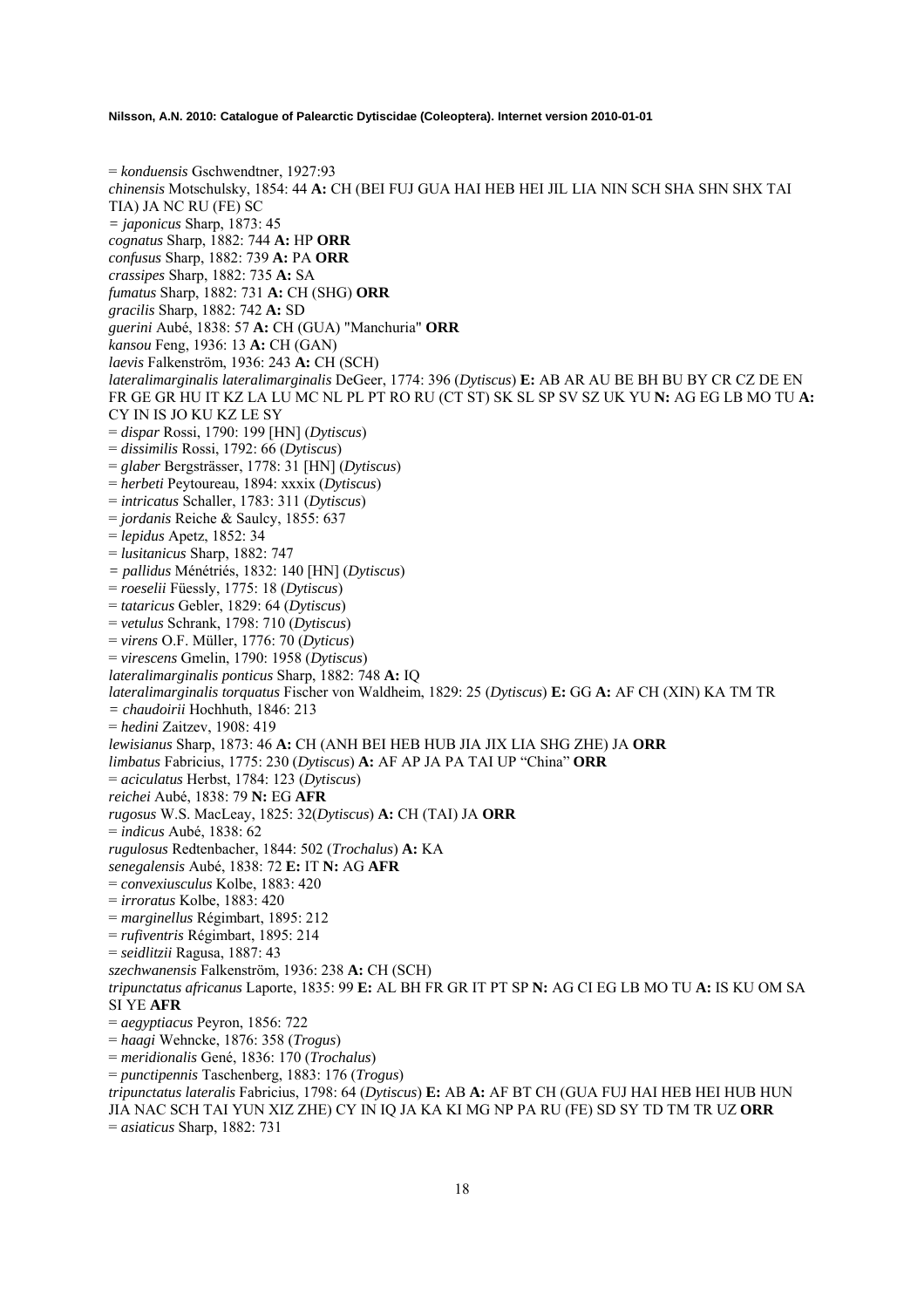= *gotschii* Hochhuth, 1846: 214 = *orientalis* Gschwendtner, 1931: 99 = *similis* Régimbart, 1899: 352 *ventralis* Sharp, 1882: 742 **A:** CH (MAC SCH SHN TAI) UP **ORR**  = *crassus* Sharp, 1882: 743

**subgenus** *Melanectes* Brinck, 1945: 11 type species *Cybister owas* Laporte, 1835

*bimaculatus* Aubé, 1838: 84 **N:** AG **AFR**  = *aequatorius* Zimmermann, 1917: 100 = *regimbarti* Wilke, 1920: 257 *brevis* Aubé, 1838: 98 **A:** CH (LIA SCH TAI) JA SC *convexus* Sharp, 1882: 718 **A:** CH (YUN) **ORR**  *posticus* Aubé, 1838: 87 **A:** HP NP PA UP **ORR**  *sugillatus* Erichson, 1834: 227 **A:** AF BT CH (BEI FUJ GUA HAI HEB HUB JIX SCH TAI XIZ ZHE) JA NP PA SD UP **ORR**  = *bisignatus* Aubé, 1838: 88 = *notasicus* Aubé, 1838: 90 = *olivaceus* Boheman, 1858: 21 *vulneratus* Klug, 1834: t.33/1 **E:** IT SP **N:** AG EG LB MO TU **A:** BA IN OM SA SI YE **AFR**  = *binotatus* Klug, 1835: 28 = *bivulnerus* Aubé, 1838: 91 = *madagascariensis* Aubé, 1838: 94

tribe Dytiscini Leach, 1815

**genus** *Dytiscus* **Linnaeus, 1758: 411** type species *Dytiscus marginalis* Linnaeus, 1758

*= Leionotus* Kirby, 1837: 76 type species *Dytiscus conformis* Kunze, 1818 (=*Dytiscus marginalis* Linnaeus, 1758)

= *Macrodytes* Thomson, 1859: 12 type species *Dytiscus marginalis* Linnaeus, 1758

*circumcinctus* Ahrens, 1811: 67(=55) **E:** AU BE BU BY CR CZ DE EN FI FR GB GE GG HU IR IT LA LT NL NR PL RU (CT NT ST) SK SL SV SZ UK **A:** KZ RU (ES FE WS) TR **NAR**  = *angustatus* Curtis, 1826: 99 = *angustatus* Stephens, 1828: 88 = *anxius* Mannerheim, 1843: 218 = *circumscriptus* Lacordaire, 1835: 300 [HN] = *confusus* Motschulsky, 1860: 101 = *dubius* Gyllenhal, 1827: 372 [HN] = *flavocinctus* Hummel, 1823: 17 = *fuscostriatus* Motschulsky, 1859: 167 = *ooligbukii* Kirby, 1837: 74 *circumflexus* Fabricius, 1801: 258 **E:** AB AR AU BE BH BU BY CR CZ DE EN FR GB GE GG GR HU IR IT LA LT LU MA MD NL PL PT RU (ST) SK SL SP SV UK YU **N:** AG EG LB MO TU **A:** CY IN IS KZ LE RU (WS) SY TR = *dubius* Audinet-Serville, 1830: 90 = *flavomaculatus* Curtis, 1826: 99 = *flavoscutellatus* Latreille, 1804: 162 = *kunstleri* Peytoureau, 1894: xlii = *perplexus* Lacordaire, 1835: 303 *dauricus dauricus* Gebler, 1832: 39 **A:** CH (HEI JIL XIN) JA MG RU (ES FE) **NAR**  = *amurensis* J.Balfour-Browne, 1944: 356 [RN] = *confluens* Say, 1830: 27 [HN] = *confluens* Say, 1834: 440 [HN] = *confluentus* LeConte, 1850: 212 [RN]

= *diffinis* LeConte, 1850: 212

= *franklinii* Kirby, 1837: 77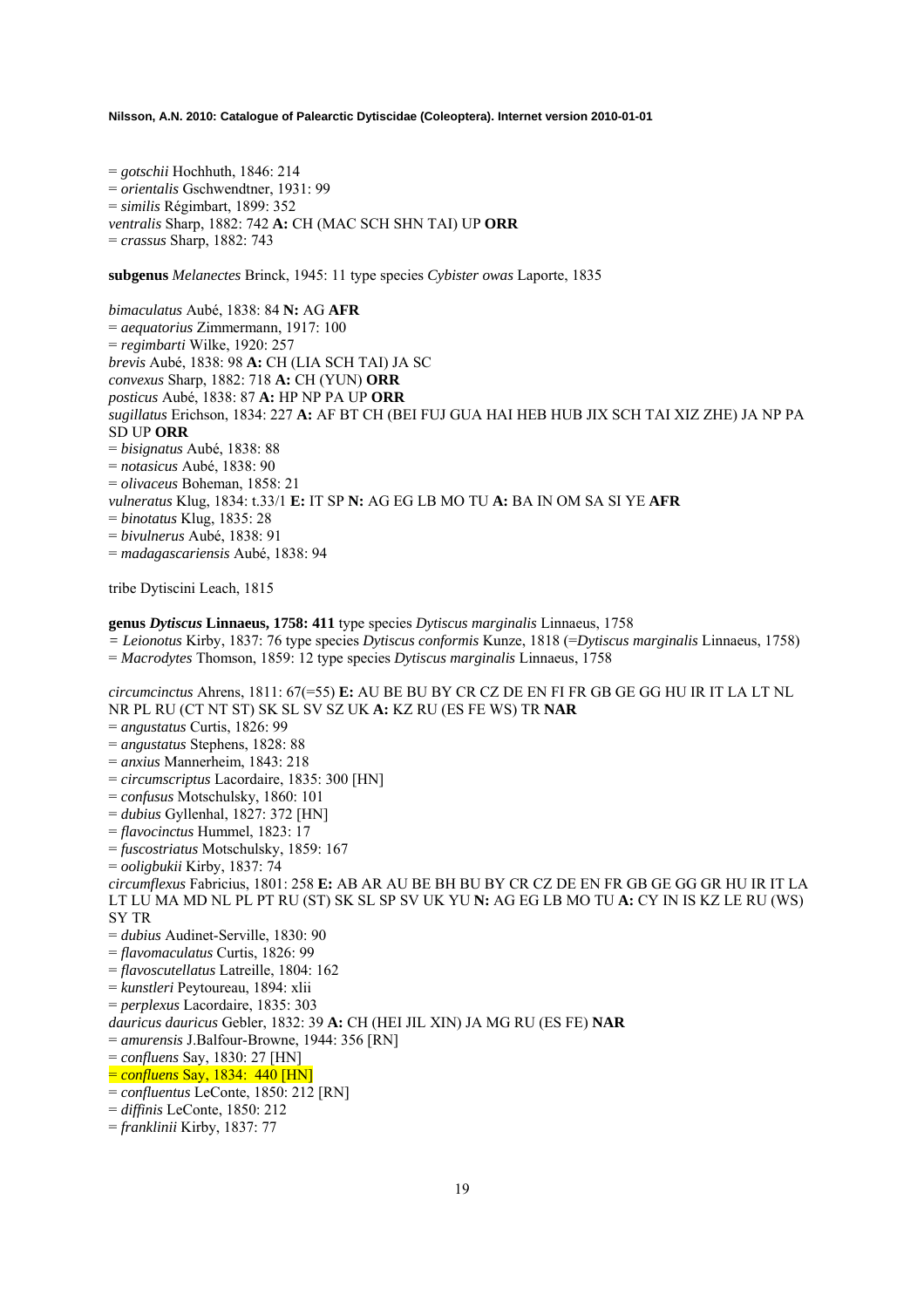= *frontalis* Motschulsky, 1860: 101 [HN] = *obscurus* Gschwendtner, 1922: 93 = *strigifrons* Motschulsky, 1860: 101 = *ventralis* Motschulsky, 1855: 79 = *vexatus* Sharp, 1882: 643 *dauricus zaitzevi* Nakane, 1990: 28 **A:** JA *delictus* Zaitzev, 1906: 28 (*Macrodytes*) **A:** CH (HEI) RU (FE) *dimidiatus* Bergsträsser, 1778: 33 **E:** AB AL AR AU BE BH BU BY CR CZ DE EN FI FR GB GE GG GR HU IT LA LT LU MC NL PL RO RU (CT NT ST) SK SL SV SZ UK YU **A:** IN SY TR *distantus* Feng, 1936: 14 **A:** CH ("Manchuria") *lapponicus disjunctus* Camerano, 1880: 120 **E:** IT *lapponicus lapponicus* Gyllenhal, 1808: 468 **E:** BE BY CZ DE EN FI FR GB GE GG IR LA LT NL NR PL RU (CT NT) SK SV **A:** KZ RU (WS) = *borealis* Motschulsky, 1860: 101 = *septemtrionalis* Gyllenhal, 1827: 373 *latissimus* Linnaeus, 1758: 411 **E:** AU BE BY CR CZ DE EN FI FR GE HU IT LA LT LU NL NR PL RO RU (CT NT ST) SK SV SZ UK **A:** RU (WS) = *amplissimus* O.F. Müller, 1776: 69 = *anastomozans* Well, 1781: 386 *latro* Sharp, 1882: 644 **A:** CH (HEI) MG RU (ES FE WS) = *piceatus* Sharp, 1882: 644 = *stadleri* Gschwendtner, 1922: 93 *marginalis czerskii* Zaitzev, 1953: 328 **A:** CH (HEB HEI HEN) JA NC RU (ES FE) *marginalis marginalis* Linnaeus, 1758: 411 **E:** AB AL AU BE BH BU BY CR CZ DE EN FI FR GB GE GG GR HU IR IT LA LS LT LU MC NL NR PL PT RO RU (CT NT ST) SK SL SP SV SZ UK YU **A:** KZ RU (ES WS) TR = *circumductus* Audinet-Serville, 1830: 90 = *conformis* Kunze, 1818: 58 = *semicostatus* Reineck, 1921: 117 = *semistriatus* Linnaeus, 1758: 412 = *submarginatus* Stephens, 1828: 90 = *totomarginalis* DeGeer, 1774: 391 *mutinensis* Branden, 1885: 97 **E:** CR GR IT *= mutinensis* Pederzani, 1971: 220 [HN] *persicus* Wehncke, 1876: 52 **E:** AR GG RU (ST) UK **A:** AF IN TR UZ *pisanus* Laporte, 1835: 98 **E:** AN CR FR GR IT PT SP **N:** AG MO TU = *ibericus* Rosenhauer, 1856: 47 = *nonsulcatus* Zimmermann, 1919: 233 *semisulcatus* O.F. Müller, 1776: 70 **E:** AL AU BE BU CR CZ DE EN FR GB GE GG GR IR IT LA LT LU NL NR PL PT SL SP SV SZ UK YU (Crna Gora) **N:** AG MO TU **A:** KZ RU (ES) TR **AUR**  = *exspectatus* Peyerimhoff, 1905: 229 = *frischii* Bergsträsser, 1778: 43 = *laevis* Engert, 1911: 19 = *maurus* Schaufuss, 1883: clxxiii = *porcatus* Thunberg, 1794: 74 = *punctatus* Olivier, 1795: 12 [HN] = *punctulatus* Fabricius, 1777: 238 [HN] = *stagnalis* Geoffroy, 1785: 66 *sharpi* Wehncke, 1875: 500 **A:** CH (HUN SHA) JA = *validus* Régimbart, 1899: 311 *sinensis* Feng, 1935: 182 **A:** CH (HEI SCH SHA) *thianschanicus* Gschwendtner, 1923: 107 (*Macrodytes*) **E:** RU (ST) **A:** AF KA TD TR

tribe Eretini Crotch, 1873

**genus** *Eretes* **Laporte, 1833: 397** type species *Dytiscus griseus* Fabricius, 1781 (= *Dytiscus sticticus* Linnaeus,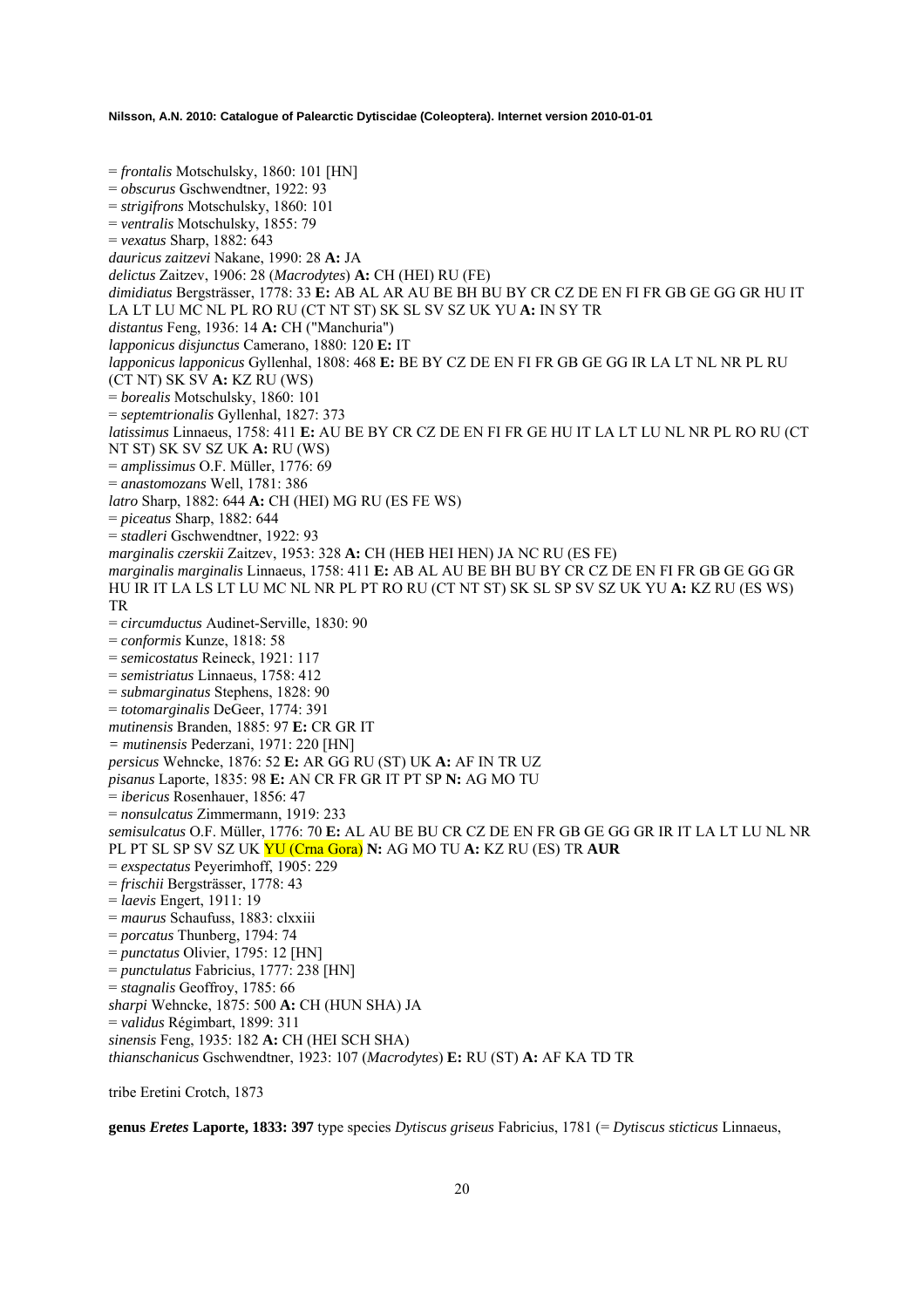1767)

= *Eunectes* Erichson, 1832: 17 [HN] type species *Dytiscus sticticus* Linnaeus, 1767

= *Nogrus* Dejean, 1833: 53 type species *Dytiscus griseus* Fabricius, 1781 (= *Dytiscus sticticus* Linnaeus, 1767)

*griseus* Fabricius, 1781: 293 (*Dytiscus*) **E:** AB AR AZ BH BU CR FR GG GR HU IT PT RU (ST) SL SP UK YU **N:** AG EG LB MO TU **A:** AF BT CH (BEI FUJ HAI HEB HEI HUB JIA LIA MAC SCH SHA SHG SHN SHX TAI YUN ZHE) IN IQ JA HP KA KU NP OM PA RU (FE) SC SI SY TR UP YE **AFR AUR ORR**

= *moroderi* Báguena Corella, 1935: 90

= *plicipennis* Motschulsky, 1845: 29 (*Eunectes*)

= *succinctus* Klug, 1834: t.33/4 (*Eunectes*)

*sticticus* Linnaeus, 1767: 666 (*Dytiscus*) **E:** SP **N:** AG CI EG MO MR **A:** AF CY IN KZ QA SA TD TM TR YE (Socotra) **AFR NAR NTR**

= *conicollis* Wollaston, 1861: 97 (*Eunectes*)

- = *helvolus* Klug, 1834: t.33/3 (*Eunectes*)
- = *occidentalis* Erichson, 1847: 73 (*Eunectes*)
- = *punctatus* Zoubkoff, 1837: 66 (*Eunectes*)
- = *subcoriaceus* Wollaston, 1861: 99 (*Eunectes*)
- = *subdiaphanus* Wollaston, 1861: 100 (*Eunectes*)

tribe Hydaticini Sharp, 1882

**genus** *Hydaticus* **Leach, 1817: 69** type species *Dytiscus transversalis* Pontoppidan, 1763

**subgenus** *Hydaticus* Leach, 1817: 69 type species *Dytiscus transversalis* Pontoppidan, 1763 = *Icmaleus* Gistel, 1856: 355 type species *Dytiscus transversalis* Pontoppidan, 1763

*aruspex* Clark, 1864: 212 **E:** BY CZ DE EN FI FR GE HU LA NR PL RU (CT NT) SV UK **A:** CH (HEI JIL LIA) JA RU (ES FE WS) **NAR** = *americanus* Sharp, 1882: 651 = *laevipennis* Thomson, 1867: 88 = *laeviusculus* Poppius, 1906: 58 = *modestus* Sharp, 1882: 650 = *rugosus* Poppius, 1905: 23 *continentalis* J. Balfour-Browne, 1944: 355 [RN] **E:** AU BE BH BY CR CZ DE EN FR GE HU IT LA LT PL RU (CT ST) SK SV SZ UK **A:** RU (WS) = *stagnalis* Fabricius, 1787: 191 [HN] (*Dytiscus*) *schelkovnikovi* Zaitzev, 1913: 197 **E:** AB AR GG RU (ST) **A:** IN = *litoralis* Zaitzev, 1913: 198 *seminiger* DeGeer, 1774: 401 (*Dytiscus*) **E:** AU BE BH BY CR CZ DE EN FI FR GB GE HU IR IT LA LS LT LU NL NR PL RU (CT NT ST) SK SL SP SV SZ UK YU **A:** RU (ES WS) = *cinctus* O.F. Müller, 1776: 669 [HN] (*Dyticus*) = *danicus* Gmelin, 1790: 1955 (*Dytiscus*) = *hybneri* Fabricius, 1787: 190 (*Dytiscus*) = *parapleurus* Marsham, 1802: 427 (*Dytiscus*) = *sexpunctatus* Drapiez, 1819: 48 (*Dyticus*) *transversalis laevisculptus* Zaitzev, 1910: 223 **A:** IN TR *transversalis transversalis* Pontoppidan, 1763: 677 (*Dytiscus*) **E:** AL AU BE BH BU BY CR CZ DE EN FI FR GB GE GG GR HU IT KZ LA LT LU MC NL NR PL RO RU (CT NT ST) SK SL SV SZ UK YU **A:** IS RU (WS) = *degeneratus* Westhoff, 1882: 305 = *inderiensis* Zaitzev, 1915: 277 = *interruptemaculatus* Gerhardt, 1899: 217 = *punctipennis* Thomson, 1867: 87 = *sahlbergi* Zaitzev, 1905: 226

**subgenus** *Prodaticus* Sharp, 1882: 647 type species *Prodaticus pictus* Sharp, 1882

**=** *Guignotites* Brinck, 1943: 8 [RN] type species *Dytiscus vittatus* Fabricius, 1775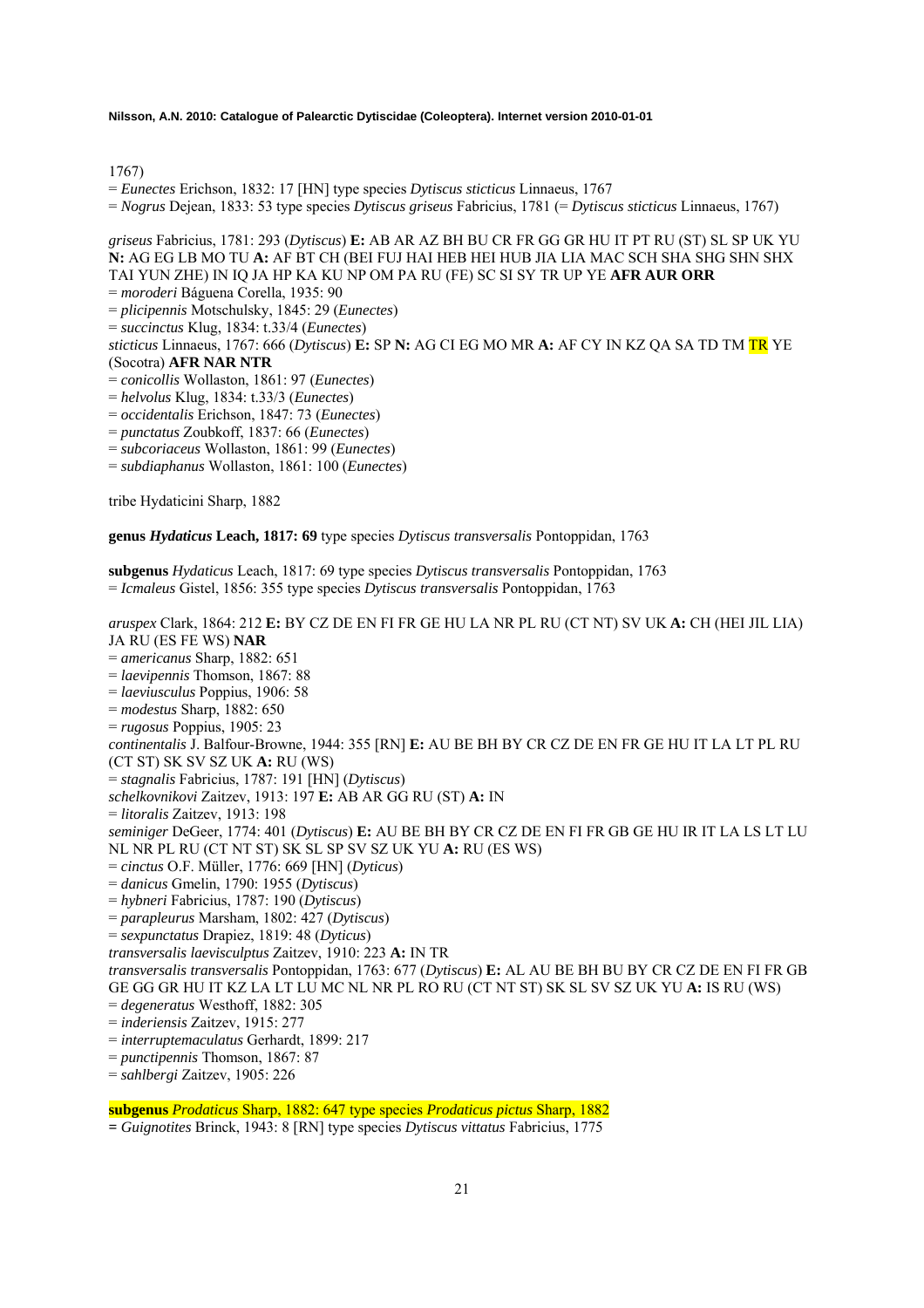= *Hydaticinus* Guignot, 1950: 104 type species *Hydaticus rectus Sharp*, 1882 (= *Dytiscus xanthomelas* Brullé, 1838)

= *Isonotus* Guignot, 1936: 53 [HN] type species *Dytiscus vittatus* Fabricius, 1775

= *Pleurodytes* Régimbart, 1899: 331 type species *Hydaticus dineutoides* Sharp, 1882

### *africanus* Rocchi, 1976: 289 (*Prodaticus*) **A:** SA **AFR**

*agaboides* Sharp, 1882: 663 **A:** CH (HAI YUN) **ORR**  *arabicus* Guignot, 1951: 21 **A:** OM YE *bivittatus* Laporte, 1835: 98 **N:** EG **AFR**  = *sharpi* Peschet, 1917: 45 *bowringii* Clark, 1864: 214 **A:** CH (ANH BEI HEB HUB JIA JIX LIA SCH SHA SHN TAI YUN ZHE) JA SC **ORR** *conspersus conspersus* Régimbart, 1899: 315 **A:** JA SC *conspersus sakishimanus* Nakane, 1990: 29 **A:** JA *decorus* Klug, 1834: t.33/5 **N:** EG **A:** SA SI YE **AFR** *dorsiger* Aubé, 1838: 193 **A:** SA **AFR** *dregei* Aubé, 1838: 172 **A:** SA YE **AFR** = *jucundus* Reiche, 1850: 278 = *nigromarmoratus* Clark, 1864: 220 *fabricii* W.S. MacLeay, 1825: 31 [RN] (*Colymbetes*) **A:** CH (YUN) **AUR ORR**  = *fabriciusi* Ball, 1932: 19 [RN] = *rufulus* Aubé, 1838: 199 = *varius* Fabricius, 1801: 267 [HN] (*Dytiscus*) *flavolineatus* Boheman, 1848: 237 **A:** SA **AFR** *grammicus* Germar, 1827: t.1 (*Dytiscus*) **E:** AB AR AU BH BU CR FR GE GG HU IT MC PL RU (ST) SK SL SZ UK YU **A:** AF CH (BEI HAI HEB HEI HUB JIA JIL LIA SCH YUN) IN JA KZ NC TM UZ = *lineolatus* Ménétriés, 1832: 140 (*Dytiscus*) = *nigrovittatus* Clark, 1864: 222 *histrio* Clark, 1864: 221 **A:** AF HP IN IQ KA OM PA SA UP YE **ORR** = *rectangulus* Sharp, 1882: 669 *incertus* Régimbart, 1888: 617 **A:** BT CH (YUN) HP NP **ORR** = *martensi* Wewalka, 1972: 115 *leander* Rossi, 1790: 202 (*Dytiscus*) **E:** AB FR GR IT PT SP YU **N:** AG EG LB MO TU **A:** IN IQ IS JO PA SI SY TM TR **AFR** = *debarrosmachadoi* Franciscolo, 1968: 51 = *fusciventris* Reiche & Saulcy, 1855: 639 = *nauzieli* Fairmaire, 1859: lii *litigiosus* Régimbart, 1880: 210 **A:** CH (HAI) **ORR** = *nubilus* Régimbart, 1899: 318 = *planatus* Régimbart, 1899: 317 *luczonicus* Aubé, 1838: 179 **A:** UP **ORR** *major* Régimbart, 1899: 328 **A:** CH (YUN) **ORR** *pacificus* Aubé, 1838: 177 **A:** CH (SHN TAI YUN) **ORR** = *banksii* Crotch, 1872: 205 [RN] = *ceylonicus* Guignot, 1935: 130 = *discindens* Walker, 1858: 204 = *latihamatus* Régimbart, 1899: 315 = *lunatus* Régimbart, 1899: 316 = *ruficollis* Fabricius, 1787: 189 [HN] (*Dytiscus*) *pictus* Sharp, 1882: 648 (*Prodaticus*) **A:** AF IN IQ OM PA SA SY TD TM UZ *ponticus* Sharp, 1882: 662 **N:** EG LB **A:** IN IQ PA SA SI SY TD TM TR **ORR** *rhantoides* Sharp, 1882: 664 **A:** CH (FUJ GUA GUI HAI HEI HUB HKG HUN JIA SCH SHG TAI YUN ZHE) JA **ORR** = *fengi* Falkenström, 1936: 236 *ricinus* Wewalka, 1979: 128 **A:** AF NP PA **ORR** *satoi dhofarensis* Pederzani, 2003: 18 **A:** OM *satoi satoi* Wewalka, 1975: 91 **A:** BT CH (FUJ HEB LIA NO SCH TAI) JA SD **ORR**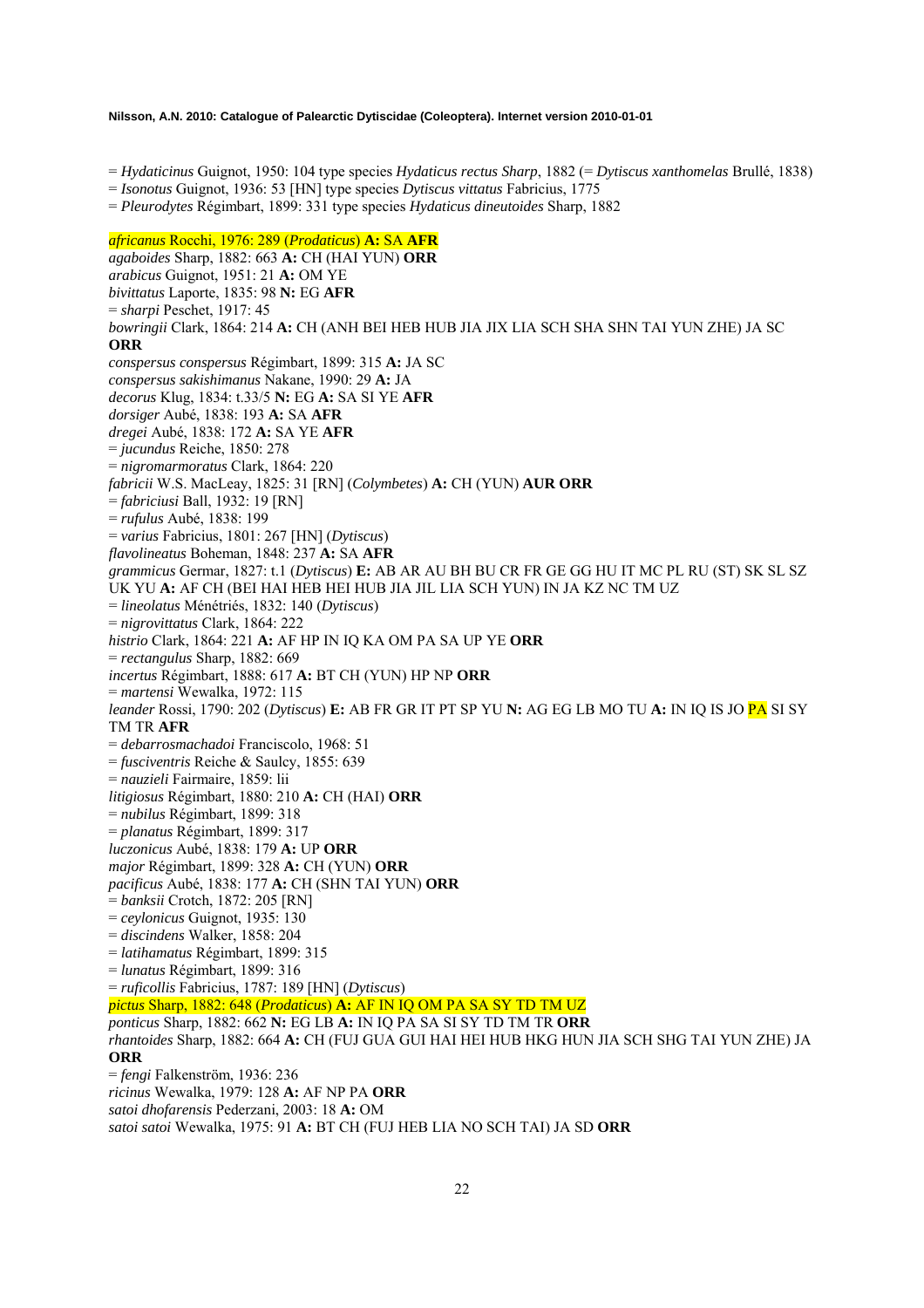*servillianus* Aubé, 1838: 197 **A:** OM YE **AFR** *= discoidalis* Hope, 1843: 364 *= flavomarginatus* Zimmermann, 1920: 228 *thermonectoides* Sharp, 1884: 447 **A:** CH (JIA YUN ZHE) JA SC *vittatus* Fabricius, 1775: 825 (*Dytiscus*) **A:** CH (FUJ GUA HAI HKG HUB JIA JIX MAC SCH SHN SHX TAI ZHE) HP JA NP SD UP **ORR** = *lenzi* Schönfeldt, 1890: 170 (*Graphoderus*) = *nepalensis* Satô, 1961: 60 = *sesquivittatus* Fairmaire, 1880: 164

subfamily **Hydroporinae** Aubé, 1836 tribe Bidessini Sharp, 1882

**genus** *Allodessus* **Guignot, 1953: 110** type species *Hydroporus bistrigatus* Clark, 1862

*megacephalus* Gschwendtner, 1931: 21 (*Bidessus*) **A**: CH (FUJ TAI) JA = *maculosus* Gschwendtner, 1931: 462 (*Bidessus*) = *tokunagai* Kamiya, 1932: 5 (*Bidessus*)

**genus** *Bidessus* **Sharp, 1882: 336** type species *Dytiscus unistriatus* Schrank, 1781

*alienus* Zimmermann, 1919: 140 **E:** AB CR MC MD RU (ST) **A:** IN KZ RU (WS) TM *anatolicus anatolicus* Wewalka, 1972: 72 **A:** TR *anatolicus kadmos* Wewalka, 1989: 147 **A:** IS *anatolicus phoenix* Wewalka, 1989: 146 **A:** IS *calabricus* Guignot, 1957: 91 **E:** BU CR GR IT MC SL **A:** CY IN IQ IS LE SY TR *complicatus* Sharp, 1904: 4 **N:** EG **AFR** = *brevistriga* Régimbart, 1906: 245 = *ghesquieri* Guignot, 1948: 1 *coxalis* Sharp, 1882: 351 **E:** FR PT SP **N:** AG MO TU = *ibericus* Falkenström, 1939: 9 *cretensis* Fery, 1992: 79 **E:** GR (Kriti) *delicatulus* Schaum, 1844: 198 (*Hydroporus*) **E:** AL AU BH BU CR CZ FR GE GR IT MC PL SK SL SZ YU **A:**  TR *exornatus* Reiche & Saulcy, 1855: 644 (*Hydroporus*) **E:** CR GR YU **A:** SY TR *goudotii* Laporte, 1835: 105 (*Hydroporus*) **E:** AL FR GR IT PT SP **N:** AG MO TU *grossepunctatus* Vorbringer, 1907: 418 **E:** AU BE BY CZ DE EN FI FR GE HU IT LA LT NL NR PL RU (CT NT ST) SL SV SZ UK **A:** RU (WS) *minutissimus* Germar, 1824: 31 (*Hydroporus*) **E:** AU FR GB GE IR IT LU PT SP SZ **N:** AG CI MO TU = *circumflexus* Breit, 1908: 59 = *interruptefasciatus* Breit, 1908: 59 = *lepineyi* Kocher, 1957: 367 = *trifasciatus* Wollaston, 1846: 453 (*Hydroporus*) *muelleri* Zimmermann, 1927: 34 **E:** GR IT YU *= tiragalloi* Sanfilippo, 1978: 129 *nasutus* Sharp, 1887: 170 **E:** AB AR AU BH BU CR CZ HU MD RU (ST) SK UK **A:** IS KZ RU (WS) TM TR *ovoideus* Régimbart, 1895: 81 **N:** EG **AFR** *pumilus* Aubé, 1838: 342 (*Hydroporus*) **E:** BH CR FR IT PT SP **N:** AG *saucius* Desbrochers des Loges, 1871: 338 (*Hydroporus*) **E:** FR (Corse) IT = *baderi* Krausse, 1910: 146 = *bigoti* Guignot, 1957: 91 *sharpi* Régimbart, 1895: 77 **N:** TU **AFR** = *fictor* Omer-Cooper, 1959: 124 = *granulum* Régimbart, 1895: 79 = *nigeriensis* Omer-Cooper, 1974: 306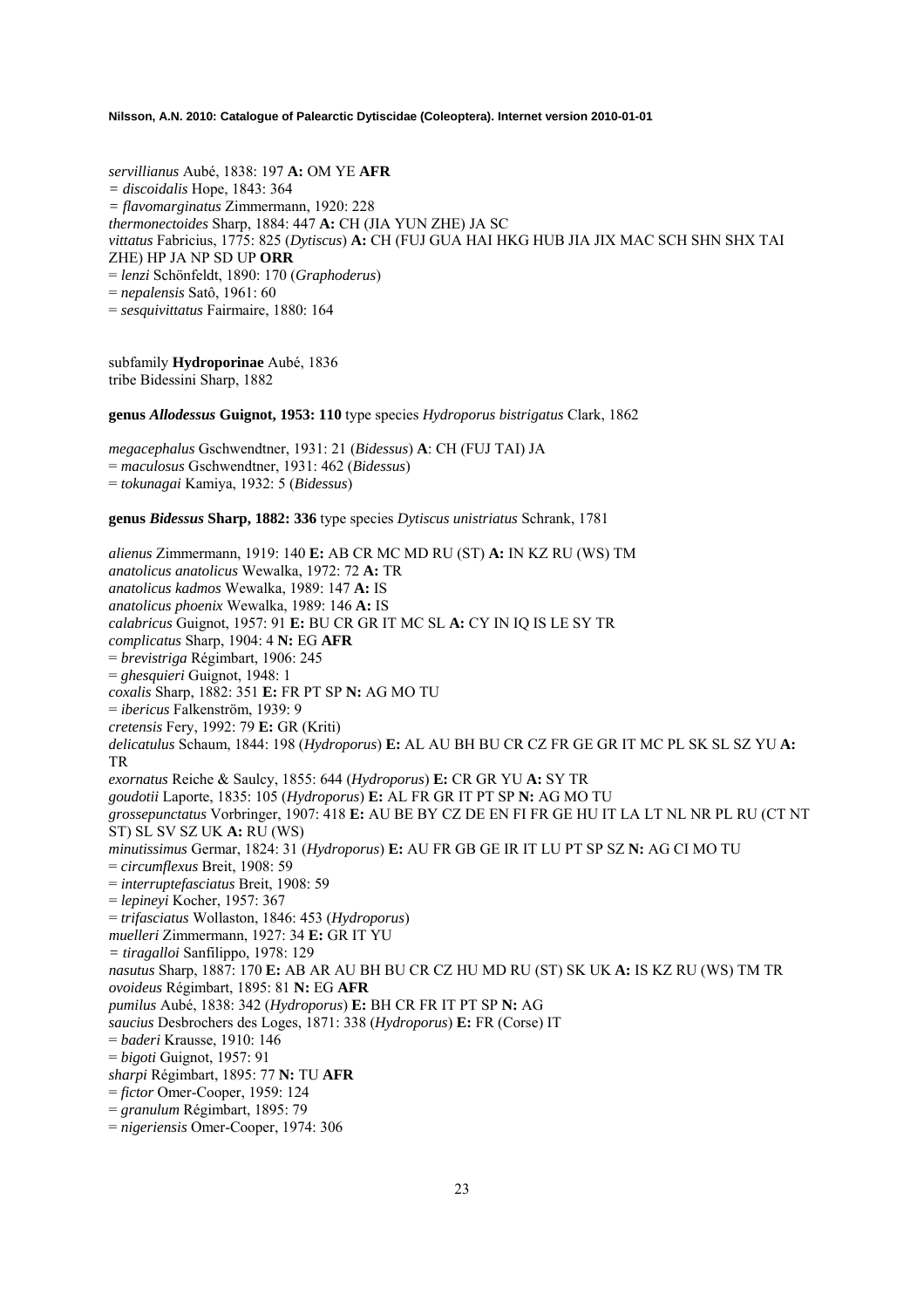= *sedilloti* Régimbart, 1895: 78 = *sudanensis* Omer-Cooper, 1974: 306 *unistriatus* Goeze, 1777: 626 (*Dytiscus*) **E:** AU BE BH BU BY CR CZ DE EN FI FR GB GE GR HU IT LA LT LU MC NL NR PL RU (CT NT ST) SK SL SV SZ UK YU **A:** CH (HEB SHA) MG RU (ES WS) TR = *bisulcatus* Curtis, 1840: 276 (*Hygrotus*) = *monostriatus* Geoffroy, 1785: 69 (*Dyticus*) = *nanus* Gmelin, 1790: 1956 (*Dytiscus*) = *opacus* Guignot, 1932: 268 = *subrufulus* Schneider, 1898: 50

*= unistriatus* Schrank, 1781: 205 [HN] (*Dytiscus*)

**genus** *Clypeodytes* **Régimbart, 1894: 230** type species *Hydroporus cribrosus* Schaum, 1864

*bufo* Sharp, 1890: 344 (*Bidessus*) **A:** CH (GUI HAI HUB) **ORR**  *cribrosus* Schaum, 1864: 107 (*Hydroporus*) **N:** EG **AFR**  *jaechi* Wewalka & Biström, 1987: 49 **A:** NP

**genus** *Geodessus* **Brancucci, 1979: 214** type species *Geodessus besucheti* Brancucci, 1979

*besucheti* Brancucci, 1979: 214 **A:** HP NP SD

**genus** *Glareadessus* **Wewalka & Biström, 1998: 59** type species *Glareadessus stocki* Wewalka & Biström, 1998

*franzi* Wewalka & Biström, 1998: 62 **A:** IN *stocki* Wewalka & Biström, 1998: 61 **A:** AE OM

**genus** *Hydroglyphus* **Motschulsky, 1853: 5** type species *Dytiscus geminus* Fabricius, 1792 = *Guignotus* Houlbert, 1934: 53 type species *Dytiscus geminus* Fabricius, 1792

*amamiensis* Satô, 1961: 7 (*Guignotus*) **A:** CH (HUB TAI) JA *angularis* Klug, 1834: t.34/1 (*Hydroporus*) **N:** AG EG MO TU **A:** IN IQ OM PA SA TR YE **AFR**  = *klugii* Leprieur, 1880: xxv (*Hydroporus*) *annamita* Régimbart, 1889: 153 (*Bidessus*) **A:** CH **ORR**  *confusus* Klug, 1834: t.34/4 (*Hydroporus*) **E:** HU **N:** EG TU **A:** IN OM SA SI SY TM TR YE **AFR**  *flammulatus* Sharp, 1882: 359 (*Bidessus*) **A:** CH (JIX SCH TAI) IN JA NP PA UP **ORR**  = *antennatus* Régimbart, 1892: 118 (*Bidessus*) *geminus* Fabricius, 1792: 199 (*Dytiscus*) **E:** AB AL AR AU BE BH BU BY CR CZ DE EN FI FR GB GE GG GR HU IT LA LS LT LU MC MD NL NR PL PT RO RU (CT NT ST) SK SL SP SV SZ UK YU **N:** AG CI EG LB MO TU **A:** AF BT CH (GUI GUX HEI HEN JIL LIA SCH YUN) CY HP IN IQ IS KA KI KZ LE MG NC NP PA RU (ES WS) SA SI SY TD TM TR UP UZ **ORR**  = *corsicus* O.Schneider, 1903: 51 (*Bidessus*) = *inmaculatus* Báguena Corella, 1935: 85 (*Bidessus*) = *monaulacus* Drapiez, 1820: 270 (*Hydroporus*) = *nitens* Falkenström, 1939: 7 (*Bidessus*) = *obscurus* J. Sahlberg, 1903: 16 (*Bidessus*) = *ocellatus* Báguena Corella, 1935: 85 (*Bidessus*) = *pectinatus* Báguena Corella, 1935: 85 (*Bidessus*) = *pusillus* Fabricius, 1781: 297 (*Dytiscus*) [HN] = *pygmeus* Olivier, 1795: 39 (*Dytiscus*) [HN] = *symbolum* Kolenati, 1845: 86 (*Hydroporus*) = *trifidus* Panzer, 1795: 26/t.2 (*Dytiscus*) *gujaratensis* (Vazirani, 1973: 297) (*Guignotus*) **A:** IN OM **ORR** *hamulatus* Gyllenhal, 1813: 691 (*Hyphydrus*) **E:** BY CT DE EN FI GE LA PL RU (NT) SV **A:** MG *hummeli* Falkenström, 1932: 191 (*Bidessus*) **A:** CH (SCH) *inconstans* Régimbart, 1892: 119 (*Bidessus*) **A:** BT CH (TAI) JA NP SD **ORR**  = *fulvescens* Zimmermann, 1923: 34 (*Bidessus*)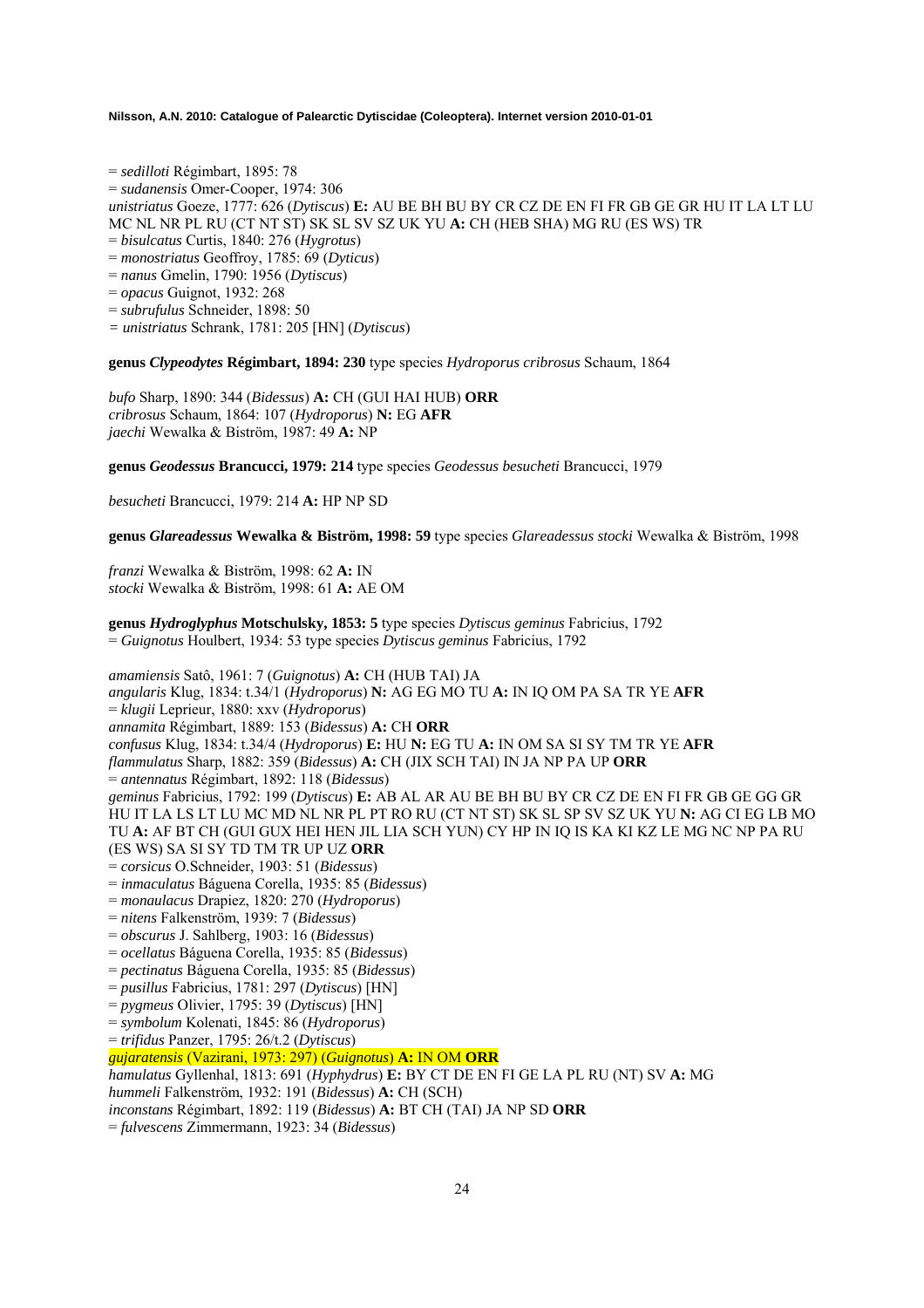*infirmus* Boheman, 1848: 251 (*Hydroporus*) **A:** OM SA YE **AFR**  = *capensis* Régimbart, 1894: 234 (*Bidessus*) *japonicus* Sharp, 1873: 54 (*Hydroporus*) **A:** CH (BEI FUJ GUA HEI HUB JIA JIL JIX LIA ZHE) JA NC RU (FE) SC = *tangweii* Li, 1992: 36 (*Guignotus*) = *vernalis* Guignot, 1954: 197 (*Guignotus*) = *yingkouensis* Li, 1992: 36 (*Guignotus*) = *yoshimurai* Kamiya, 1932: 4 (*Bidessus*) *kifunei* Nakane, 1987: 172 (*Guignotus*) **A:** JA *licenti* Feng, 1936: 3 (*Bidessus*) **A:** CH (BEI GAN GUA GUI GUX HEI HUN JIX SCH SHA TIA XIN ZHE) MG *major* Sharp, 1882: 354 (*Bidessus*) **N:** AG EG LB **A:** IN IS OM SA SI YE **AFR**  = *sellatus* Peyerimhoff, 1931: 20 (*Bidessus*) *orientalis* Clark, 1863: 427 (*Hydroporus*) **A:** CH (FUJ GUI GUX HAI HUB HUN YUN ZHE) **AUR ORR**  *pendjabensis* Guignot, 1954: 221 (*Guignotus*) **A:** NP PA **ORR**  *pentagrammus* Schaum, 1864: 108 (*Hydroporus*) **N:** EG **AFR**  *regimbarti* Gschwendtner, 1936: 367 (*Bidessus*) **A:** CH (GUX GUI SCH SHA YUN) **ORR**  *signatellus* Klug, 1834: t.34/3 (*Hydroporus*) **E:** AB AR BH CR FR GG GR IT RU (ST) SP YU **N:** AG EG LB MO TU **A:** AF CY IN IQ IS JO KI KU KZ OM PA SA SI SY TD TM TR UZ YE **AFR**  = *razzautii* Dodero, 1922: 46 (*Bidessus*) = *tetragrammus* Hochhuth, 1846: 223 (*Hydroporus*) = *thermalis* Germar, 1838: xx (*Hydroporus*) *sinuspersicus* Hájek & Wewalka, 2009: 94 **A:** AE IN OM *socotraensis* Wewalka, 2004: 466 **A:** YE (Socotra) *trassaerti* Feng, 1936: 4 (*Bidessus*) **A:** CH (FUJ GUA GUI GUX HEB HEI HUB HUN JIA JIX SHA SCH TIA YUN ZHE)

**genus** *Leiodytes* **Guignot, 1936: 20** type species *Hydroporus evanescens* Boheman, 1848 = *Liodytes* Guignot, 1950: 97 [HN] type species *Hydroporus evanescens* Boheman, 1848

*frontalis* Sharp, 1884: 440 (*Bidessus*) **A:** JA SC *gracilis* Gschwendtner, 1933: 162 (*Clypeodytes*) **A:** CH (HUB) *indicus* Régimbart, 1892: 117 (*Bidessus*) **A:** UP **ORR**  *kyushuensis* Nakane, 1990: 62 (*Clypeodytes*) **A:** JA *lanyuensis* Wang, Satô & Yang, 1998: 161 **A:** CH (TAI) *miyamotoi* Nakane, 1990: 63 (*Clypeodytes*) **A:** JA *nicobaricus* Redtenbacher, 1867: 21 (*Hydroporus*) **A:** CH (MAC) JA **ORR**  *orissaensis* Vazirani, 1969: 328 (*Clypeodytes*) **A:** PA **ORR**  *perforatus* Sharp, 1882: 363 (*Bidessus*) **A:** CH (GUA GUI GUX HAI HUN JIX SCH YUN) **ORR** 

**genus** *Limbodessus* **Guignot, 1939: 52** type species *Bidessus neoguineensis* Régimbart, 1892 (= *Hydroporus compactus* Clark, 1862)

*compactus* Clark, 1862: 421 (*Hydroporus*) **A:** JA **AUR ORR**  = *neoguineensis* Régimbart, 1892: 990 (*Bidessus*) = *tokarensis* Satô, 1972: 53 (*Uvarus*)

**genus** *Pseuduvarus* **Biström, 1988: 10** type species *Hydroporus vitticollis* Boheman, 1848

*vitticollis* Boheman, 1848: 256 (*Hydroporus*) **N:** MO **A:** CH (TAI) NP PA **AFR ORR**  = *caligosus* Guignot, 1946: 257 (*Amarodytes*) = *gentilis* Sharp, 1890: 344 (*Bidessus*) = *monticola* Guignot, 1957: 98 (*Uvarus*) = *octoguttatus* Régimbart, 1895: 94 (*Bidessus*) = *ornatipennis* Régimbart, 1900: 372 (*Bidessus*)

**genus** *Sinodytes* **Spangler, 1996: 243** type species *Sinodytes hubbardi* Spangler, 1996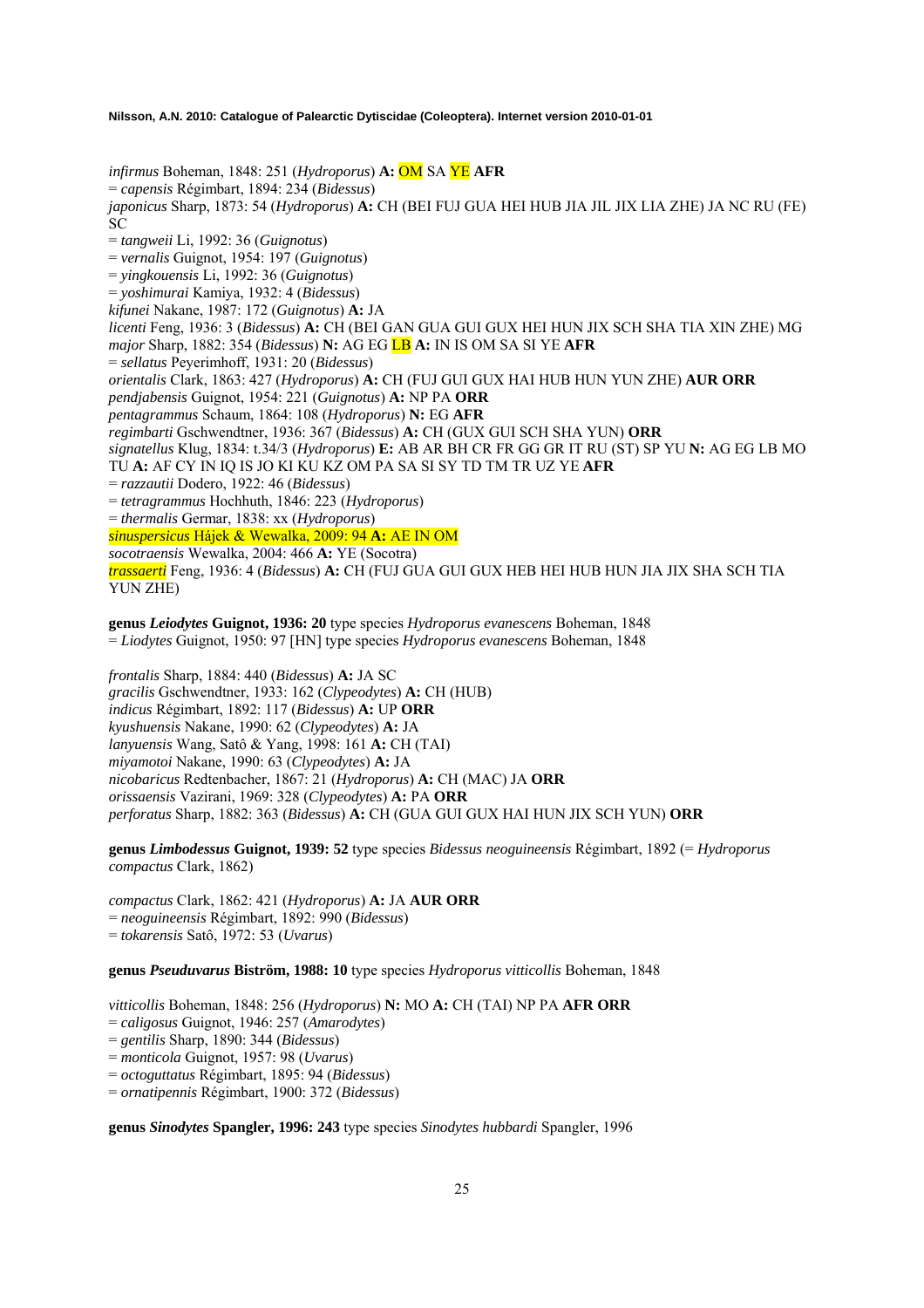*hubbardi* Spangler, 1996: 244 **A:** CH (GUX)

**genus** *Uvarus* **Guignot, 1959: 53** type species *Hydroporus lacustris* Say, 1823

*occultus* Sharp, 1882: 363 (*Bidessus*) **A:** SA

**genus** *Yola* **Gozis, 1886: 8** type species *Dytiscus bicarinata* Latreille, 1804 = *Yolula* Guignot, 1950: 100 type species *Bidessus dohrni* Sharp, 1882

*alluaudi* Peschet, 1926: 299 **N:** AG LB MO **AFR**  *bicarinata bicarinata* Latreille, 1804: 179 (*Dytiscus*) **E:** BE CZ FR IT NL PT SL SP SZ **N:** AG MO TU *= bicarinata* Drapiez, 1819: 290 [HN] (*Dytiscus*) = *bipunctatus* Ragusa, 1887: 224 (*Bidessus*) = *costatus* Gyllenhal, 1808: 31 (*Hyphydrus*) = *crispatus* Germar, 1817: t.1 (*Hydroporus*) = *cristatus* Lacordaire, 1835: 335 (*Hydroporus*) *= interrupta* Báguena Corella, 1935: 84 *bicarinata obscurior* Desbrochers des Loges, 1871: 337 (*Hydroporus*) **E:** FR (Corse) IT (Elba, Sardegna) **N:** TU *bicristata* Sharp, 1882: 347 (*Bidessus*) **A:** SA YE *buettikeri* Brancucci, 1985: 230 **A:** SA *consanguinea* Régimbart, 1892:118 (*Bidessus*) **A:** NP **ORR** *darfurensis* J.Balfour-Browne, 1947: 136 **A:** YE **AFR**  = *decorata* Guignot, 1956: 251 *enigmatica* Omer-Cooper, 1954: 212 **N:** EG **A:** SA SI **AFR**  *nigrosignata* Régimbart, 1895: 71 **N:** AG **AFR**  *= pescheti* Peyerimhoff, 1929: 168 *porcata* Klug, 1834: t.34/5 (*Hydroporus*) **N:** EG **A:** SA **AFR**  *wraniki* Wewalka, 2004: 468 **A:** YE (Socotra)

**genus** *Yolina* **Guignot, 1936: 25** type species *Hydroporus elegantulus* Boheman, 1848

*insignis* Sharp, 1882: 348 (*Bidessus*) **N:** EG **A:** SA YE **AFR** 

tribe Hydroporini Aubé, 1836

**genus** *Deronectes* **Sharp, 1882: 390** type species *Hydroporus latus* Stephens, 1829 = *Bartheus* Houlbert, 1934: 64 type species *Hydroporus latus* Stephens, 1829

*abnormicollis* Semenov, 1900: 682 **A:** AF CH (XIN) KI KZ TD UZ = *microthorax* Semenov, 1900: 683 *afghanicus* Wewalka, 1971: 139 **A:** AF PA *algibensis* Fery & Fresneda, 1988: 337 **E:** SP *angelinii* Fery & Brancucci, 1997: 228 **E:** IT *angulipennis* Peyron, 1858: 398 (*Hydroporus*) **A:** TR *angusi* Fery & Brancucci, 1990: 431 **E:** SP *aubei aubei* Mulsant, 1843: 276 (*Hydroporus*) **E:** AU FR GE IT SZ *aubei sanfilippoi* Fery & Brancucci, 1997: 234 **E:** FR SP *balkei* Fery & Hosseinie, 1998: 252 **A:** IN *bameuli* Fery & Hosseinie, 1998: 243 **A:** PA *bicostatus* Schaum, 1864: 111 (*Hydroporus*) **E:** PT SP *biltoni* Fery & Hosseinie, 1998: 245 **A:** IN *brancuccii* Fery & Hosseinie, 1998: 250 **A:** IN *brannanii* Schaufuss, 1869: 9 (*Hydroporus*) **E:** SP (Islas Baleares) *costipennis costipennis* Brancucci, 1983: 138 **E:** PT SP *costipennis gignouxi* Fery & Brancucci, 1989: 303 **E:** SP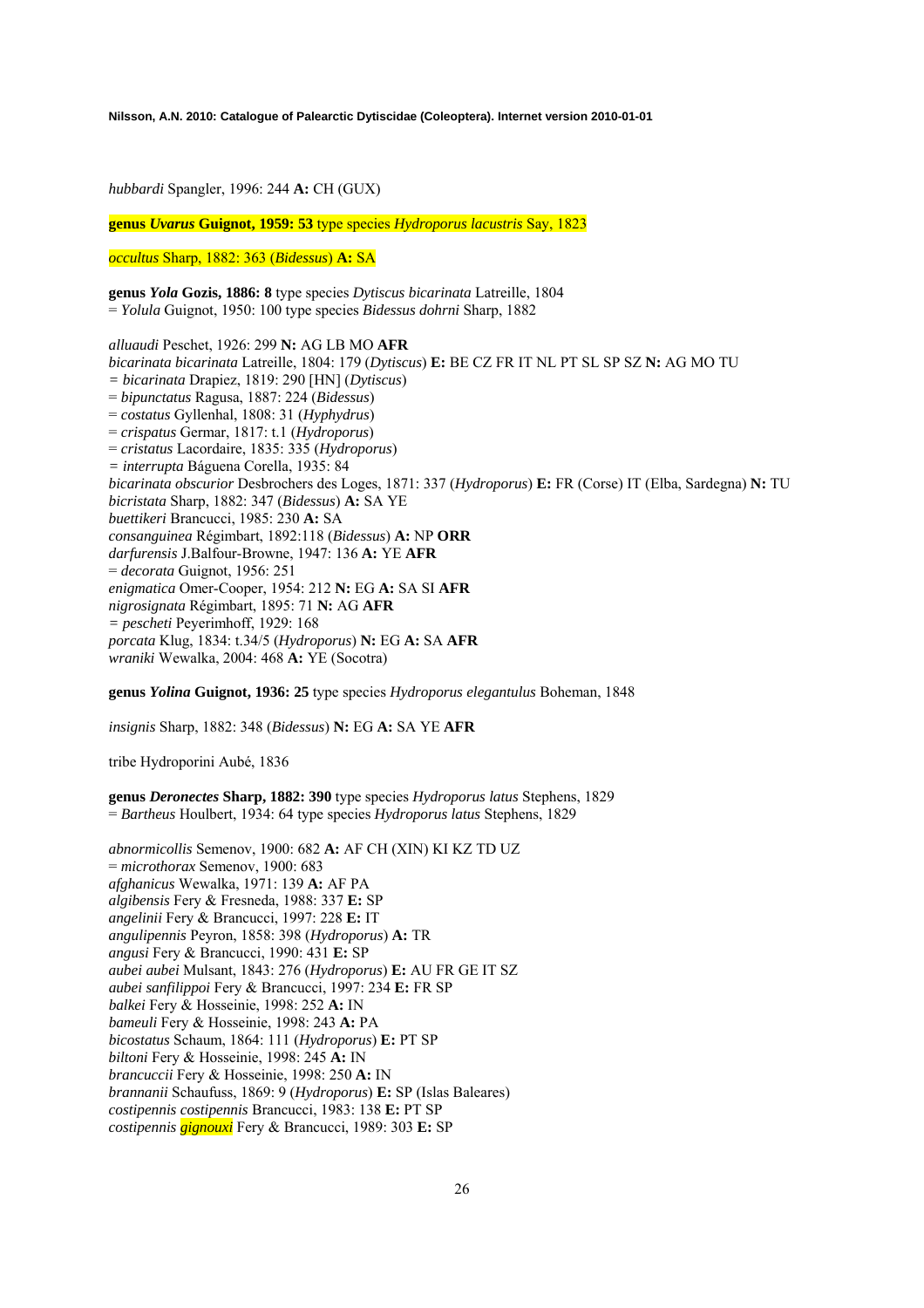= *gignouxorum* Nilsson, 2007: 49 *danielssoni* Fery & Hosseinie, 1998: 242 **A:** AF *delarouzei* Jacquelin du Val, 1857: 34 (*Hydroporus*) **E:** FR SP *depressicollis* Rosenhauer, 1856: 50 (*Hydroporus*) **E:** SP *doriae* Sharp, 1882: 421 **E**: "Caucasus" **A:** AR TR *elburs* Fery, Erman & Hosseinie, 2001:346 **A:** IN *elmii* Fery & Hosseinie, 1998: 254 **A:** IN *evelynae* Fery & Hosseinie, 1998: 254 **A:** TR *fairmairei* Leprieur, 1876: cxxi [RN] (*Hydroporus*) **E:** FR IT PT SP **N:** AG MO TU = *bombycinus* Leprieur, 1876: cxxii (*Hydroporus*) = *sublaevis* Rey, 1887: 2 (*Hydroporus*) = *vestitus* Fairmaire, 1859: 27 [HN] (*Hydroporus*) *ferrugineus* Fery & Brancucci, 1987: 70 **E:** PT SP *fosteri* Aguilera & Ribera, 1996: 39 **E:** SP *hakkariensis* Wewalka, 1989: 96 **A:** TR *hebaueri* Fery & Hosseinie, 1998: 256 **A:** TR = *hebauerorum* Nilsson, 2007: 49 *hendrichi* Fery & Hosseinie, 1998: 253 **A:** IN *hispanicus* Rosenhauer, 1856: 49 (*Hydroporus*) **E:** FR SP **N:** MO = *septensis* Lagar, 1968: 61 *jaechi* Wewalka, 1989: 94 **A:** TR *kinzelbachi* Fery & Hosseinie, 1998: 262 **A:** SY TR *lareynii* Fairmaire, 1858: 455 (*Hydroporus*) **E:** FR (Corse) = *coarcticolis* Reiche, 1862: 293 (*Hydroporus*) *latus* Stephens, 1829: 192 (*Hydroporus*) **E:** AU BE BH BU BY CR CZ DE EN FI FR GB GE GR HU IT LA LT LU NL NR PL RU (CT NT) SK SL SV SZ UK YU = *castaneus* Heer, 1837: 54 (*Hydroporus*) *= latus* Curtis, 1831: 343 [HN] (*Hydroporus*) = *ovatus* Sturm, 1835: 40 (*Hydroporus*) = *pyrenaeus* Schaefer, 1930: 104 [HN] (*Hydroporus*) *longipes* Sharp, 1882: 420 **A:** IN *moestus inconspectus* Leprieur, 1876: cxxii (*Hydroporus*) **E:** AL BU CR FR GR IT MC PT SP SZ YU **N:** MO *moestus moestus* Fairmaire, 1858: 455 (*Hydroporus*) **E:** FR (Corse) IT (Sardegna) *nilssoni* Fery & Wewalka, 1992: 22 **A:** IN TM *opatrinus* Germar, 1824: 31 [NP] (*Hydroporus*) **E:** FR PT SP SZ *= silphoides* Ponza, 1805:82 [NO] (*Dytiscus*) *palaestinensis* Fery & Hosseinie, 1999: 271 [RN] **A:** SY *= palaestinus* Fery & Hosseinie, 1998: 229 [HN] *parvicollis* Schaum, 1864: 112 (*Hydroporus*) **E:** AR BU GG GR MC RO YU **A:** IN TR *= planicollis* Sharp, 1882: 420 *perrinae* Fery & Brancucci, 1997: 260 **N:** AG TU *persicus* Peschet, 1914: 227 **A:** IN *peyerimhoffi* Régimbart, 1906: 204 (*Hydroporus*) **N:** AG *platynotus mazzoldii* Fery & Brancucci, 1997: 242 **E:** GR *platynotus platynotus* Germar, 1834: pl. 3 (*Hydroporus*) **E:** AL AU BE BH BU CZ GE LU MC NL PL RO SK YU = *murinus* Sturm, 1835: 42 (*Hydroporus*) = *platynotus* Lacordaire, 1835: 330 [HN] (*Hydroporus*) *riberai* Fery & Hosseinie, 1998: 255 **A:** IQ TR *roberti* Fery & Hosseinie, 1998: 242 **A:** AF *sahlbergi* Zimmermann, 1932: 106 **E:** GR TR **A:** TR *schuberti* Wewalka, 1971: 138 **A:** TR *semirufus* Germar, 1845: pl.3 (*Hydroporus*) **E:** FR IT *syriacus* Wewalka, 1971: 141 **A:** TR *theryi* Peyerimhoff, 1925: 356 (*Hydroporus*) **N:** MO *toledoi* Fery, Erman & Hosseinie, 2001:342 **A:** TR *vestitus* Gebler, 1848: 76 (*Hydroporus*) **A:** AF KZ RU (WS) TD UZ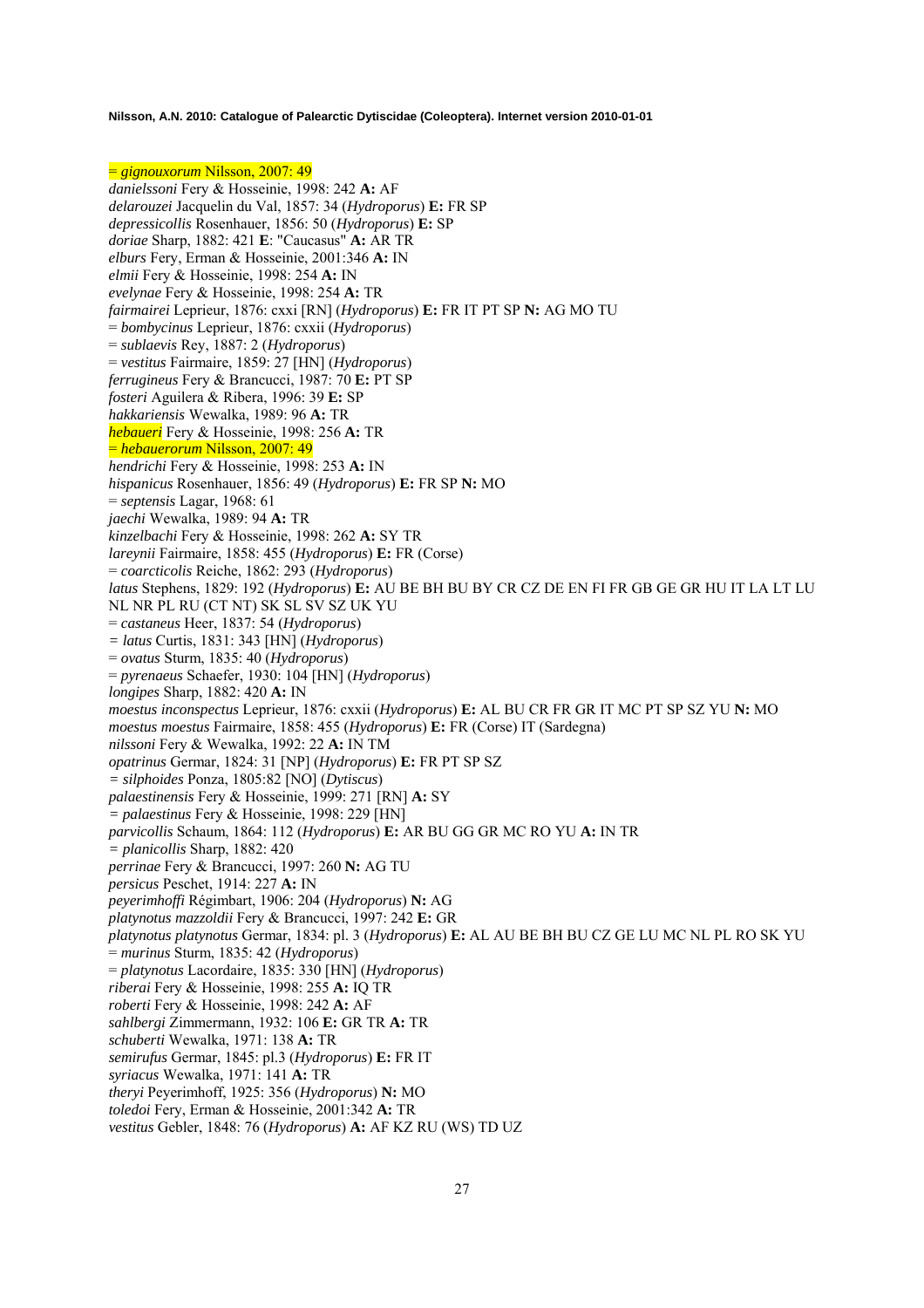*wewalkai* Fery & Fresneda, 1988: 241 **E:** SP *wittmeri* Wewalka, 1971: 130 **A:** TR *witzgalli* Fery & Brancucci, 1997: 278 **A:** TR *youngi* Fery & Hosseinie, 1998: 240 **A:** IN

**genus** *Graptodytes* **Seidlitz, 1887: 57** type species *Dytiscus granularis* Linnaeus, 1767

*aequalis* Zimmermann, 1918: 69 [NP] (*Hydroporus*) **E:** PT SP **N:** MO = *octolineatus* Schaufuss, 1882:559 [NO] (*Hydroporus*) *atlantis* Théry, 1933: 129 (*Hydroporus*) **N:** MO *aurasius* Jeannel, 1907: 18 (*Hydroporus*) **N:** AG TU *bilineatus* Sturm, 1835: 68 (*Hydroporus*) **E:** AL AU BE BH BU BY CR CZ DE FI FR GB GE GG GR HU IR IT LU MC NL PL RU (CT NT ST) SK SL SP SV SZ UK YU **A:** KZ RU (ES WS) TR = *dalmatinus* Zimmermann, 1932: 81 = *hopffgarteni* Schilsky, 1892: 193 (*Hydroporus*) = *narentinus* Zimmermann, 1915: 220 (*Hydroporus*) = *nigritarsis* Sharp, 1882: 453 (*Hydroporus*) = *pervasus* Gozis, 1914: 120 (*Hydroporus*) *bremondi* Guignot, 1934: 217 **N:** MO *bussleri* Fery, 1994: 399 **A:** IS SY *castilianus* Fery, 1995: 40 **E:** SP *delectus* Wollaston, 1864: 76 (*Hydroporus*) **N:** CI *flavipes* Olivier, 1795: 38 [NP] (*Dytiscus*) **E:** BE BH BU CR FR GB GE GR IT LU NL PT SL SP SZ TR YU **N:**  AG MO TU **A:** TR = *cebennicus* Guignot, 1932: 410 = *concinnus* Stephens, 1835: 392 (*Hydroporus*) = *manducus* Schaufuss, 1882: 559 (*Hydroporus*) = *marmoratus* Stephens, 1835: 438 (*Hydroporus*) = *portalegrensis* Schaufuss, 1882: 559 (*Hydroporus*) *fractus* Sharp, 1882: 454 (*Hydroporus*) **E:** BU FR GR IT PT SP **N:** AG TU = *exsanguis* Bedel, 1925: 364 (*Hydroporus*) *granularis* Linnaeus, 1767: 667 (*Dytiscus*) **E:** AU BE BH BU BY CR CZ DE EN FI FR GB GE GR HU IR IT LA LS LT LU NL NR PL RU (CT NT ST) SK SL SV SZ UK = *funestus* Schilsky, 1888: 183 (*Hydroporus*) = *istrus* J.Müller, 1926: 290 = *pseudopictus* Zaitzev, 1928: 12 = *rhodanensis* Schaefer, 1952: 35 = *suturalis* P.W.J.Müller, 1821: 225 (*Hyphydrus*) = *unilineatus* Schrank, 1781: 204 (*Dytiscus*) *ignotus* Mulsant & Rey, 1861: 307 (*Hydroporus*) **E:** CR FR GR IT PT SP **N:** AG MO *= bihamatus* Chevrolat, 1861: 149 (*Hydroporus*) = *fallaciosus* Guignot, 1932: 402 = *ypsilon* Reiche, 1863: 127 (*Hydroporus*) *kuchtai* Breit, 1908: 59 (*Hydroporus*) **E:** SP (Islas Baleares) *parisii* Gridelli, 1939: 408 **N:** AG *pictus* Fabricius, 1787: 194 (*Dytiscus*) **E:** AU BE BH BU BY CR DE EN FI FR GB GE HU IR IT LA LS LT LU MC NL NR RU (CT NT ST) SK SL SZ UK YU = *arcuatus* Panzer, 1795: 75 (*Dytiscus*) = *cruciatus* Schilsky, 1890: 182 (*Hydroporus*) = *flexuosus* Marsham, 1802: 425 (*Dytiscus*) = *fortiterpunctatus* Guignot, 1932: 396 *pietrii* Normand, 1933: 297 **N:** AG TU *sedilloti phrygius* Guignot, 1942: 18 **E:** GR MC TR **A:** TR = *pseudophrygius* Guéorguiev, 1965: 494 *sedilloti sedilloti* Régimbart, 1878: 352 (*Hydroporus*) **A:** CY IS SY *siculus* Fery, 1995: 41 **E:** IT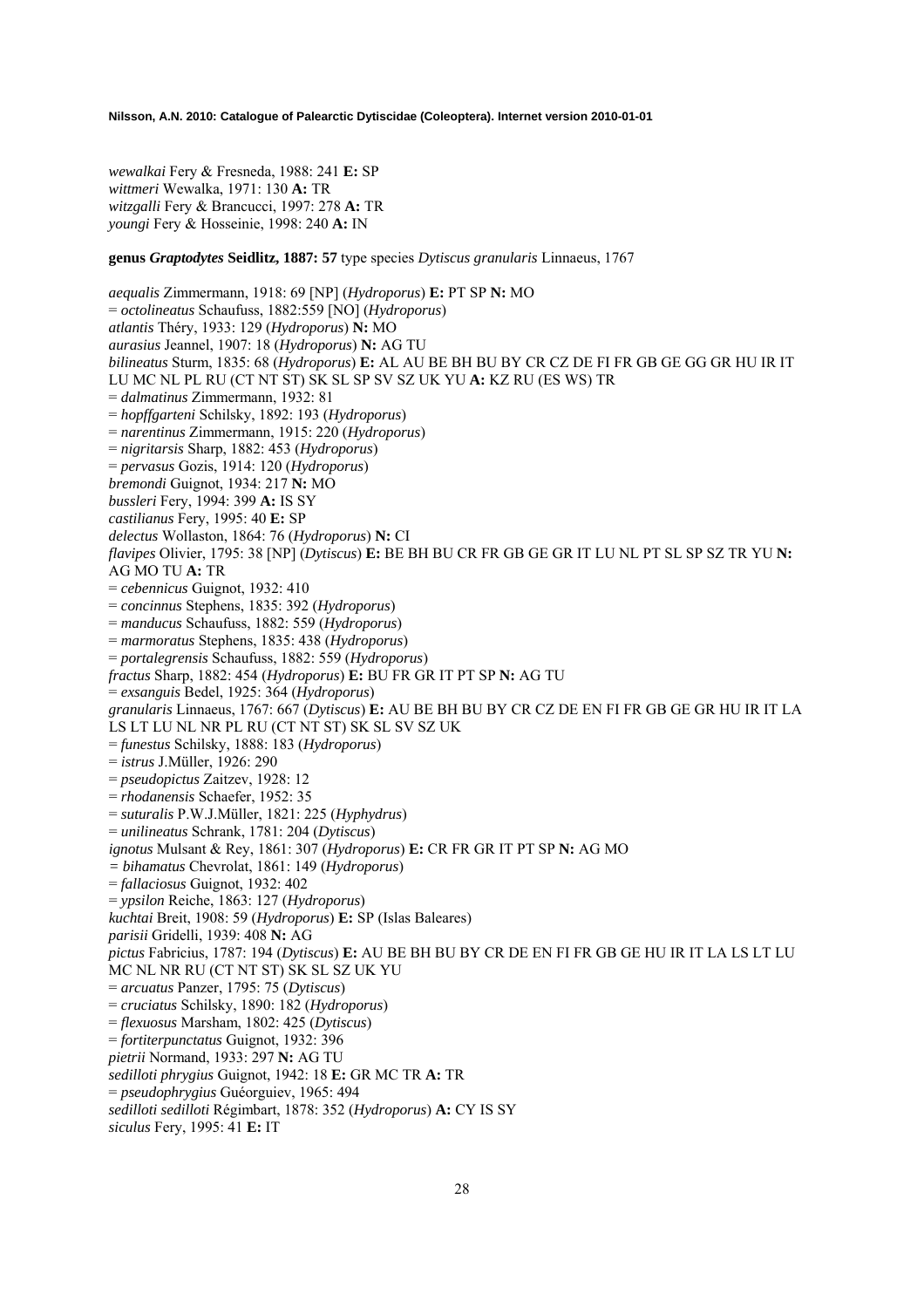*snizeki* Hendrich, 1993: 392 **A:** UZ *varius* Aubé, 1838: 334 (*Hydroporus*) **E:** AU BU FR GE GR IT MA PT SP YU **N:** AG MO TU = *laeticulus* Sharp, 1882: 453 (*Hydroporus*) = *pauper* O.Schneider, 1903: 51 (*Hydroporus*) *veterator behningi* Zaitzev, 1927: 11 **A:** TR *veterator veterator* Zimmermann, 1918: 67 [NP] (*Hydroporus*) **E:** BU CR GR IT MC YU = *montenegrinus* Schaufuss, 1882: 559 (*Hydroporus*)

## **genus** *Hydrocolus* **Roughley & Larson, 2000: 407** type species *Hydroporus paugus* Fall, 1923

*sahlbergi* Nilsson, 2001: 9 [RN] **E:** FI NR RU (NT) SV **A:** RU (ES)

*= picicornis* J. Sahlberg, 1874: xiii [HN] (*Hydroporus*)

*= picicornis* J. Sahlberg, 1875: 152 [HN] (*Hydroporus*)

**genus** *Hydroporus* **Clairville, 1806: 182** type species *Dytiscus fusculus* Schrank, 1781 (*= Dytiscus planus* Fabricus, 1781)

- = *Hydatoporus* Gistel, 1856: 355 type species *Dytiscus palustris* Linnaeus, 1761
- = *Hydrocoptus* Motschulsky, 1853: 5 type species *Dytiscus tristis* Paykull, 1798
- = *Hydroporidius* Guignot, 1949: 9 type species *Hydroporus melanarius* Sturm, 1835
- = *Hydroporinus* Guignot, 1945: 22 type species *Hydroporus neglectus* Schaum, 1845
- = *Hydrotarsus* Falkenström, 1938: 4 type species *Hydrotarsus lundbladi* Falkenström, 1938
- = *Schizoporus* Ádám, 1996: 20 type species *Hydroporus angustatus* Sturm, 1835
- = *Sternoporus* Falkenström, 1930: 24 type species *Hydroporus longicornis* Sharp, 1871

*acutangulus* Thomson, 1856: 202 **E:** FI NR RU (NT) SV **A**: MG RU (ES WS)

- = *aenescens* J. Sahlberg, 1880: 50
- = *pectoralis* J. Sahlberg, 1880: 51 [HN]
- = *punctatulus* J. Sahlberg, 1889: 221
- = *sumakovi* Poppius, 1912: 107
- = *zaitzevi* Jacobson, 1908: 425 [RN]
- *amguemensis* Shaverdo, 2003:59 **A:** RU (FE)

*ampliatus ampliatus* Zaitzev, 1927: 13 **E:** RU (ST) **A:** AR IN

- *ampliatus colchicus* Bilyashiwsky, 2004:47 **E:** GG
- *analis* Aubé, 1838: 294 **E:** IT (Sardegna) **N:** AG TU
- *anatolicus* J.Balfour-Browne, 1963: 2 **A:** TR
- *angusi* Nilsson, 1990: 33 **A:** CH (JIL) JA MG RU (ES FE)
- *angustatus* Sturm, 1835: 53 **E:** AR AU BE BH BU BY CR CZ DE EN FI FR GB GE GG HU IR IT LA LS LT LU MC MD NL NR PL RU (CT NT ST) SK SL SV SZ UK **A:** KZ RU (ES WS) TR
- = *acuminatus* Sturm, 1835: 74

## *artvinensis* Fery & Erman, 2009: 9 **A:** TR

- *askalensis* Wewalka, 1992: 56 **A:** TR
- *basinotatus* Reiche, 1864: 234 **E:** SP **N:** MO
- = *venator* Sharp, 1882: 465
- *bergmani* Nilsson, 1995: 23 **A:** RU (FE)
- *bodemeyeri* Ganglbauer, 1900: 139 **E:** AL BU GR **A:** TR
- = *bulgaricus* Hlisnikovský, 1955: 100
- = *collarti* Guignot, 1949: 7
- = *guignoti* Gschwendtner, 1935: 205
- *brancoi brancoi* Rocchi, 1981: 150 **E:** PT SP
- *brancoi gredensis* Fery, 1999: 234 **E:** PT SP
- *brancuccii* Fery, 1987: 65 **E:** PT SP
- *brevis* R.F. Sahlberg, 1834: 3 **E:** BY DE EN FI GE LA NR PL RU (CT NT) SV **A:** RU (ES WS)
- *breviusculus* Poppius, 1905: 14 **A:** CH (JIL) RU (ES FE)
- *brucki* Wehncke, 1875: 234 **E:** GR **A:** CY LE TR
- *cagrankaya* Fery & Erman, 2009: 3 **A:** TR
- *cantabricus* Sharp, 1882: 457 **E:** SP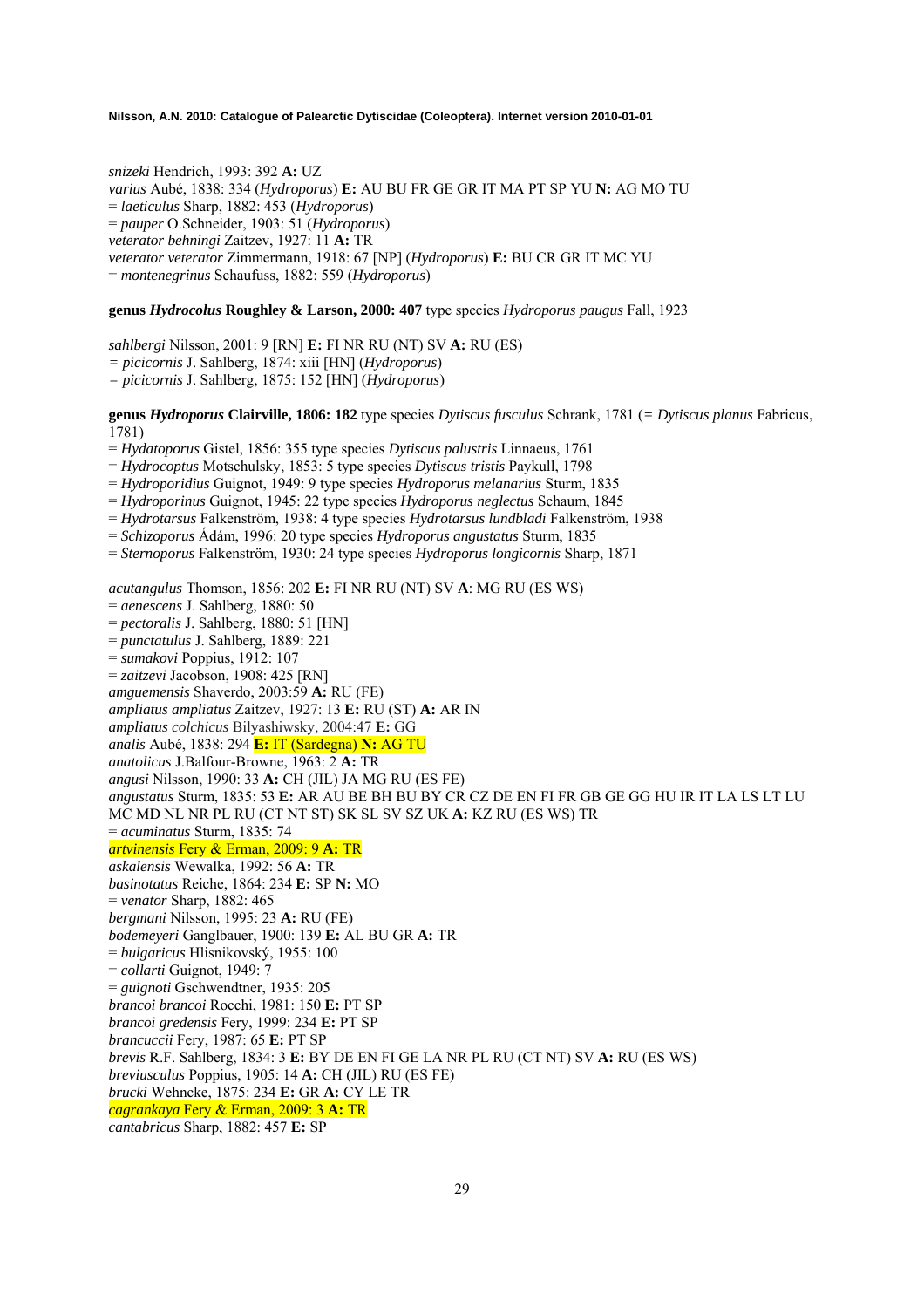*carli* Wewalka, 1992: 52 **A:** YE *compunctus* Wollaston, 1865: 65 **N:** CI *constantini* Hernando & Fresneda, 1996: 155 **E:** SP *crinitisternus* Shaverdo & Fery, 2001:34 **A:** KZ MG *cuprescens* K.W. Miller & Fery, 1995: 405 **A:** CY *decipiens* Sharp, 1878: 113 **E:** PT SP *discretus discretus* Fairmaire & Brisout, 1859: 28 [CN] **E:** AL AU BE BH BU BY CR CZ DE EN FI FR GB GE GG GR HU IR IT LA LS LU MC NL NR PL PT RU (CT NT ST) SK SL SP SV SZ UK YU **N:** MO **A:** AF CH (XIN) CY IN KA NP PA RU (ES) TR = *alpestris* Falkenström, 1939: 15 = *corsicus* Wehncke, 1872: 163 = *cyprius* Régimbart, 1878: 352 = *lundbladi* Falkenström, 1939: 12 = *maurus* Sharp, 1882: 463 = *neuter* Fairmaire & Laboulbène, 1855: 205 [SN] = *pescheti* Guignot, 1930: 191 = *sublaevis* Falkenström, 1922: 184 [HN] *discretus tatricus* Kinel, 1949: 396 **E:** PL *distinguendus* Desbrochers des Loges, 1871: 338 **E:** FR IT **N:** AG = *avunculus* Fairmaire, 1872: lxxii = *gridellii* Focarile, 1960: 68 *dobrogeanus* Ieniştea, 1962: 424 **E:** AU BH BU GR HU IT RO SK UK YU (Crna Gora) **A:** CY TR *elongatulus* Sturm, 1835: 52 **E:** AU BE BY CZ DE EN FI FR GB GE LT NL NR PL RU (CT NT) SK SV UK **A:**  MG RU (ES WS) = *eugeniae* Zaitzev, 1909: 63 = *lenensis* Poppius, 1905: 15 *errans* Sharp, 1882: 462 **N:** CI *erythrocephalus* Linnaeus, 1758: 412 (*Dytiscus*) **E:** AB AU BE BH BU BY CR CZ DE EN FA FI FR GB GE GG HU IR IT LA LT LU NL NR PL RU (CT NT) SK SL SV SZ UK **A:** KZ RU (ES WS) TR = *deplanatus* Gyllenhal, 1826: 178 (*Hyphydrus*) = *derelictus* Clark, 1862: 471 = *faroensis* Mjöberg, 1917: 10 = *sericeus* Eschscholtz, 1818: 459 (*Dytiscus*) = *subcostatus* Gerhardt, 1909: 2 *erzurumensis* Erman & Fery, 2000:172 **A:** TR *ferrugineus* Stephens, 1829: 193 **E:** AU BE BU CR CZ FR GB GE HU IT LU PL SK SL SZ UK YU = *victor* Aubé, 1838: 300 *feryi* Wewalka, 1992: 54 **N:** AG TU *foveolatus* Heer, 1839: 157 **E:** AU BH FR GE HU IT PL SP SZ = *apfelbecki* Ganglbauer, 1891: 475 = *atropos* Mulsant & Godart, 1860: 179 = *nivalis* Heer, 1839: 157 *fuscipennis* Schaum, 1868: 64 [RN] **E:** AU BY DE EN FI GE HU LA LT MC NR PL RU (CT NT ST) SK SV UK **A:** JA KZ MG RU (ES FE WS) TM **NAR**  = *criniticoxis* Larson, 1975: 301 = *flavipennis* Munster, 1932: 84 = *piceus* Sturm, 1835: 66 [HN] = *puberulus* Mannerheim, 1853: 163 [HN] *geniculatus* Thomson, 1856: 200 **E:** FI NR RU (NT) SV **A:** MG RU (ES WS) **NAR**  = *opacus* Wehncke, 1872: 163 = *pilipes* J. Sahlberg, 1921: 3 = *subseriatus* J. Sahlberg, 1910: 171 *georgicus* Bilyashiwsky, 2004:44 **E:** GG *glabriusculus* Aubé, 1838: 312 **E:** BY DE FI GB GE IR LA LT NL NR PL RU (NT) SV **A:** RU (ES WS) *glasunovi* Zaitzev, 1905: 26 **A:** AF CH (XIN) KI TD

= *macrocephalus* Gschwendtner, 1923: 100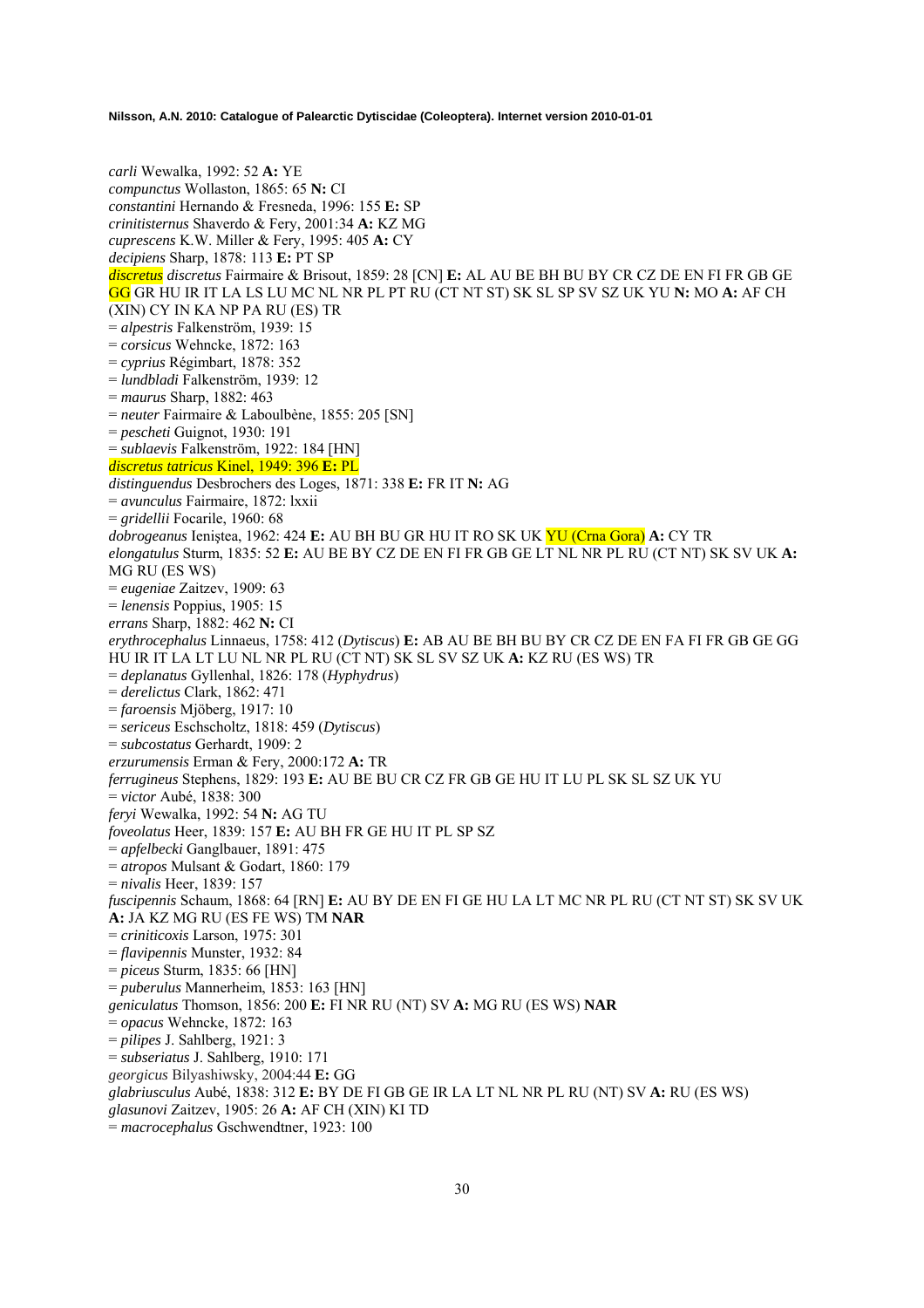*goldschmidti* Gschwendtner, 1923: 101 **A:** CH (XIN) KI UZ *= recidivus* Gschwendtner, 1923: 103 *gueorguievi* Wewalka, 1975: 91 **E:** BU *guernei* Régimbart, 1891: 202 **E:** AZ *gyllenhalii* Schiødte, 1841: 434 **E:** AU BE BU BY CR CZ DE FI FR GB GE IR IT LU NL NR PL PT RU (NT) SK SP SV *hajeki* Fery, 2009: 546 **A:** IN *hebaueri* Hendrich, 1990: 244 **E:** AL BH BU GR HU SK TR YU (Crna Gora) *hellenicus* Mazzoldi & Toledo, 1992: 183 **E:** GR *holzschuhi* Fery, 2009: 540 **A:** TR *humilis* Klug, 1834: t.33/11 **N:** EG **A:** IS SI = *sinaicus* Wewalka, 1984: 133 *hygrotoides* Fery, 2000: 1248 [RN] **A:** CH (JIX BEI) *= discedens* Sharp, 1882: 396 [HN] (*Coelambus*) *ijimai* Nilsson & Nakane, 1993: 424 **A:** JA *incognitus* Sharp, 1869: 84 **E:** AU BE BY CZ DE EN FI FR GB GE HU IR IT LA LU NL NR PL PT RO RU (CT NT ST) SK SL SP SV SZ UK **A:** RU (ES WS) = *discedens* Régimbart, 1877: cxxxix = *ellypticus* Pétri, 1912: 44 = *seidlitzi* Gerhardt, 1899: 5 *incommodus* Fery, 2006: 24 **E:** SK *ineptus* Sharp, 1882: 462 **A:** SY *inscitus* Sharp, 1882: 463 **A:** IQ KU OM YE *jacobsoni* Zaitzev, 1927: 17 **E:** GG RU (ST) *jelineki* Fery, 2009: 535 **A:** IN *jonicus caucasicus* Zaitzev, 1927: 12 **E:** AR GG **A:** TR *jonicus jonicus* L.Miller, 1862: 276 **E:** AL BH BU CR GR IT MC SL YU (Crna Gora) *jurjurensis* Régimbart, 1895: 29 **N:** AG *kabakovi* Fery & Petrov, 2006:88 **A:** MG RU (ES) *kasyi* Wewalka, 1984: 132 **A:** CY SY TR *kozlovskii* Zaitzev, 1927: 15 **E:** AR BU GG MC RO RU (ST) **A:** IN LE TR *kraatzii* Schaum, 1868: 384 **E:** AU BH BU CZ EN FR GE IT PL SK SZ UK = *hedwigi* Reitter, 1897: 45 *kryshtali* Bilyashivsky, 1993: 15 **E:** UK *lapponum* Gyllenhal, 1808: 532 (*Hyphydrus*) **E:** FI NR RU (NT) SV **A:** RU (ES WS) **NAR**  = *kolstromi* J. Sahlberg, 1875: 145 = *labradorensis* Fall, 1923: 71 = *obtusipennis* J. Sahlberg, 1875: 146 *laticollis* Zimmermann, 1922: 20 **A:** RU (FE) *lenkoranensis* Fery, 1999: 255 **E:** AB GG *libanus* Régimbart, 1901: 101 **A:** LE TR *limbatus* Aubé, 1838: 292 **E:** FR IT PT SP **N:** AG LB MO TU *lluci* Fery, 1999: 244 **E:** SP (Islas Baleares) *longicornis* Sharp, 1871: 205 [RN] **E:** AU BE BU BY CZ DE FI FR GB GE HU IR IT LA LT LU NR PL RU (CT NT) SV SZ UK **A:** RU (WS) = *parallelus* Sharp, 1869: 84 [HN] *longulus* Mulsant & Rey, 1861: 305 **E:** AU BE FR GB GE IR IT LU NL SP SZ **N:** MO = *celatus* Clark, 1862: 473 *lucasi* Reiche, 1866: 19 [RN] [NP] **E:** BH FR IT GR PT SP **N:** AG CI LB MO TU = *basiclarior* Gozis, 1914: 164 [RN] = *bonnairii* Fairmaire, 1872: lxxii = *confusus* Lucas, 1846: 96 [HN] = *lucasii* Reiche, 1872:24 [RN] [HN] = *nigriceps* Schaum, 1864: 110 [HN] *= perplexus* Schaum, 1847: 39 [RN] *lundbergi* Fery & Erman, 2009: 8 **A:** TR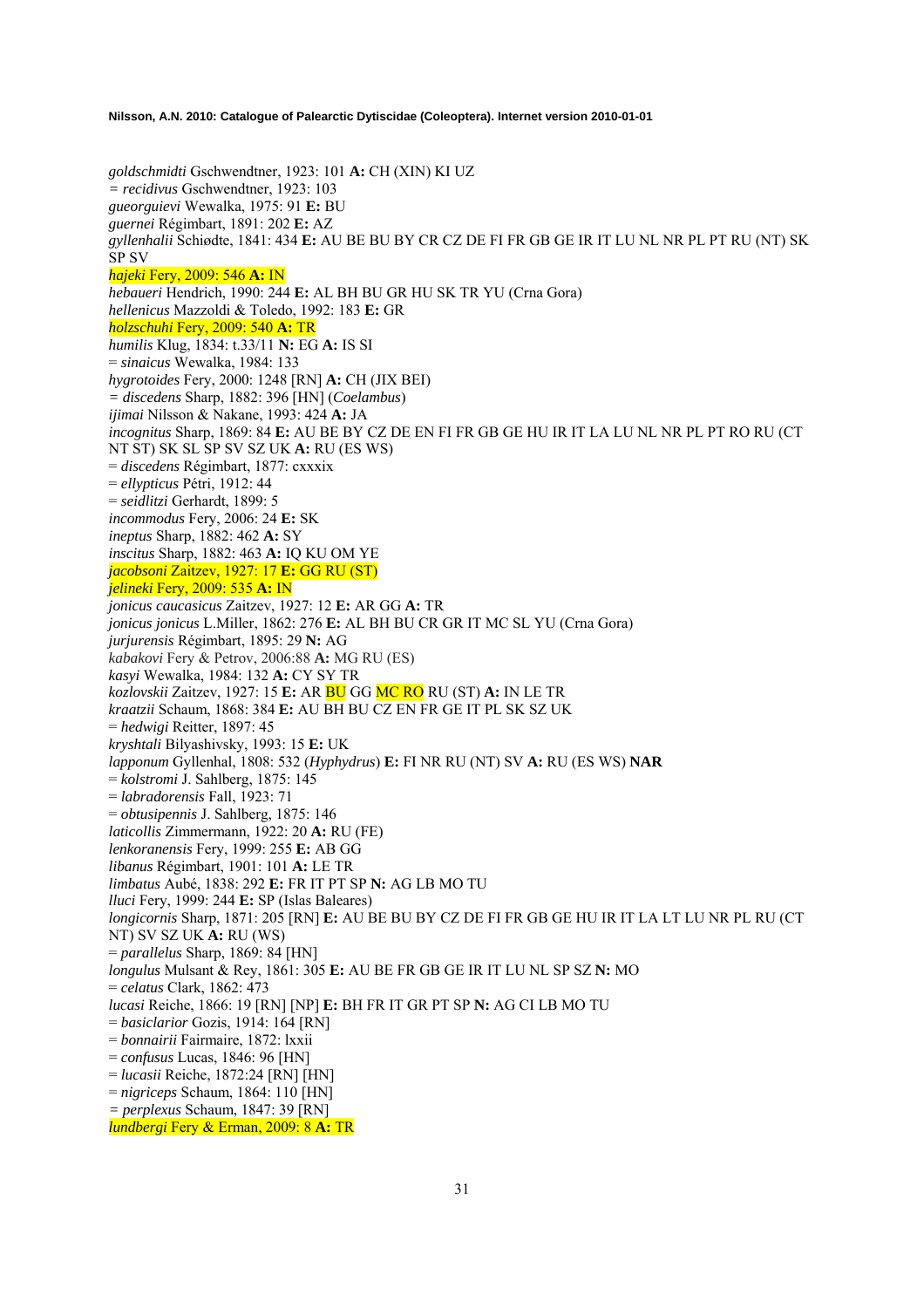*lundbladi* Falkenström, 1938: 4 (*Hydrotarsus*) **N:** MR *macedonicus* Fery & Pesic, 2006: 596 **E:** MC *marginatus* Duftschmid, 1805: 269 (*Dytiscus*) **E:** AL AR AU BE BH BU CR CZ FR GB GE GG GR HU IT MC NL PL RU (ST) SK SL SP SZ TR UK YU **N:** AG MO **A:** IN IS KZ TR = *bosnicus* Apfelbeck, 1909: 496 = *pallens* Zimmermann, 1915: 222 [HN] *mariannae* Wewalka, 1974: 106 **A:** IS *martensi* Brancucci, 1981: 180 **A:** KA *melanarius* Sturm, 1835: 59 **E:** AU BE BH BY CZ DE EN FI FR GB GE HU IR IT LA LS LT LU NL NR PL RU (CT NT ST) SK SL SV SZ UK YU **A:** RU (WS) = *montanus* Helliesen, 1890: 23 = *monticola* Sharp, 1869: 84 = *munsterii* Helliesen, 1890: 22 = *obscuricornis* J. Sahlberg, 1921: 3 = *ruficornis* Zetterstedt, 1838: 139 *memnonius* Nicolai, 1822: 33 **E:** AB AU BE BH BU BY CR CZ DE EN FA FI FR GB GE GR HU IR IT LA LS LT LU NL NR PL RU (CT NT ST) SK SL SP SV SZ UK **N:** AG EG MO TU = *castaneus* Aubé, 1838: 302 [HN] = *incertus* Aubé, 1838: 306 = *insularis* Sharp, 1882: 457 = *jugularis* Babington, 1832: 328 = *niger* Sturm, 1835: 44 [HN] = *revelierei* Sharp, 1882: 458 = *subelongatus* Stephens, 1835: 392 *morio* Aubé, 1838: 307 **E:** AU BE BY CZ DE EN FI FR GB GE IR LA LT NL NR PL RU (CT NT) SK SV **A:** JA MG RU (ES FE WS) **NAR**  = *atriceps* Crotch, 1870: 96 [RN] = *caliginosus* LeConte, 1850: 215 = *caminarius* Motschulsky, 1860: 100 = *lugubris* Motschulsky, 1845: 353 [HN] = *melancholicus* Motschulsky, 1860: 100 [RN] = *scaphiformis* Sharp, 1871: 205 = *valliger* Hellén, 1929: 36 = *watanabei* Takizawa, 1933: 174 *multiguttatus* Régimbart, 1878: 351 **A:** IS JO SY = *ortali* Wewalka, 1984: 136 *nanpingensis* Toledo & Mazzoldi, 1996: 241 **A:** CH (SCH) *neclae* Erman & Fery, 2006: 41 **A:** TR *necopinatus necopinatus* Fery, 1999: 248 **E:** PT SP *necopinatus robertorum* Fery, 1999: 250 **E:** FR GB (Channel Isles) *necopinatus roni* Fery, 1999: 253 **E:** GB *neglectus* Schaum, 1845: 409 **E:** AU BE BY CZ DE EN FI FR GB GE HU IR LA LT LU NL NR PL RU (CT NT) SK SV SZ UK **A:** RU (WS) = *incrassatus* C. G. Thomson, 1871: 366 *nevadensis* Sharp, 1882: 481 **E:** PT SP *nigellus* Mannerheim, 1853: 163 **E:** AN AR AU BU DE FI FR GE GG IT NR PL RU (CT) SP SV SZ **A:** IN KZ MG RU (FE WS) TR **NAR**  = *bungei* Zaitzev, 1910: 31 = *mtiula* Zaitzev, 1927: 14 = *obscuripes* Motschulsky, 1860: 100 = *pyrenaeus* Wehncke, 1872: 163 = *sieversi* J. Sahlberg, 1910: 173 = *tungus* Zaitzev, 1910: 32 *nigrita* Fabricius, 1792: 201 (*Dytiscus*) **E:** AU BE BH BU BY CR CZ DE EN FA FI FR GB GE HU IC IR IT LA LT LU MC NL NR PL PT RU (CT NT ST) SK SL SP SV SZ UK **A:** KZ RU (ES WS) = *bisbiguttatus* J. Sahlberg, 1921: 1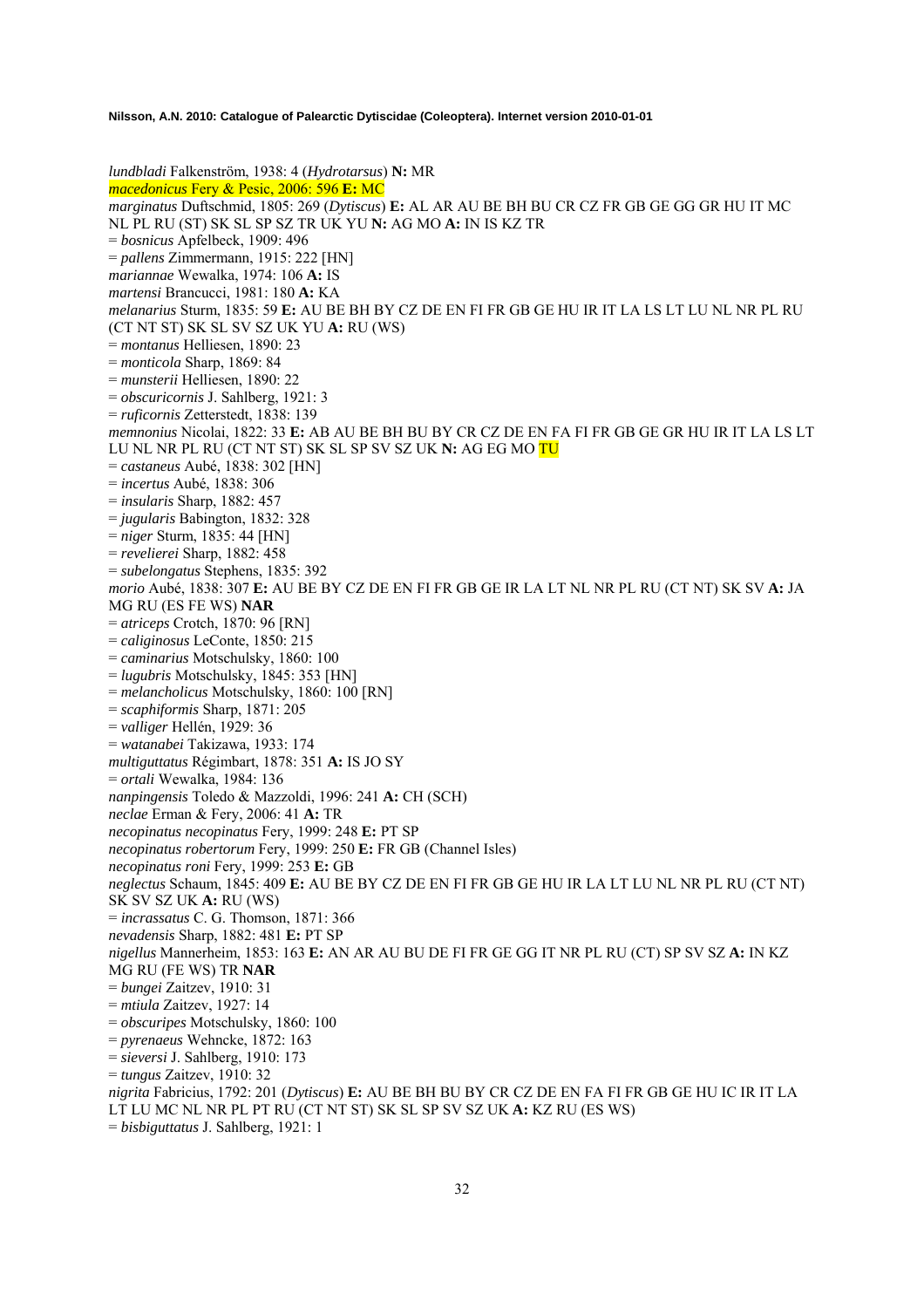= *convexior* Seidlitz, 1887: 67 = *glabellus* Thomson, 1867: 80 *= melaenus* Nicolai, 1822: 34 = *monilicornis* J. Sahlberg, 1875: 154 = *obovatus* J. Sahlberg, 1880: 52 = *subalpinus* C. G. Thomson, 1871: 365 = *trivialis* Stephens, 1828: 59 *normandi alhambrae* Fery, 1999: 242 **E:** SP *normandi ifnii* Fery, 1999: 241 **N:** MO *normandi ifranensis* Fery, 1999: 239 **N:** MO *normandi normandi* Régimbart, 1903: 254 **E:** FR PT SP *notabilis* LeConte, 1850: 216 **E:** FI NR RU (CT NT) SV **A:** MG RU (ES FE WS) **NAR**  = *arcticus* Thomson, 1856: 197 = *fennicus* Seidlitz, 1887: 66 = *tomentosus* Poppius, 1905: 12 *notatus* Sturm, 1835: 62 **E:** BY CZ DE EN FI FR GE HU LA LT NL PL RU (CT NT) SV UK **A:** RU (ES WS) = *sacha* Zaitzev, 1910: 30 *oasis* Wewalka, 1992: 53 **N:** EG *obscurus* Sturm, 1835: 65 **E:** AU BE BY CR CZ DE EN FI FR GB GE IR LA LT LU NL NR PL RU (CT NT ST) SK SV SZ UK **A:** RU (WS) **NAR**  = *hockingi* Larson, 1975: 296 *obsoletus* Aubé, 1838: 298 **E:** CR DE FR GB GE GR IR IT NR PT SP SV **N:** AG LB MO MR TU **A:** SY TR *paganettianus* Scholz, 1923: 183 **E:** PT SP *palustris* Linnaeus, 1761: 216 (*Dytiscus*) **E:** AB AN AR AU BE BH BU BY CR CZ DE EN FA FI FR GB GE GG GR HU IR IT LA LS LT LU MC NL NR PL RU (CT NT ST) SK SL SP SV SZ UK YU **A:** IN MG RU (ES WS) TR = *apicalis* Schilsky, 1888: 183 = *buresi* Mařan, 1938: 95 = *cambriensis* Curtis, 1831: 343 = *cristatomarginatus* Goeze, 1777: 625 (*Dytiscus*) = *fimbriatus* Gmelin, 1790: 1957 [HN] (*Dytiscus*) = *fuscorufus* Munster, 1927: 160 = *lituratus* Fabricius, 1781: 296 (*Dytiscus*) = *proximus* Stephens, 1828: 55 = *sexpustulatus* Fabricius, 1777: 239 (*Dytiscus*) = *styriacus* Seidlitz, 1887: 70 = *tinctus* Clark, 1862: 326 = *variegatus* Geoffroy, 1785: 68 (*Dyticus*) *pfefferi* Wewalka, 1974: 107 [RN] **E:** GR = *orientalis* Hlisnikovský, 1955: 87 [HN] *pilosus* Guignot, 1949: 5 (*Hydrotarsus*) **N:** CI *planus* Fabricius, 1781: 501 (*Dytiscus*) **E:** AB AL AR AU BE BH BU BY CR CZ DE EN FI FR GB GE GG GR HU IR IT LA LT LU MC NL NR PL PT RU (CT NT ST) SK SL SP SV SZ TR UK YU **N:** AG MO **A:** IN IQ KZ LE RU (WS) TM TR *= flavipes* Dalla Torre, 1879: 40 = *frisius* Verhoeff, 1891: 23 = *fuscatus* Stephens, 1828: 62 = *fusculus* Schrank, 1781: 203 (*Dytiscus*) = *holosericeus* Marsham, 1802: 427 (*Dytiscus*) = *humeralis* Marsham, 1802: 422 (*Dytiscus*) = *lividus* Geoffroy, 1785: 68 (*Dyticus*) = *nigricans* Schrank, 1781: 205 (*Dytiscus*) = *nigriceps* Preller, 1862: 23 = *pallescens* Seidlitz, 1887: 72 = *sordidus* Herbst, 1784: 126 (*Dytiscus*)

*productus* Fairmaire, 1880: 248 **N:** AG TU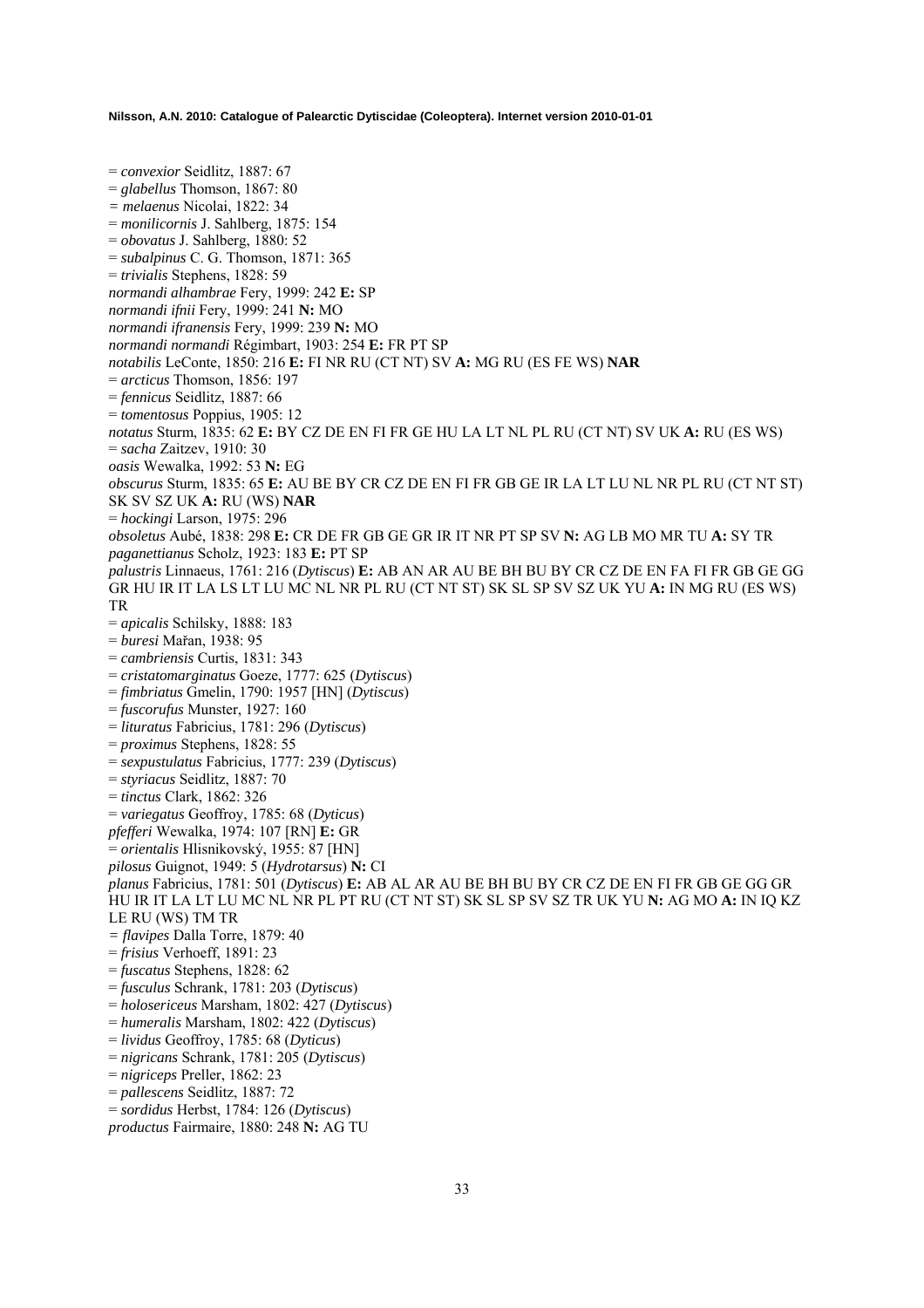= *occultus* Sharp, 1882: 456 *pseudopubescens* Zimmermann, 1919: 166 **A:** RU (ES WS) = *punctatissimus* Poppius, 1905: 14 [HN] *puberulus* LeConte, 1850: 215 **E:** FI NR RU (NT) SV **NAR**  = *levanderi* J. Sahlberg, 1889: 221 *pubescens* Gyllenhal, 1808: 536 (*Hyphydrus*) **E:** AB AL AU BE BH BU CR CZ DE EN FA FI FR GB GE GG GR IR IT LA LT LU MC NL NR PL PT RU (CT NT ST) SK SL SP SV SZ TR UK YU **N:** AG LB MO TU **A:** CY IN IS JO LE SY TR = *antidotus* Sharp, 1882: 462 = *caliginosus* Stephens, 1839:69 = *estrellensis* Schaufuss, 1882: 559 = *fulvipennis* Munster, 1932: 84 = *roseni* Zimmermann, 1919: 175 = *scaphula* Sturm, 1835: 58 = *scopularis* Schiødte, 1841: 439 *punctipennis* J. Sahlberg, 1880: 50 **A:** RU **(**ES WS) *regularis* Sharp, 1882: 482 **E:** FR (Corse) IT (Sardegna) *rufifrons* O.F. Müller, 1776: 73 (*Dytiscus*) **E:** AU BE BY CR CZ DE EN FI FR GB GE HU IT LA LT NL NR PL RU (CT NT ST) SK SL SV SZ UK **A:** RU (ES WS) = *duftschmidti* Rye, 1872: 47 [RN] = *intermedius* J. Sahlberg, 1880: 49 = *piceus* Stephens, 1828: 62 *= ruficeps* Nicolai, 1822: 33 = *rufifrons* Duftschmid, 1805: 270 [HN] (*Dytiscus*) *sabaudus sabaudus* Fauvel, 1865: 276 **E:** AU BU CZ FR GE IT MC PL SK SL SP SZ UK = *alticola* Sharp, 1882: 468 = *scholzi* W.Kolbe, 1899: 24 *sabaudus sierranevadensis* Shaverdo, 2004: 24 **E:** SP *saghaliensis* Takizawa, 1933: 173 **A:** JA RU (FE) *sanfilippoi* Ghidini, 1958: 13 **E:** IT *sardomontanus* Pederzani, Rocchi & Schizzerotto, 2004: 129 **E:** IT (Sardegna) *scalesianus* Stephens, 1828: 57 **E:** AU BY CZ DE EN FI FR GB GE HU IR LA NL NR PL RU (CT NT) SV UK **A:** RU (WS) = *pygmaeus* Sturm, 1835: 73 [HN] *semenowi* Jakovlev, 1897: 41 **E:** FI NR RU (CT NT) SV = *afflatus* Scholz, 1917: 250 = *longitarsis* J. Sahlberg, 1910: 168 *shaverdoae* Fery, 2009: 547 **E:** AR *sibiricus* J. Sahlberg, 1880: 49 **A:** MG RU (ES FE WS) **NAR**  = *boreus* Gordon, 1981: 106 *= sibiricus* Sharp, 1882: 466 [HN] *sivrikaya* Fery & Erman, 2009: 6 **A:** TR *springeri* J. Müller, 1924: 72 **E:** IT SL *striola* Gyllenhal, 1826: 181 (*Hyphydrus*) **E:** AU BE BH BY CZ DE EN FI FR GB GE HU IR IT LA LT LU NL NR PL RU (CT NT ST) SV UK **A:** KZ RU (ES WS) **NAR**  = *ambiguus* Aubé, 1838: 287 = *subtonsus* LeConte, 1855: 297 *= vittula* Erichson, 1837: 178 *submuticus* Thomson, 1874: 537 **E:** FI NR RU (CT NT) SV **A:** CH (JIL) JA MG RU (ES FE WS) = *konoi* Nakane, 1963: 25 = *penitus* Guignot, 1945: 20 = *rubripes* J. Sahlberg, 1875: 151 *= rufipes* J. Sahlberg, 1874: xiii [HN] *talyschensis* Bilyashiwsky, 2004:45 **E:** AB *tatianae* Fery & Petrov, 2006:83 **A:** RU (WS) *teres* Sharp, 1882: 458 **A:** JO SY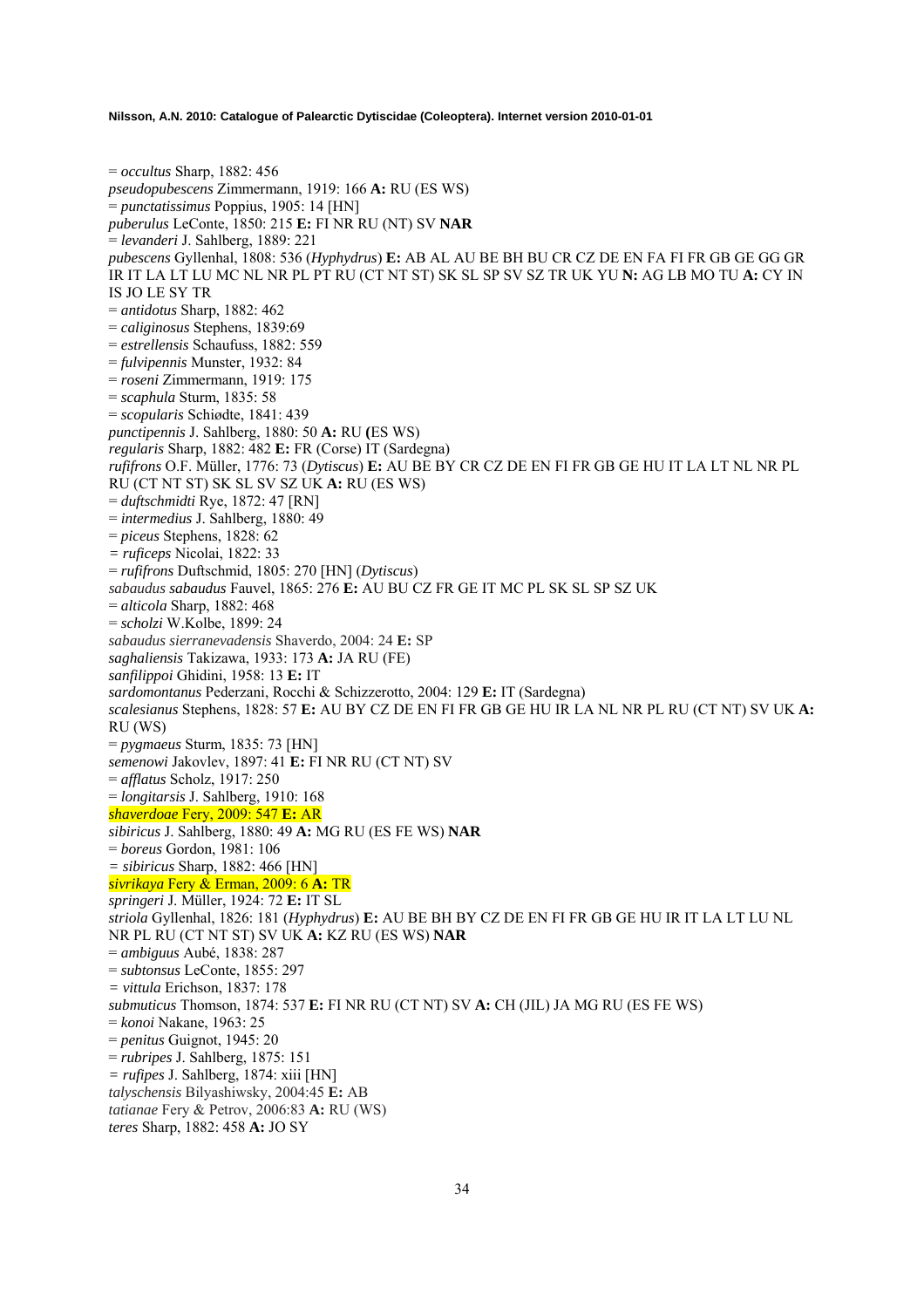*tessellatus* Drapiez, 1819: 43 [NP] (*Dytiscus*) **E:** AB AL BE BH BU CR FR GB GG GR IR IT MA MC NL PT RU (ST) SP YU **N:** AG EG MO TU **A:** CY IN IQ IS LE SY TR = *chrysostomus* Gozis, 1914: 161 = *habelmanni* Wehncke, 1876: 76 = *nigricollis* Desbrochers des Loges, 1871: 339 = *nigricollis* Fairmaire, 1872: lxxii [HN] *= pueli* Barthe, 1916: 245 = *xanthopus* Stephens, 1835: 393 *thracicus* Guéorguiev, 1966: 71 **E:** AR BU GG GR RU (ST) **A:** TR *tibetanus* Zaitzev, 1953: 169 **A:** CH (SCH XIZ) *tokui* Satô, 1985: 51 **A:** JA *toledoi* Fery & Erman, 2009: 8 **A:** TR *transgrediens* Gschwendtner, 1923: 109 **E:** AB AR GG RU (ST) UK **A:** IN TM TR = *ponticus* Zaitzev, 1927: 16 *tristis* Paykull, 1798: 232 (*Dytiscus*) **E:** AU BE BH BU BY CR CZ DE EN FI FR GB GE HU IR IT KZ LA LS LT LU MC NL NR PL RU (CT NT) SK SL SV SZ UK **A:** JA RU (ES FE WS) **NAR**  = *ampliceps* J. Sahlberg, 1921: 2 = *ruficapillus* Mannerheim, 1852: 304 = *varians* LeConte, 1850: 215 *tuvaensis* Pederzani, 2001:234 **A:** RU (ES) *uenoi* Nakane, 1963: 25 **A:** CH (HEI JIL QIN) JA MG RU (ES FE) *umbrosus* Gyllenhal, 1808: 538 (*Hyphydrus*) **E:** AU BE BY CZ DE EN FI FR GB GE HU IR LA LT LU NL NR PL RU (CT NT ST) SV SZ UK **A:** RU (ES FE WS) = *minutus* Stephens, 1828: 59 *vagepictus* Fairmaire & Laboulbène, 1855: 208 **E:** FR PT SP *vespertinus* Fery & Hendrich, 1988: 145 **E:** PT SP *yakutiae* Nilsson, 1990: 34 **A:** RU (FE) *zimmermanni* J. Müller, 1926: 288 **E:** BH CR SL YU = *bicolor* J. Müller, 1933: 202

**genus** *Iberoporus* **Castro & Delgado, 2001:34** type species *Iberoporus cermenius* Castro & Delgado, 2001

*cermenius* Castro & Delgado, 2001:35 **E:** SP

**genus** *Metaporus* **Guignot, 1945: 6** type species *Hydroporus meridionalis* Aubé, 1838

*meridionalis* Aubé, 1838: 327 (*Hydroporus*) **E:** FR IT PT SP **N:** AG MO TU = *lusitanicus* Scholz, 1916: 172 (*Hydroporus*) = *scriptus* Régimbart, 1895: 24 (*Hydroporus*) *orientalis* Toledo & Hosseinie, 2003: 59 **A:** IN

**genus** *Nebrioporus* **Régimbart, 1906: 237** type species *Hydroporus kilimandjarensis* Régimbart, 1906

= *Bistictus* Guignot, 1941: 59 type species *Hydroporus dubius* Aubé, 1838

= *Potamodytes* Zimmermann, 1919: 184 [HN] type species *Dytiscus elegans* Panzer, 1794

= *Potamonectes* Zimmermann, 1921: 87 [RN] type species *Dytiscus elegans* Panzer, 1794

= *Rhabdonectes* Houlbert, 1934: 68 type species *Hydroporus carinatus* Aubé, 1836

= *Zimmermannius* Guignot, 1941: 59 type species *Hydroporus canariensis* Bedel, 1881

*acuminatellus* Fairmaire, 1876: 49 (*Hydroporus*) **N:** AG

*airumlus* Kolenati, 1845: 85 (*Hydroporus*) **E:** AB AR GG PL RU (ST) UK **A:** AF CH (BEI GAN GUI HEB HEI HEN JIA LIA NMO SCH SHA SHN SHX XIN YUN) HP IN IS KA KI KZ MG PA RU (ES) TD TM TR UZ *= amurensis* Sharp, 1882: 427 (*Deronectes*)

*= kashmirensis* Régimbart, 1899: 195 (*Hydroporus*)

= *rybinskii* Kinel, 1936: 199 (*Deronectes*)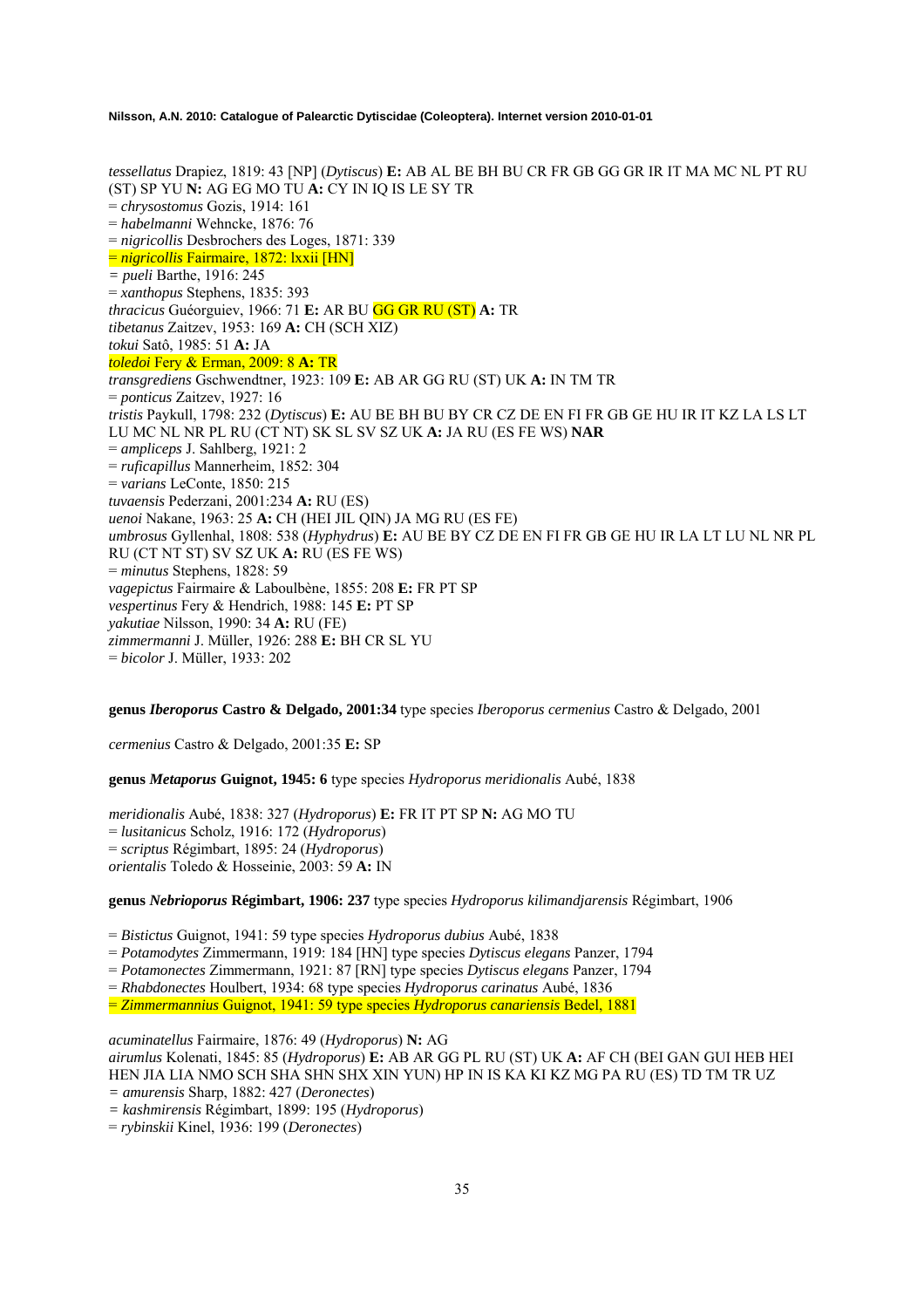= *sulphuricola* Zaitzev, 1951: 58 (*Deronectes*) *amicorum* Toledo, 2009: 62 **E:** GR (Crete) *anchoralis* Sharp, 1884: 442 (*Deronectes*) **A:** JA *assimilis* Paykull, 1798: 236 (*Dytiscus*) **E:** AU BY CR DE EN FI FR GB GE IR LA NR RU (CT NT) PL SV SZ YU **A:** RU (ES WS) = *affinis* Sturm, 1835: 17 (*Hydroporus*) = *frater* Kunze, 1818: 62 (*Hyphydrus*) = *hyperboreus* Gyllenhal, 1826: 175 (*Hyphydrus*) *baeticus* Schaum, 1864: 109 (*Hydroporus*) **E:** SP = *mariae* Millán & Rocchi, 1991: 83 (*Potamonectes*) *balli* Vazirani, 1970: 127 (*Potamonectes*) **A:** HP PA UP *banajai* Brancucci, 1980: 106 (*Potamonectes*) **A:** SA *brownei* Guignot, 1949: 44 (*Potamonectes*) **A:** CH (GUI HUN SCH) *bucheti bucheti* Régimbart, 1898: 89 (*Hydroporus*) **E:** FR IT *bucheti cazorlensis* Lagar, Fresneda & Hernando, 1987: 93 (*Potamonectes*) **E:** SP *canaliculatus* Lacordaire, 1835: 328 (*Hydroporus*) **E:** AU BE CZ DE FR GB GE GR HU IT LU NL PL PT SK SP SV SZ = *pantherinus* Reclaire & van der Wiel, 1948: 222 (*Deronectes*) *canariensis* Bedel, 1881: 265 [RN] (*Hydroporus*) **N:** CI = *gomerensis* Guignot, 1949: 6 (*Potamonectes*) = *tesselatus* Aubé, 1838: 516 [HN] (*Hydroporus*) *carinatus* Aubé, 1838: 238 (*Hydroporus*) **E:** PT SP *ceresyi* Aubé, 1838: 260 (*Hydroporus*) **E:** BU CR FR GR IT MA PT SP UK **N:** AG CI EG LB MO MR TU **A**: CY IN IQ IS SI SY TM TR = *lyellii* Wollaston, 1857: 26 (*Hydroporus*) *= salinus* Joly, 1840: 42 (*Hydroporus*) = *undecimlineellus* Fairmaire, 1877: 141 (*Hydroporus*) *clarkii* Wollaston, 1862: 438 (*Hydroporus*) **E:** IT PT SP **N:** AG CI MO TU **A:** TR = *andalusiae* Clark, 1862: 469 (*Hydroporus*) = *subtruncatus* Fairmaire, 1876: 49 (*Hydroporus*) = *unilineatus* Báguena Corella, 1935: 88 (*Hydroporus*) *croceus* Angus, Fresneda & Fery, 1993: 298 **E:** SP *crotchi* Preudhomme de Borre, 1871: xiii (*Hydroporus*) **N:** EG **A:** IS SA SI = *moestus* Walker, 1871: 10 [HN] (*Hydroporus*) = *schweinfurthi* Zimmermann, 1921: 87 (*Deronectes*) = *walkeri* Branden, 1885: 49 [RN] (*Deronectes*) *depressus* Fabricius, 1775: 233 (*Dytiscus*) **E:** BY DE EN FI GB GE HU IR LA LT NR PL RU (CT NT ST) SL SV UK **A:** MG RU (ES WS) **NAR**  = *boristhenicus* Hochhuth, 1871: 233 (*Hydroporus*) *= intermedius* Franck, 1935: 239 (*Deronectes*) = *latescens* Falkenström, 1932: 185 (*Deronectes*) = *neuhoffii* Cederhielm, 1798: 32 (*Dytiscus*) = *pallidus* Heer, 1837: 54 (*Hydroporus*) *dubius* Aubé, 1838: 517 (*Hydroporus*) **N:** MR = *vigilans* Wollaston, 1854: 86 (*Hydroporus*) *elegans* Panzer, 1794: 24/t.5 (*Dytiscus*) **E:** AU BE BH CR CZ FR GB GE HU IT LS LU NL PT SK SL SP SZ = *brevis* Sturm, 1835: 9 [HN] (*Hydroporus*) = *marginicollis* Aubé, 1838: 229 (*Hydroporus*) *fabressei* Régimbart, 1901: 324 (*Hydroporus*) **E:** FR PT SP *fenestratus* Germar, 1836: t.3 (*Hydroporus*) **E:** IT = *schaumei* Aubé, 1842: 229 (*Hydroporus*) *formaster formaster* Zaitzev, 1908: 269 (*Hydroporus*) **A:** CH (XIN) MG RU (ES WS) *formaster jaechi* Toledo, 1998: 77 **A:** CH (XIZ) *hostilis* Sharp, 1884: 448 (*Deronectes*) **A:** CH (JIL LIA SCH TAI) JA NC RU (FE) SC *indicus* Sharp, 1882: 431 (*Deronectes*) **A:** AF AP CH (XIZ) HP KA NP PA UP *= manii* Vazirani, 1970: 124 (*Potamonectes*)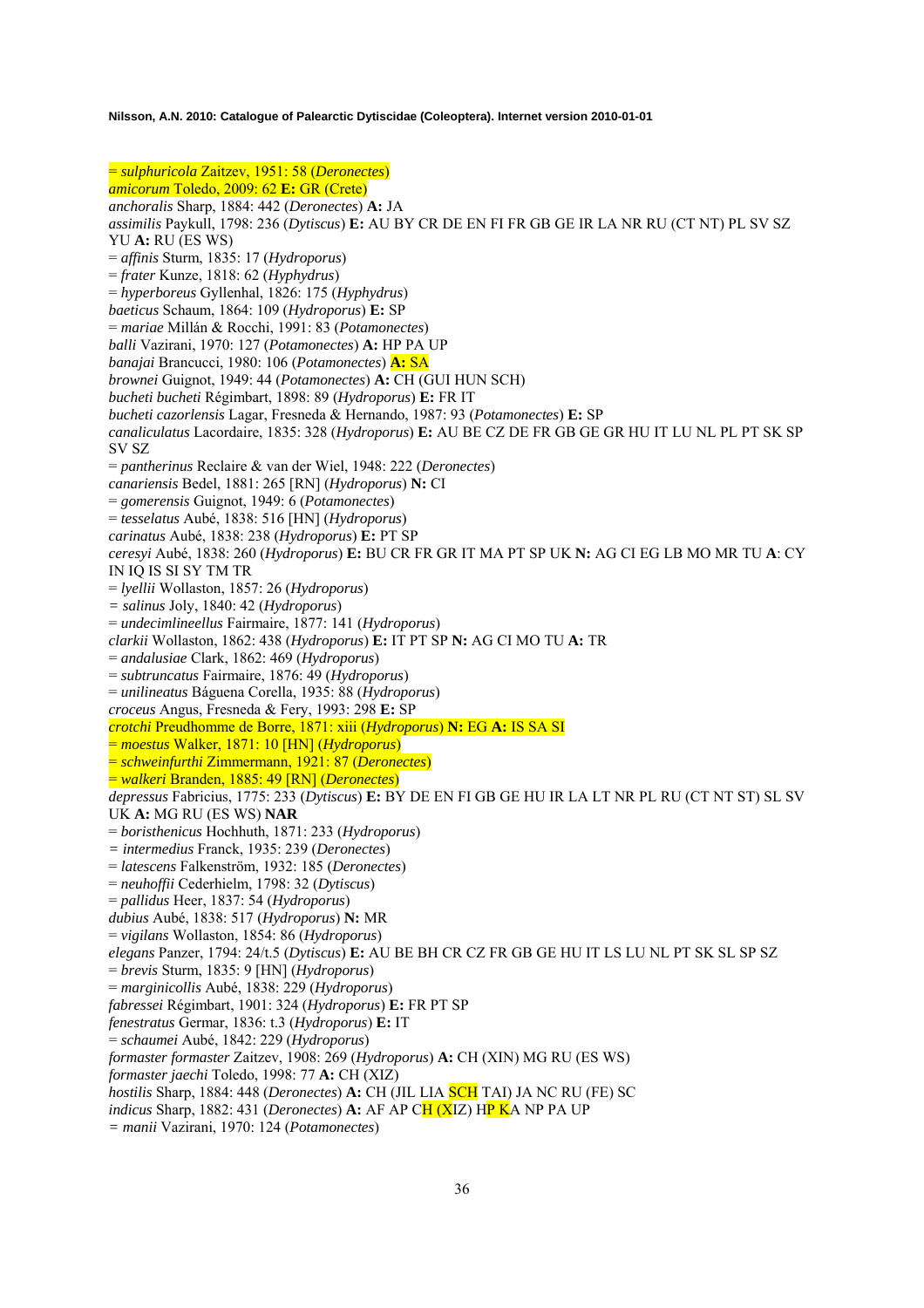*insignis* Klug, 1834: t.33/10 (*Hydroporus*) **N:** EG **A:** SA SI YE = *princeps* Sharp, 1882: 428 (*Deronectes*) = *semiclusus* Walker, 1871: 10 (*Hydroporus*) *kiliani* Peyerimhoff, 1929: 169 (*Hydroporus*) **N:** AG **AFR** *laeviventris* Reiche & Saulcy, 1855: 642 (*Hydroporus*) **A:** CY LE SY TR = *scutellaris* Sharp, 1882: 426 (*Deronectes*) *lanceolatus* Walker, 1871: 11 (*Hydroporus*) **N:** EG **A:** IN IQ IS JO KU SA SI SY = *arabicus* Sharp, 1882: 429 (*Deronectes*) = *islamiticus* Sharp, 1882: 430 (*Deronectes*) *laticollis* Zimmermann, 1933: 163 (*Deronectes*) **A:** CH (SHN) *luctuosus* Aubé, 1838: 235 (*Hydroporus*) **E:** BH CR FR GR IT SL SP YU **A:** TR *= flavopunctatus* Pic, 1895: 10 (*Deronectes*) = *lugubris* Ragusa, 1887: 227 [HN] (*Hydroporus*) = *sericeus* Costa, 1847: 99 [HN] (*Hydroporus*) *martinii martinii* Fairmaire, 1858: 455 (*Hydroporus*) **E:** FR (Corse) *martinii sardus* Gemminger & Harold, 1868: 440 [RN] (*Hydroporus*) **E:** GR IT = *affinis* Aubé, 1838: 232 [HN] (*Hydroporus*) = *genei* A. Villa & G.B. Villa, 1838: 62 [HN] (*Hydroporus*) *mascatensis* Régimbart, 1897: 206 (*Hydroporus*) **A:** AF IN OM PA *melanogrammus* Régimbart, 1899: 199 (*Hydroporus*) **A:** BT CH (YUN) HP NP UP *= satie* Vazirani, 1980: 28 (*Potamonectes*) *millingeni* J.Balfour-Browne, 1951: 188 (*Potamonectes*) **A:** YE *nemethi* Guignot, 1950: 153 (*Potamonectes*) **N:** MO *nipponicus* Takizawa, 1933: 177 (*Deronectes*) **A:** JA *ressli* Wewalka, 1974: 108 (*Potamonectes*) **A:** AF IN TD TM UZ *sagartus* Toledo, 2009: 71 **A:** IN *sansii* Aubé, 1838: 230 (*Hydroporus*) **E:** FR IT SP *schoedli* Fery, Fresneda & Millán, 1996: 324 **N:** AG TU *seriatus* Sharp, 1882: 429 (*Deronectes*) **A:** SA YE *sichuanensis* Hendrich & Mazzoldi, 1995: 4 **A:** CH (SCH) *simplicipes* Sharp, 1884: 442 (*Deronectes*) **A:** JA RU (FE) *stearinus stearinus* Kolenati, 1845: 84 (*Hydroporus*) **E:** AB AR **N:** EG **A:** AF IN IS LE SY TR = *rufino* J. Sahlberg, 1913: 43 (*Deronectes*) = *turca* Seidlitz, 1887: 55 (*Deronectes*) = *variegatus* Aubé, 1838: 236 [HN] (*Hydroporus*) *stearinus suavis* Sharp, 1882: 430 (*Deronectes*) **E:** AL BH BU CR GR MC YU **A:** TR = *infuscatus* J. Sahlberg, 1913: 42 (*Deronectes*) *steppensis* Motschulsky, 1860: 516 (*Hydroporus*) **E:** KZ RU (ST) = *scythus* Schaum, 1864: 110 (*Hydroporus*) **genus** *Oreodytes* **Seidlitz, 1887: 57** type species *Hyphydrus borealis* Gyllenhal, 1826 (= *Dytiscus alpinus* Paykull, 1798) = *Deuteronectes* Guignot, 1945: 7 type species *Hydroporus picturatus* Horn, 1883 = *Nectoporus* Guignot, 1950: 26 type species *Hydroporus abbreviatus* Fall, 1923 = *Neonectes* J.Balfour-Browne, 1944: 189 type species *Hydroporus natrix* Sharp, 1884

*alpinus* Paykull, 1798: 226 (*Dytiscus*) **E:** FI NR RU (CT NT) SV **A:** RU (FE WS) = *bidentatus* Gyllenhal, 1808: 525 (*Hyphydrus*) = *borealis* Gyllenhal, 1826: 174 (*Hyphydrus*) *babai* Satô, 1990: 102 **A:** CH (TAI) *dauricus* Motschulsky, 1860: 100 (*Hydrocoptus*) **A:** RU (ES FE) *davisii davisii* Curtis, 1831: 343 (*Hydroporus*) **E:** AL AR AU BH BU CR CZ FR GB GE GG GR IR IT PL SK SL SZ UK YU (Crna Gora) **A:** TR *= montanus* Zimmermann, 1915: 218 [HN] (*Hydroporus*) *davisii rhianae* R. Carr, 2001:183 **E:** SP *jakovlevi* Zaitzev, 1905: 25 (*Hydroporus*) **A:** RU (ES)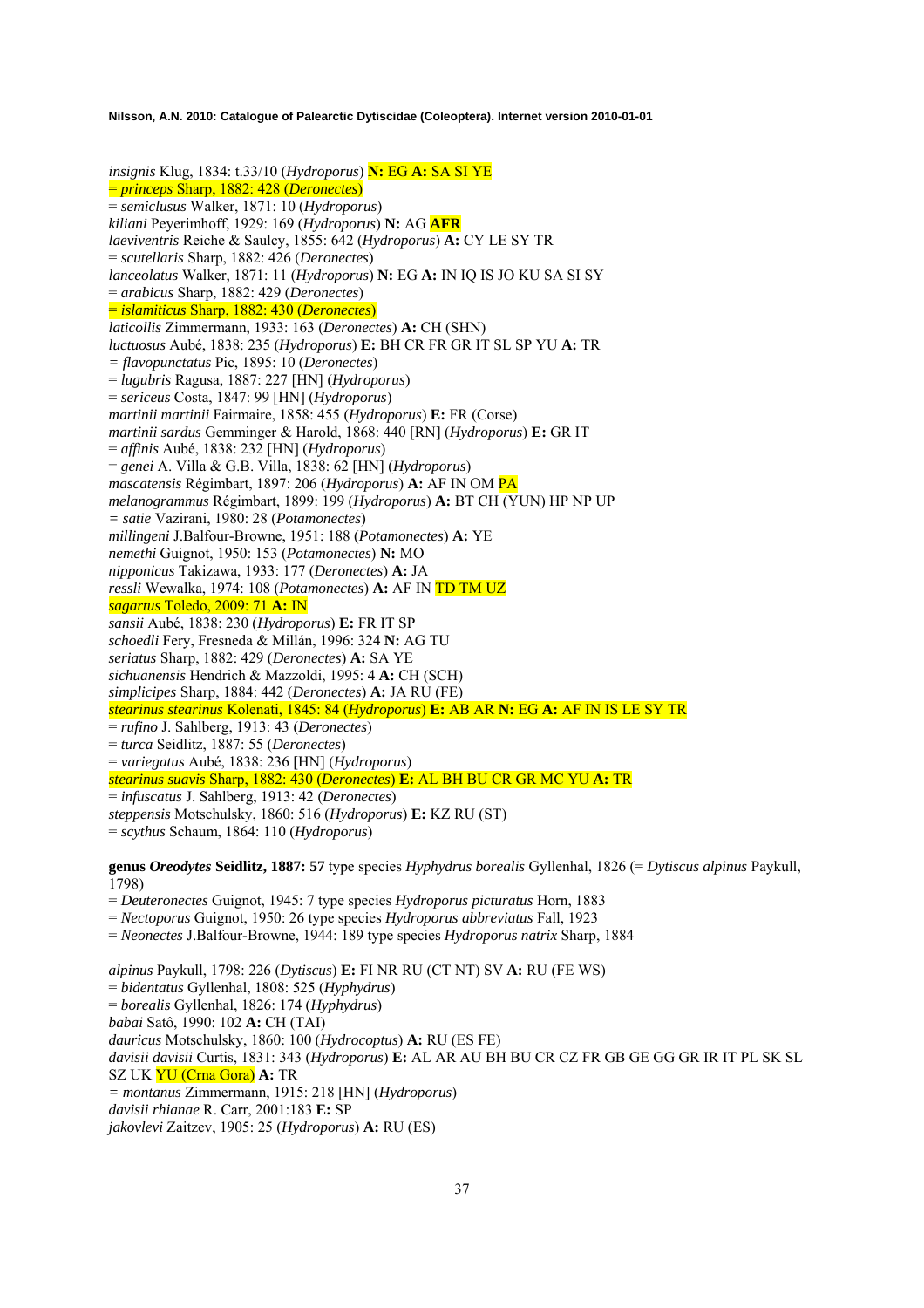= *nobilis* Poppius, 1905: 10 (*Hydroporus*) *kanoi* Kamiya, 1938: 23 (*Deronectes*) **A:** JA *meridionalis* Binaghi & Sanfilippo, 1971: 216 **E:** IT *mongolicus* Brinck, 1943: 155 (*Deronectes*) **A:** MG *natrix* Sharp, 1884: 443 (*Hydroporus*) **A:** CH (JIL LIA) JA RU (FE) *okulovi* Lafer, 1988: 52 **A:** RU (FE) *sanmarkii alienus* Sharp, 1873: 261 (*Hydroporus*) **E:** PT SP *sanmarkii sanmarkii* C.R.Sahlberg, 1826: 172 (*Hyphydrus*) **E:** AN AU BE BH BU BY CZ DE FI FR GB GE IC IR IT LT LU MC NL NR PL RU (CT NT) SK SL SP SV SZ UK YU **A:** CH (JIL) JA MG RU (FE WS) **NAR**  = *fluviatilis* Stephens, 1828: 46 (*Hygrotus*) = *rivalis* Gyllenhal, 1827: 384 (*Hyphydrus*) = *stephensii* Stephens, 1835: 391 (*Hygrotus*) *septentrionalis* Gyllenhal, 1826: 173 (*Hyphydrus*) **E:** AU CZ FI FR GB GE IR IT NR PL PT RU (NT) SL SP SV SZ **A:** MG RU (ES WS) TR = *devillei* Régimbart, 1901: 326 (*Hydroporus*) = *fluviatilis* Sturm, 1835: 23 [HN] (*Hydroporus*) = *helveticus* Régimbart, 1901: 326 (*Hydroporus*) *shorti* Shaverdo & Fery, 2006: 37 **A:** MG

**genus** *Peschetius* **Guignot, 1942: 21** type species *Hydroporus nodieri* Régimbart, 1895

*quadricostatus* Aubé, 1838: 487 (*Hydroporus*) **A:** IN NP UP **ORR** 

**genus** *Porhydrus* **Guignot, 1945: 6** type species *Dytiscus lineatus* Fabricius, 1775

*genei* Aubé, 1838: 328 (*Hydroporus*) **E:** BH CR FR GR IT **N:** AG MO *lineatus* Fabricius, 1775: 234 (*Dytiscus*) **E:** AB AL AU BE BH BU BY CR CZ DE EN FI FR GB GE GG GR HU IR IT LA LT LU MC MD NL NR PL RU (CT NT ST) SK SL SV SZ TR UK YU **A:** IN RU (WS) = *ovalis* Marsham, 1802: 425 [HN] (*Dytiscus*) = *parvulus* Herbst, 1784: 127 [HN] (*Dytiscus*) = *pygmaeus* Fabricius, 1792: 200 (*Dytiscus*) = *quadrilineatus* Drapiez, 1819: 198 [HN] (*Dytiscus*) = *thoreii* Clark, 1862: 409 (*Hydroporus*) = *velox* O.F. Müller, 1776: 73 (*Dytiscus*) *obliquesignatus* Bielz, 1852: 16 (*Hydroporus*) **E:** AU BH BU BY CR HU IT RO RU (ST) SK SL UK YU **A:** KZ RU (WS) *vicinus* Aubé, 1838: 627 (*Hydroporus*) **E:** PT **N:** MO

**genus** *Rhithrodytes* **Bameul, 1989: 482** type species *Dytiscus crux* Fabricius, 1792

*agnus agnus* Foster, 1992: 249 **E:** PT *agnus argaensis* Bilton & Fery, 1996: 919 **E:** PT *bimaculatus* Dufour, 1852: 319 (*Hydroporus*) **E:** FR SP = *jucundus* Perris, 1869: 7 (*Hydroporus*) *crux* Fabricius, 1792: 199 (*Dytiscus*) **E:** FR IT SZ = *fasciatus* Aubé, 1838: 347 [HN] (*Hydroporus*) *dorsoplagiatus* Fairmaire, 1880: 247 (*Hydroporus*) **N:** AG *numidicus* Bedel, 1889: 286 (*Hydroporus*) **N:** AG TU *sexguttatus* Aubé, 1838: 330 (*Hydroporus*) **E:** FR (Corse) IT

**genus** *Scarodytes* **Gozis, 1914: 110** type species *Dytiscus halensis* Fabricius, 1787 = *Rhiacodytes* Ádám, 1996: 19 type species *Dytiscus halensis* Fabricius, 1787

*antoni* Fery & ŠÄastný, 2007: 880 **E:** CR IT *halensis fuscitarsis* Aubé, 1838: 255 (*Hydroporus*) **E:** IT (Sardegna) *halensis halensis* Fabricius, 1787: 192 (*Dytiscus*) **E:** AL AR AU BE BH BU BY CR CZ DE EN FI FR GB GE GG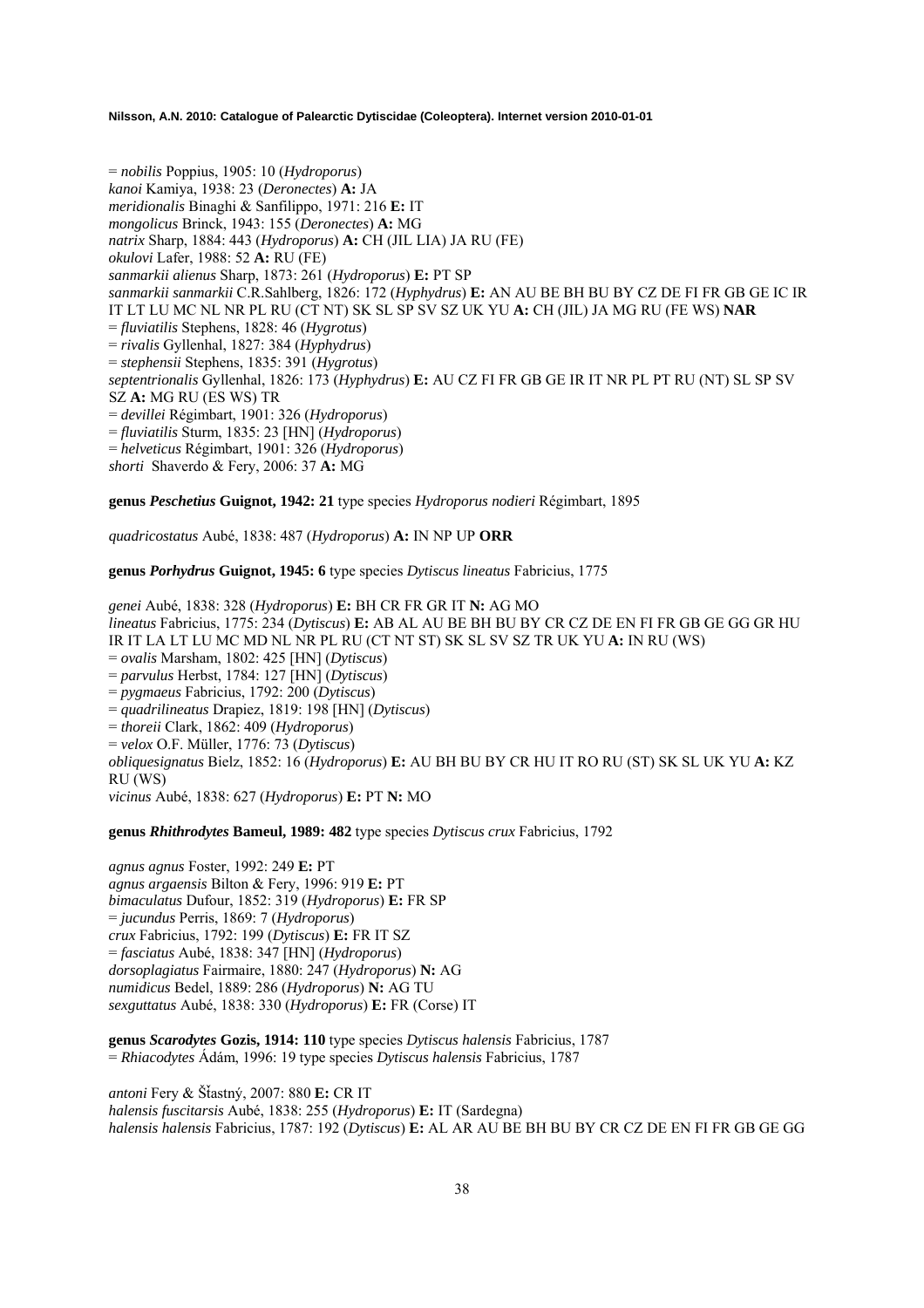GR HU IT LA LT LU MC MD NL NR PL PT RO RU (CT NT ST) SK SL SP SV SZ UK YU **N:** AG EG MO TU **A:** IN IS LE SI SY TR = *amoenus* J. Sahlberg, 1908: 22 [HN] (*Hydroporus*) = *areolatus* Duftschmid, 1805: 274 (*Dytiscus*) = *areolatus* Gravenhorst, 1807: 105 [HN] (*Dytiscus*) = *ibericus* Régimbart, 1901: 326 (*Hydroporus*) = *nubilus* Gmelin, 1790: 1957 (*Dytiscus*) = *reticulosus* Falkenström, 1939: 18 *kaszonensis* Csiki, 1946: 631 **E:** RO *malickyi* Wewalka, 1977: 139 **E:** GR **A:** TR *margaliti* Wewalka, 1977: 142 **A:** IS SY TR *nigriventris* Zimmermann, 1919: 192 (*Deronectes*) **E:** FR (Corse) *pederzanii* Angelini, 1973: 51 **E:** GR IT *ruffoi* Franciscolo, 1961: 159 **E:** IT *savinensis cercyrae* Fery & ŠÄastný, 2007: 887 **E:** GR (Corfu) *savinensis savinensis* Zimmermann, 1933: 189 (*Deronectes*) **E:** CR GR YU

**genus** *Siettitia* **Abeille de Perrin, 1904: 226** type species *Siettitia balsetensis* Abeille de Perrin, 1904

*avenionensis* Guignot, 1925: 23 **E:** FR *balsetensis* Abeille de Perrin, 1904: 227 **E:** FR

**genus** *Stictonectes* **Brinck, 1943: 6** [RN] type species *Dytiscus lepidus* Olivier, 1795 = *Stictonotus* Zimmermann, 1930: 62 [HN] type species *Dytiscus lepidus* Olivier, 1795

*azruensis* Théry, 1933: 130 (*Hydroporus*) **N:** MO *canariensis* Machado, 1987: 42 **N:** CI (Gran Canaria) *epipleuricus* Seidlitz, 1887: 59 (*Hydroporus*) **E:** FR PT SP *escheri* Aubé, 1838: 354 (*Hydroporus*) **E:** IT PT SP **N:** AG MO TU = *bicruciatus* Germar, 1838: 20 (*Hydroporus*) = *gallicus* Seidlitz, 1887: 60 (*Hydroporus*) = *leprieurii* Reiche, 1864: 235 (*Hydroporus*) *formosus* Aubé, 1838: 353 (*Hydroporus*) **E:** PT SP **N:** AG MO TU *lepidus* Olivier, 1795: 32 (*Dytiscus*) **E:** FR GB GE IR IT PT SL SP SZ **N:** MO = *bifoveolatus* Zimmermann, 1918: 61 (*Hydroporus*) = *fauconneti* Pic, 1930: 13 (*Deronectes*) = *scitulus* Stephens, 1828: 49 (*Hygrotus*) *occidentalis* Fresneda & Fery, 1990: 73 **E:** PT SP *optatus* Seidlitz, 1887: 60 (*Hydroporus*) **E:** FR IT PT SP **N:** AG MO = *densatus* Peyerimhoff, 1931: 23 *rufulus* Aubé, 1838: 349 (*Hydroporus*) **E:** FR IT = *ramburi* Reiche, 1862: 293 (*Hydroporus*) *samai* Schizzerotto, 1988: 539 **N:** AG TU

**genus** *Stictotarsus* **Zimmermann, 1919: 184** type species *Dytiscus duodecimpustulatus* Fabricius, 1792

*alpestris* Dutton & Angus, 2007: 11 **E:** IT SZ *bertrandi* Legros, 1956: 134 (*Deronectes*) **E:** PT SP *duodecimpustulatus* Fabricius, 1792: 197 (*Dytiscus*) **E:** AU BE CZ DE FR GB GE IR IT LU NL NR PT SP SV SZ = *fluminum* Munster, 1932: 85 = *heeri* Jacquet, 1925: 41 (*Hydroporus*) *emmerichi* Falkenström, 1936: 88 (*Deronectes*) **A:** CH (QIN SCH XIZ) *griseostriatus* DeGeer, 1774: 403 (*Dytiscus*) **E:** AR AU BH BU EN FI FR GE GG GR IT NR RU (NT) SL SV SZ YU **N:** MO **A:** KA MG PA TR **NAR** = *maritimus* Helliesen, 1890: 20 (*Deronectes*) = *nigrescens* Favre, 1890: 52 (*Hydroporus*)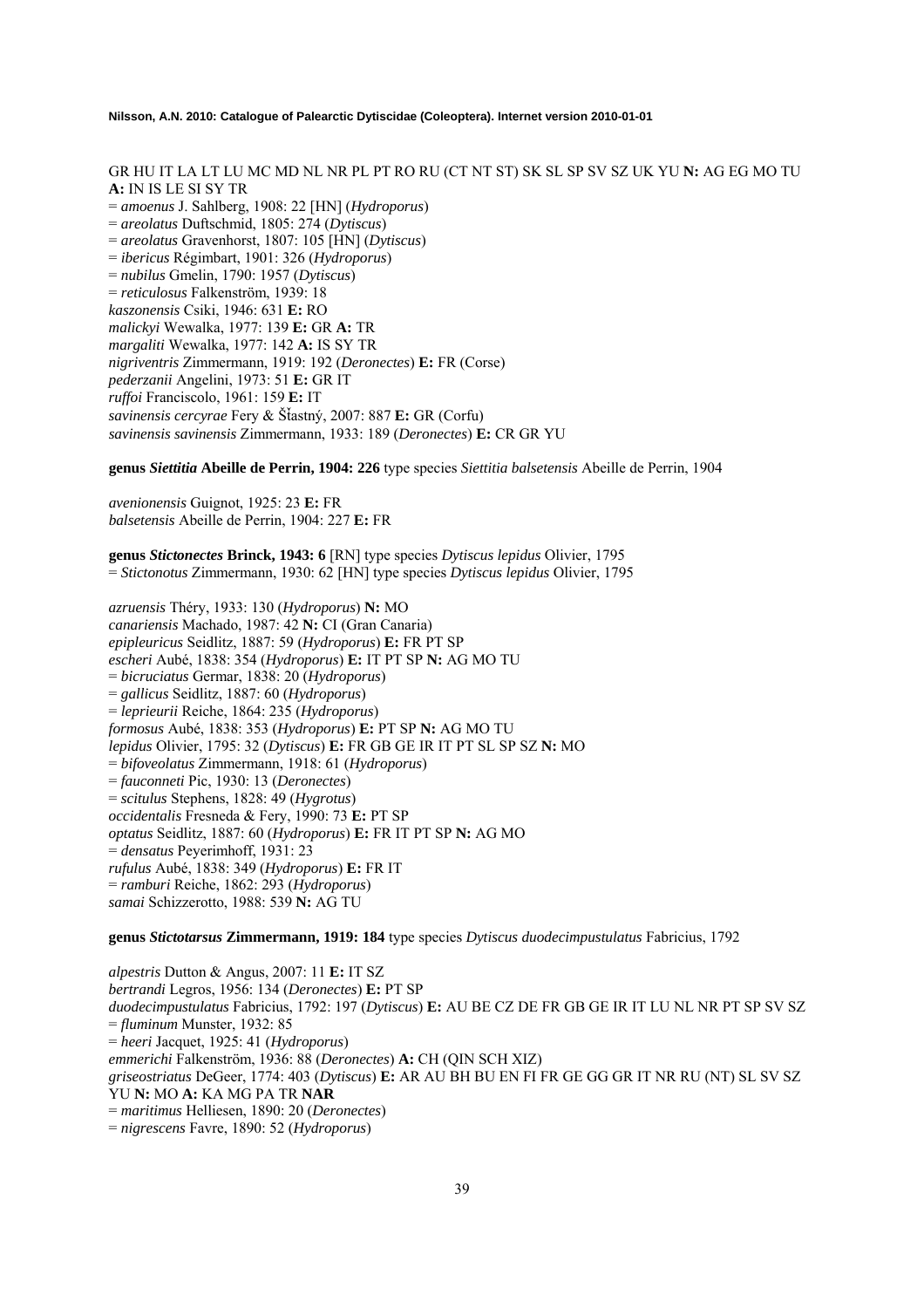= *obscurus* Della Beffa, 1931: 179 [HN] (*Hydroporus*) = *palaestinus* Baudi di Selve, 1894: 3 (*Deronectes*) = *piochardi* Régimbart, 1878: 350 (*Hydroporus*) *= strandi* Brinck, 1943: 141 (*Deronectes*) *ibericus* Dutton & Angus, 2007: 11 **E:** FR IT PT SP *inexpectatus* Dutton & Angus, 2007: 11 **E:** FR *macedonicus* Guéorguiev, 1959: 193 (*Potamonectes*) **E:** GR (Crete) MC *= creticus* Dutton & Angus, 2007: 12 *maghrebinus* Mazzoldi & Toledo, 1998: 212 **N:** AG MO *multilineatus* Falkenström, 1922: 16 (*Potamodytes*) **E:** FA FI GB IR NR NT SV **A:** RU (ES FE WS) *procerus* Aubé, 1838: 505 (*Hydroporus*) **E:** FR (Corse) IT (Sardegna) **N:** AG MO TU = *duodecimmaculatus* Régimbart, 1877: cxxxiii (*Hydroporus*) *riberae* Dutton & Angus, 2007: 12 **E:** BU **A:** TR

### **genus** *Suphrodytes* **Gozis, 1914: 110** type species *Dytiscus dorsalis* Fabricius, 1787

*dorsalis* Fabricius, 1787: 192 (*Dytiscus*) **E:** AU BE BH BU BY CR CZ DE EN FI FR GB GE HU IR IT LA LT LU MD NL NR PL RU (CT NT ST) SK SL SV SZ UK YU **A:** RU (ES WS) = *dubius* Melsheimer, 1844: 29 [HN] (*Hydroporus*) = *eljasi* Wirén, 1968: 114 (*Hydroporus*) = *figuratus* Gyllenhal in C.R.Sahlberg, 1826: 175 (*Hyphydrus*) = *maeklini* Zaitzev, 1910: 29 [RN] (*Hydroporus*) = *marginalis* Schilsky, 1889: 346 (*Hydroporus*) = *punctatus* O.F. Müller, 1776: 73 [HN] (*Dytiscus*) = *quadricolor* Gmelin, 1790: 1956 (*Dytiscus*) = *rufifrons* Fabricius, 1792: 198 [HN] (*Dytiscus*) = *sibiricus* Mäklin, 1881: 22 [HN] (*Hydroporus*) **genus** *Trichonectes* **Guignot, 1941: 58** type species *Potamonectes otini* Guignot, 1941 *otini* Guignot, 1941: 57 (*Potamonectes*) **E:** SP **N:** MO

tribe Hydrovatini Sharp, 1882

## **genus** *Hydrovatus* **Motschulsky, 1853: 4** type species *Hyphydrus cuspidatus* Kunze, 1818

= *Hydatonychus* H.J.Kolbe, 1883: 402 type species *Hydatonychus crassicornis* H.J.Kolbe, 1883

= *Oxynoptilus* Schaum in Schaum & Kiesenwetter, 1868: 28 type species *Hyphydrus cuspidatus* Kunze, 1818

*= Pseudhydrovatus* Peschet, 1924: 140 type species *Pseudhydrovatus antennatus* Pechet, 1924 (= *Hydrovatus occidentalis* Guignot, 1949)

= *Vathydrus* Guignot, 1954: 197 type species *Hydrovatus sordidus* Sharp, 1882

*acuminatus* Motschulsky, 1859: 42 **N:** EG LB **A**: CH (FUJ GUA GUX HAI HUB HUN JIA JIX SHA TAI YUN) IN IQ IS JA NP OM PA SA SY TR **AFR AUR ORR** 

- = *affinis* Régimbart, 1895: 108
- = *badius* Clark, 1863: 424 (*Hydroporus*)
- = *consanguineus* Régimbart, 1880: 212
- = *ferrugineus* Zimmermann, 1919: 127 [RN]
- = *furvus* Guignot, 1950: 25
- = *humilis* Sharp, 1882: 327
- = *malaccae* Clark, 1863: 425 (*Hydroporus*)
- = *obscurus* Motschulsky, 1859: 43
- = *obscurus* Régimbart, 1895: 108 [HN]
- = *sordidus* Sharp, 1882: 327
- *aristidis* Leprieur, 1879: lxxxii **N:** EG **A:** IS SA **AFR**
- *bonvouloiri* Sharp, 1882: 335 **A:** AF CH (FUJ TAI YUN) JA PA **ORR**
- = *loochooensis* Kamiya, 1938: 10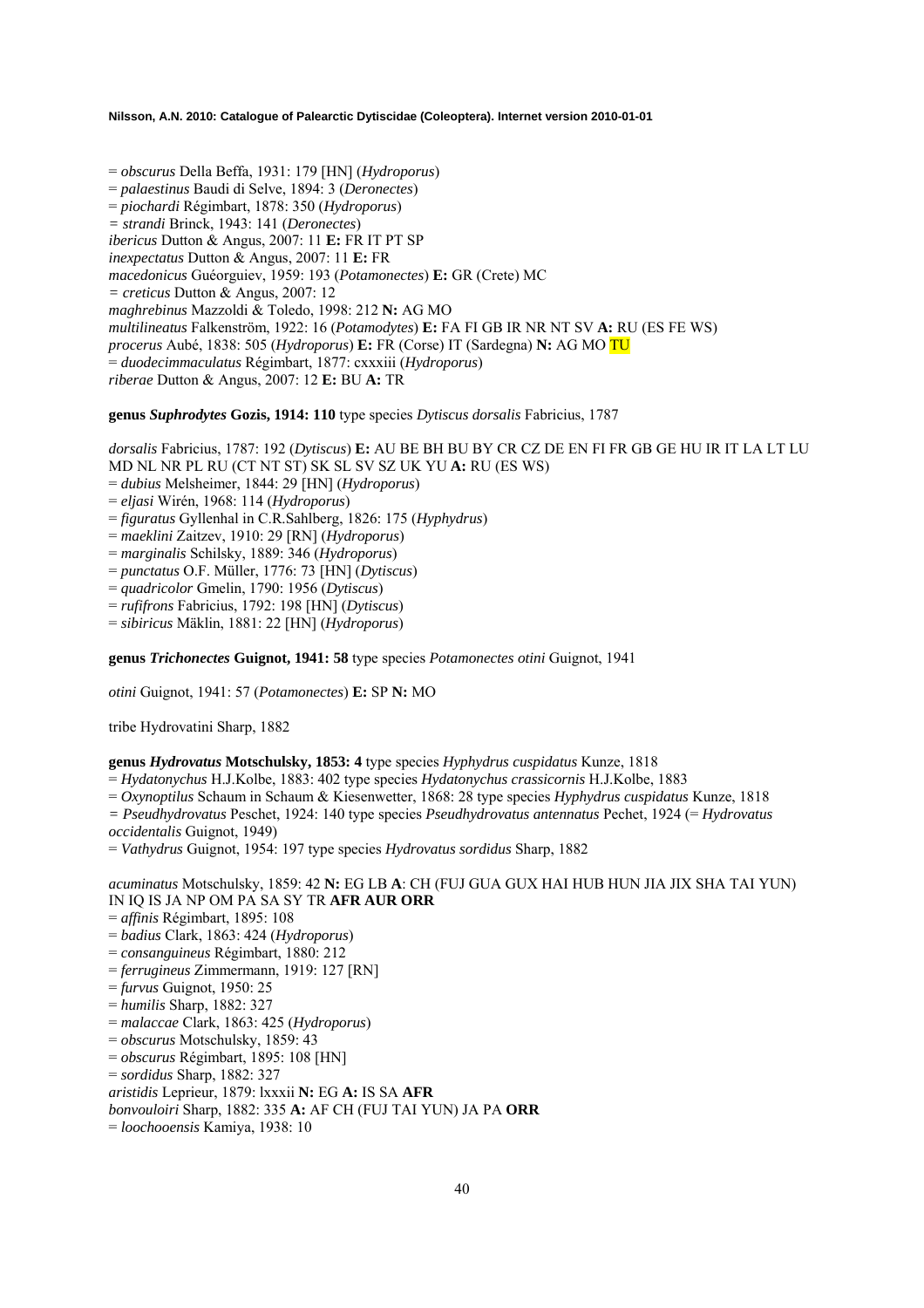*clypealis* Sharp, 1876: 61 **E:** CR FR GB IR IT PT SP YU **N:** AG EG MO TU *compactus* Sharp, 1882: 333 **N:** EG **AFR**  *confertus* Sharp, 1882: 329 **A:** BT CH (FUJ GUX HAI HUN SHG YUN) NP PA UP **ORR**  *cuspidatus* Kunze, 1818: 68 (*Hyphydrus*) **E:** AB AL AR AU BE BU CR CZ DE FR GE GG GR HU IT MC MD NL PL PT RO RU (ST) SK SL SP SV SZ UK YU **N:** AG EG LB MO TU **A:** CY IN IQ IS SI SY TM TR UZ **AFR**  = *maculatus* Sharp, 1882: 322 [HN] = *maculosus* Zimmermann, 1919: 126 [RN] = *simplex* Sharp, 1882: 322 *deserticola joyceae* Nilsson, 2001: 10 [RN] **N:** EG **AFR**  = *badius* Omer-Cooper, 1931: 760 [HN] *irakensis* Abdul-Karim & Ali, 1986: 280 **A:** IQ *japonicus* Takizawa, 1933: 166 **A:** JA *longicornis* Sharp, 1882: 323 **N:** EG **AFR**  = *berdoa* Bruneau de Miré & Legros, 1963: 850 *meridionalis* Abdul-Karim & Ali, 1986: 281 **A:** IQ *obtusus* Motschulsky, 1855: 82 **A:** CH (FUJ HAI HUB ZHE) **ORR**  = *acutus* Sharp, 1882: 330 *pinguis* Régimbart, 1892: 114 **A:** CH (YUN) NP **ORR**  *pumilus* Sharp, 1882: 331 **A:** JA **ORR**  *rufoniger rufoniger* Clark, 1863: 423 (*Hyphydrus*) **A:** MAC "China" **ORR**  = *atricolor* Régimbart, 1880: 212 *seminarius* Motschulsky, 1859: 42 **A:** BT CH (JIX TAI) JA NP PA **ORR**  = *fusculus* Sharp, 1882: 326 = *matsuii* Nakane, 1990: 198 = *tinctus* Sharp, 1882: 328 *subrotundatus* Motschulsky, 1859: 41 **A:** CH (FUJ GUX HUN YUN) NP **ORR**  = *carbonarius* Clark, 1863: 423 (*Hydroporus*) = *elevatus* Sharp, 1882: 328 = *ferrugatus* Régimbart, 1877: lxxix = *fuscobrunneus* Clark, 1863: 424 (*Hydroporus*) = *javanus* Csiki, 1938: 126 = *orientalis* Sharp, 1882: 805 *subtilis* Sharp, 1882: 329 **A:** CH (MAC TAI) JA SC **ORR**  = *adachii* Kamiya, 1932: 4 *villiersi* Guignot, 1955: 860 **N:** EG **A:** IS SI **AFR**  *= albertianus* Guignot, 1959: 165 = *browneanus* Guignot, 1959: 140 = *uncus* Guignot, 1959: 164 *yagii* Kitayama, Mori & Matsui, 1993: 1 **A:** JA tribe Hygrotini Portevin, 1929

**genus** *Herophydrus* **Sharp, 1882: 389** type species *Hyphydrus guineensis* Aubé, 1838 = *Dryephorus* Guignot, 1950: 150 type species *Coelambus nodieri* Régimbart, 1895

*cleopatrae* Peyron, 1858: 398 (*Hydroporus*) **A:** IS TR = *galileae* Wewalka, 1984: 131 = *gouini* Guignot, 1953: 115 (*Hygrotus*) *guineensis* Aubé, 1838: 455 (*Hyphydrus*) **E:** FR IT MA **N:** AG EG LB **A:** IS SA YE **AFR**  = *barbarus* Schaum in White, 1847: 34 [RN] (*Hydroporus*) = *ferrugineus* Lucas, 1846: 98 [HN] (*Hydroporus*) = *hyphydroides* Perris, 1864: 277 (*Hydroporus*) = *inflatus* Reiche, 1872: 24 [RN] (*Hydroporus*)

= *mutatus* Gemminger & Harold, 1868: 437 [RN] (*Hydroporus*)

= *ruficeps* Boheman, 1848: 253 [HN] (*Hydroporus*)

= *turgidus* Erichson, 1843: 220 (*Hyphydrus*)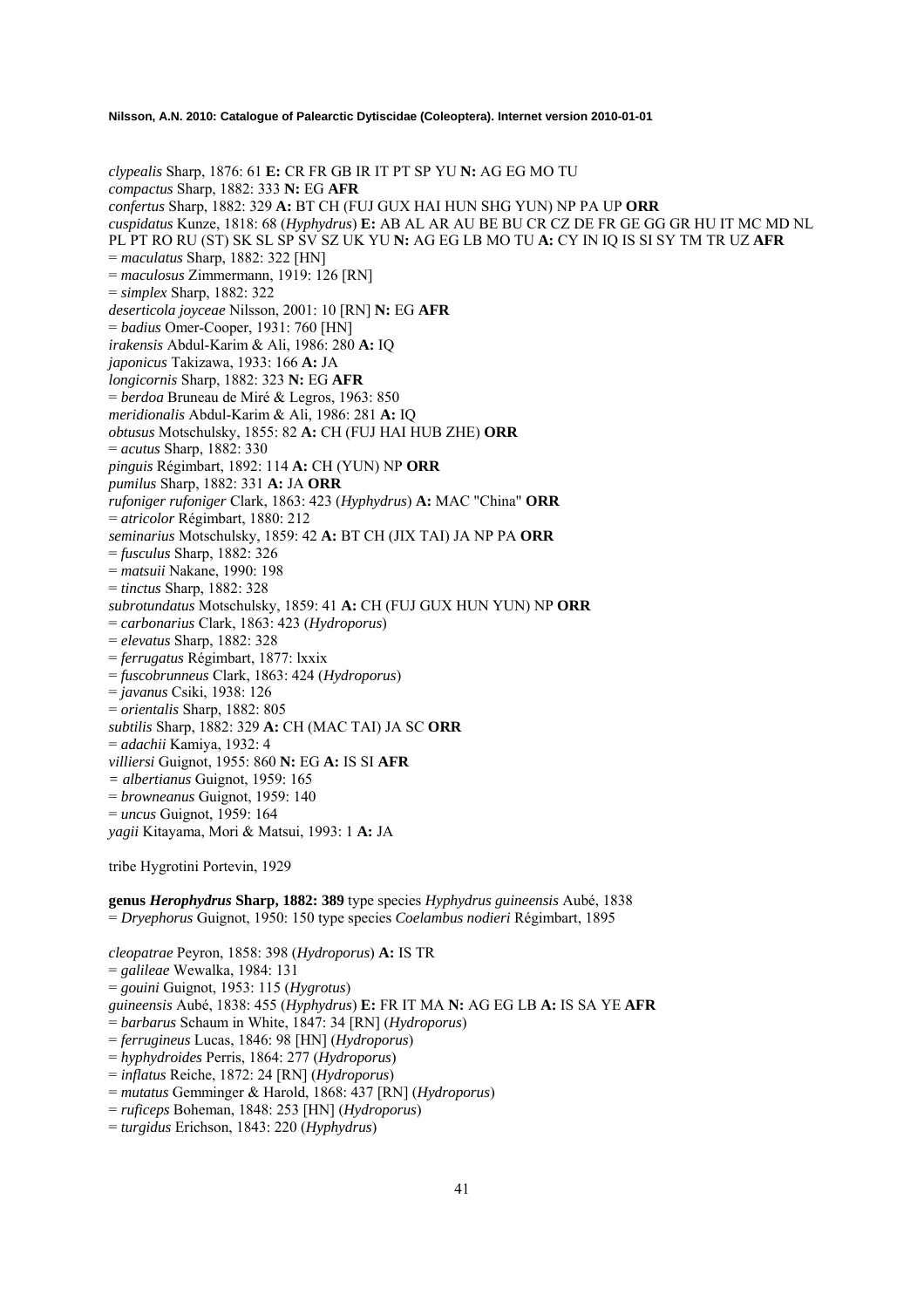= *umbrosus* Zimmermann, 1926: 29 *musicus* Klug, 1834: t.33/12 (*Hydroporus*) **E:** AB AR GG GR IT MA RU (ST) SP UK **N:** AG CI EG LB MO TU **A:** AF CH (XIN) IN IQ IS JO KU NP PA SA SI SY TD TR UP UZ YE **ORR**  *= alei* Abdul-Karim & Ali, 1986: 276 (*Hygrotus*) = *fractilinea* Solsky, 1874: 134 (*Hydroporus*) *= interruptus* Sharp, 1882: 398 (*Coelambus*) *rufus* Clark, 1863: 423 (*Hyphydrus*) **A:** CH (FUJ GUA GUX HAI HUB TAI) JA = *rotundatus* Gschwendtner, 1931: 21 (*Hyphoporus*) *vaziranii* Nilsson, 1999: 19 [RN] (*Hygrotus*) **A:** KA *= kashmirensis* Vazirani, 1970: 118 [HN] (*Hydroporus*)

**genus** *Hygrotus* **Stephens, 1828: 38** type species *Dytiscus inaequalis* Fabricius, 1777

**subgenus** *Coelambus* Thomson, 1860: 13 type species *Dytiscus confluens* Fabricius, 1787

### *ahmeti* Hájek, Fery & Erman, 2005: 262 **A:** TR

*armeniacus* Zaitzev, 1927: 5 (*Coelambus*) **E:** AR GG **A:** TR *caspius* Wehncke, 1875: 234 (*Hydroporus*) **E:** KZ RU (CT ST) **A:** CH (GAN HEB NMO QIN SHA XIN) KZ MG RU (ES WS) TM = *reitteri* Zaitzev, 1908: 268 (*Coelambus*) *= trilineatus* Feng, 1936: 6 (*Coelambus*) *chinensis* Sharp, 1882: 398 (*Coelambus*) **A:** CH (BEI HEB HEI JIL JIX LIA NMO SCH SHA TAI XIN ZHE) JA MG NC RU (FE) SC = *vittatus* Sharp, 1884: 441 (*Coelambus*) *confluens* Fabricius, 1787: 193 (*Dytiscus*) **E:** AB AR AU AZ BE BH BU BY CR CZ DE EN FR GB GE GG GR HU IR IT LS LU MA MC MD NL NR PL PT RU (ST) SK SL SP SV SZ UK YU **N:** AG CI EG LB MO MR TU **A:**  AF CY HP IN IQ IS JO KA KZ KU PA SA SI SY TM TR UZ YE **AFR** *corpulentus* Schaum, 1864: 109 (*Hydroporus*) **E:** RU (ST) UK **A:** KZ UZ = *leonhardi* Scholz, 1916: 168 (*Coelambus*) *curvilobus* Fery, Sadeghi & Hosseinie, 2005: 31 **A:** IN *enneagrammus* Ahrens, 1833: 645 (*Hydroporus*) **E:** AB BU GE GG KZ PL RO RU (ST) UK **A:** AF CH (XIN) IN KU KZ MG PA RU (WS) SY TD TM TR UZ = *blandus* Germar, 1834: t.4 (*Hydroporus*) = *puncticeps* Seidlitz, 1887: 43 (*Coelambus*) = *tauricus* Motschulsky, 1860: 303 (*Hydroporus*) *flaviventris* Motschulsky, 1860: 303 (*Hydroporus*) **E:** AB AR GE GG PL RU (ST) **A:** CH (QIN XIN) KA KZ MG PA RU (WS) *fresnedai* Fery, 1992: 347 (*Coelambus*) **E:** SP *impressopunctatus* Schaller, 1783: 313 (*Dytiscus*) **E:** AB AR AU BE BH BU BY CR CZ DE EN FI FR GB GE GG HU IR IT LA LS LT LU MC MD NL NR PL RU (CT NT ST) SK SL SP SV SZ UK YU **A:** AF CH (HEI LIA HEB NMO QIN SCH SHA XIN) IN JA KA KZ MG RU (ES FE WS) TM TR UZ **NAR**  = *alternans* Gravenhorst, 1807: 104 (*Dytiscus*) = *decemlineatus* Mannerheim, 1853: 161 (*Hydroporus*) = *flavicans* Gmelin, 1790: 1957 (*Dytiscus*) *= hiurai* Satô, 1972: 54 (*Coelambus*) = *lineatus* O.F. Müller, 1776: 74 [HN] (*Dytiscus*) = *lineellus* Gyllenhal, 1808: 529 (*Hyphydrus*) = *opacus* Falkenström, 1932: 192 (*Coelambus*) = *ovalis* Thunberg, 1784: 19 [HN] (*Dytiscus*) = *picipes* Fabricius, 1787: 192 (*Dytiscus*) = *punctatus* Marsham, 1802: 426 [HN] (*Dytiscus*) *= roborovskii* Zaitzev, 1953: 135 (*Coelambus*) = *similis* Kirby, 1837: 38 (*Hydroporus*) *inscriptus* Sharp, 1882: 404 (*Coelambus*) **N:** EG **A:** IN IQ KU SA SY TM UZ *= uzbekorum* Zaitzev, 1953: 140 (*Coelambus*)

*lagari* Fery, 1992: 115 (*Coelambus*) **E:** IT PT SP **N:** AG MO TU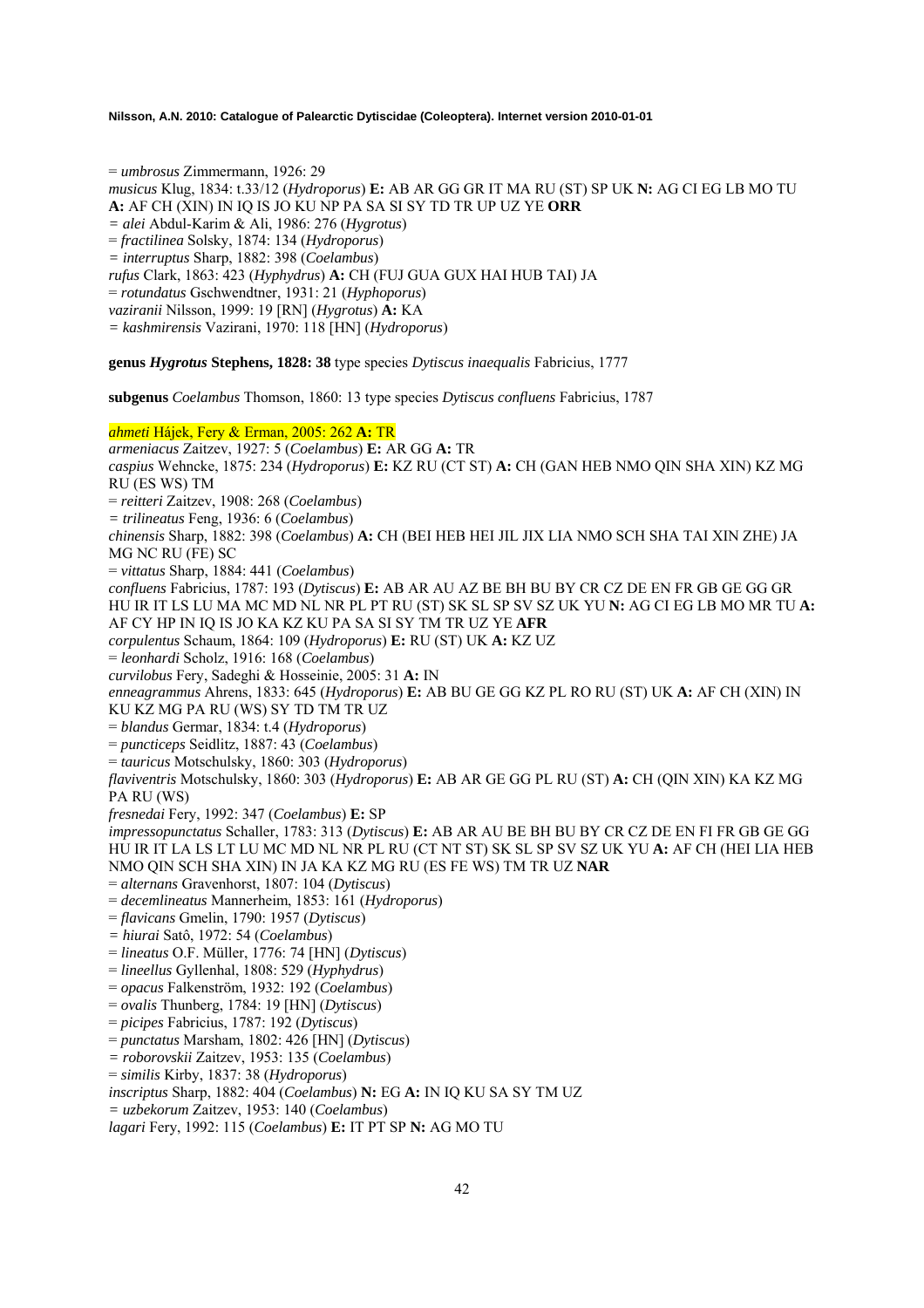*lernaeus* Schaum, 1857: 153 (*Hydroporus*) **E:** BU GG GR MC RO **N:** EG **A:** AF IS SY TR UZ *marklini* Gyllenhal, 1813: 689 (*Hyphydrus*) **E:** AR BY DE EN FI FR GG LA NR PL RU (CT NT ST) SP SV UK **A:**  CH (GAN QIN XIZ) KZ MG RU (ES FE WS) TR UZ **NAR**  = *astur* Sharp, 1882: 468 (*Hydroporus*) = *awajewi* Jakovlev, 1899: 508 (*Coelambus*) = *canadensis* Fall, 1919: 11 (*Coelambus*) = *lutzi* Reitter, 1908: 215 (*Hydroporus*) = *mistellus* Marseul, 1882: 98 (*Hydroporus*) = *mixtus* Motschulsky, 1860: 515 (*Hydrocoptus*) = *pallens* Aubé, 1838: 358 (*Hydroporus*) = *steppensis* Branden, 1885: 63 [RN] [HN] (*Hydroporus*) = *virgo* Fall, 1919: 12 (*Coelambus*) *nigrolineatus* Steven, 1808: 33 (*Hyphydrus*) **E:** AU BE BY CZ DE FI FR GB GE NL PL RU (ST) SV UK **A:** KZ MG RU (WS) = *lautus* Schaum, 1843: 187 (*Hydroporus*) *novemlineatus* Stephens, 1829: 192 (*Hydroporus*) **E:** BE BU DE EN FI GB GE IR NL NR RU (NT) SV **A:** RU (FE WS) **NAR**  = *hudsonicus* Fall, 1919:18 (*Coelambus*) = *parallellus* Aubé, 1838: 268 [HN] (*Hydroporus*) = *schoenherri* Aubé, 1838: 267 (*Hydroporus*) *orthogrammus* Sharp, 1882: 405 (*Coelambus*) **A:** IN IQ KU SA *pallidulus* Aubé, 1850: 300 (*Hydroporus*) **E:** AB AU BU FR GG GR HU IT RO SP UK **N:** AG EG LB MO TU **A:**  IN SI SY TM TR = *fulviventris* Costa, 1883: 85 (*Hydroporus*) *parallellogrammus* Ahrens, 1812: 11 (*Dytiscus*) **E:** AB AL AU BE BH BU BY CR CZ DE EN FR GB GE GR HU IR IT LA MD NL NR PL RO RU (CT ST) SK SL SP SV SZ UK YU **A:** AF CH (BEI) ES IQ KI KZ MG RU (ES WS) TM TR UZ = *consobrinus* Kunze, 1818: 61 (*Hyphydrus*) *= distinctus* Feng, 1936: 7 (*Coelambus*) = *kaszabi* Guéorguiev, 1970: 253 (*Coelambus*) = *punctum* Gebler, 1829: 67 (*Hydroporus*) *pectoralis* Motschulsky, 1860: 303 (*Hydroporus*) **A:** KZ RU (ES WS) *polonicus polonicus* Aubé, 1842: 230 (*Hydroporus*) **E:** AB BY FI PL RU (CT NT ST) UK **A:** KZ RU (WS) *polonicus sahlbergi* Sharp, 1882: 402 [RN] (*Coelambus*) **A:** RU (ES) = *unguicularis* J. Sahlberg, 1880: 47 [HN] (*Coelambus*) *saginatus* Schaum, 1857: 154 (*Hydroporus*) **E:** BU CR GR IT KZ MC MD RU (ST) UK **N:** EG **A:** CY IN IS KZ LE SY TM TR = *elevatus* Sharp, 1882: 403 (*Coelambus*) = *mulsantis* Peyron, 1858: 400 (*Hydroporus*) *sanfilippoi* Fery, 1992: 116 (*Coelambus*) **E:** IT (Sardegna) *semenowi* Jakovlev, 1899: 504 (*Coelambus*) **A:** CH (GAN) *stefanschoedli* Fery, Sadeghi & Hosseinie, 2005: 34 **A:** IN *unguicularis* Crotch, 1874: 73 (*Hydroporus*) **E**: RU (NT) **A:** CH (NMO) MG RU (ES FE WS) **NAR**  = *mongolicus* Jakovlev, 1899: 506 (*Coelambus*) *urgensis* Jakovlev, 1899: 507 (*Coelambus*) **A:** CH (GAN) KZ MG RU (ES) UZ *zigetangco* Fery, 2003: 156 **A:** CH (SCH XIZ) PA **subgenus** *Hygrotus* Stephens, 1828: 38 type species *Dytiscus inaequalis* Fabricius, 1777 *aequalis* Falkenström, 1932: 192 **A:** CH (SCH) *decoratus* Gyllenhal, 1810: xvi (*Hyphydrus*) **E:** AU BE BH BU BY CR CZ DE EN FI FR GB GE HU IR IT LA LS

LT LU NL NR PL RU (CT NT ST) SK SL SV SZ UK **A:** KZ RU (ES WS)

= *unicolor* Schilsky, 1888: 183

*inaequalis* Fabricius, 1777: 239 (*Dytiscus*) **E:** AB AR AU BE BH BU BY CR CZ DE EN FI FR GB GE GG GR HU IR IT LA LS LT LU MC MD NL NR PL PT RU (CT NT ST) SK SL SP SV SZ UK YU **N:** AG MO **A:** CH (HEI JIL LIA NMO SHA) IN IS JA KZ MG RU (ES FE WS) SY TR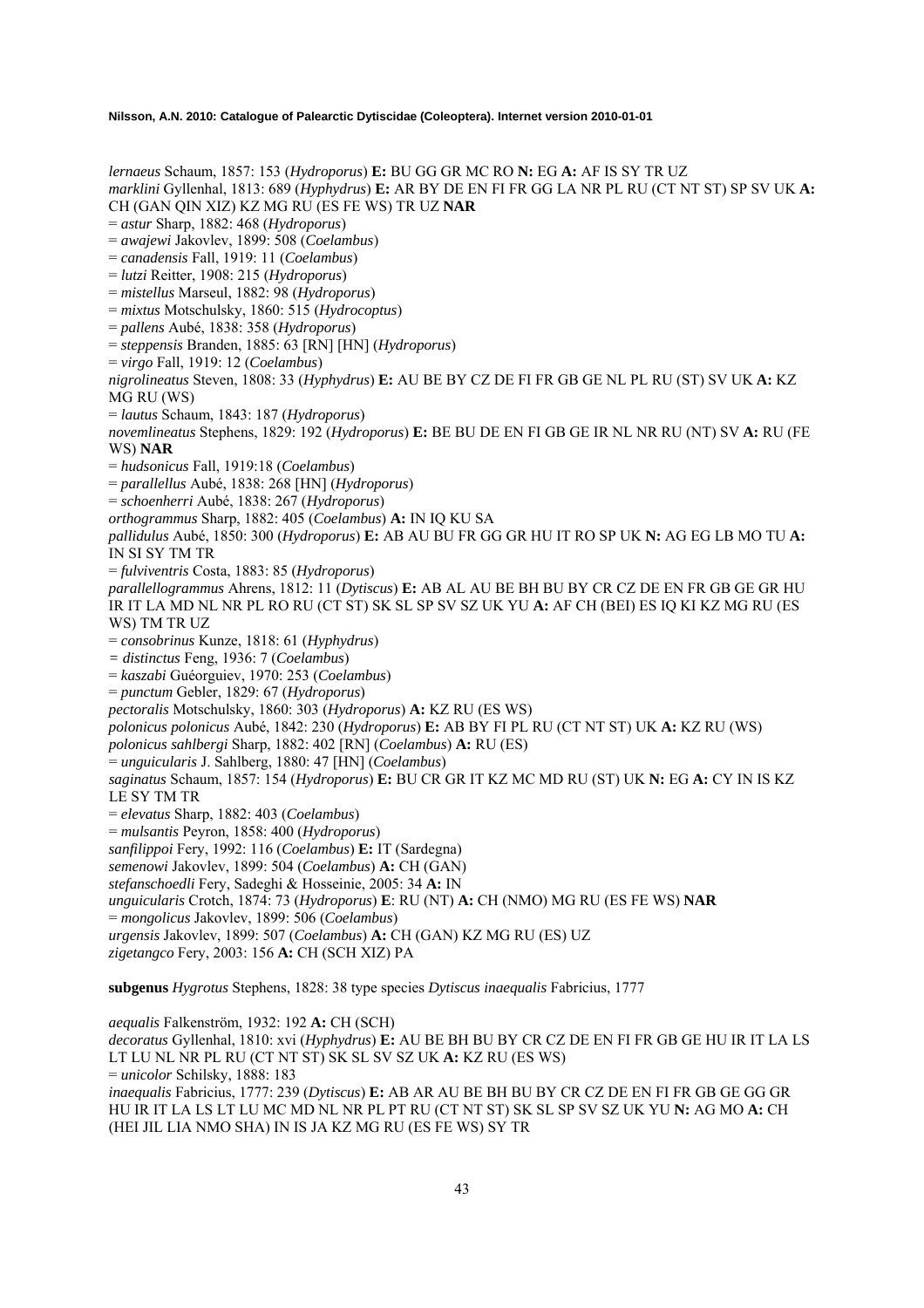= *dalmatinus* Zimmermann, 1915: 218 *= hokkaidensis* Satô, 1972: 54 = *minor* Costa, 1847: 97 (*Hydroporus*) = *parvulus* Fabricius, 1792: 201 [HN] (*Dytiscus*) = *uhagonii* Seidlitz, 1887: 39 *quinquelineatus* Zetterstedt, 1828: 234 (*Hyphydrus*) **E:** AU BY DE FI FR GB GE IR NR RU (CT NT ST) SV SZ **A:**  CH (NMO) KZ MG RU (ES FE WS) TD = *conjunctus* Munster, 1930: 339 = *disjunctus* Munster, 1932: 83 *versicolor* Schaller, 1783: 313 (*Dytiscus*) **E:** AB AU BE BH BU BY CR CZ DE EN FI FR GB GE HU IR IT LA LT LU NL NR PL RU (CT NT ST) SK SL SV SZ UK YU **A:** RU (WS) = *affinis* Stephens, 1828: 48 = *collaris* Panzer, 1795: 79 (*Dytiscus*) = *confluens* Munster, 1932: 83 [HN] = *recurvus* Marsham, 1802: 424 (*Dytiscus*) = *reticulatus* Fabricius, 1792: 200 (*Dytiscus*) = *semilineatus* Zimmermann, 1915: 218

**genus** *Hyphoporus* **Sharp, 1882: 389** type species *Hydroporus solieri* Aubé, 1838

*anitae* Vazirani, 1969: 221 **A:** PA UP *aper* Sharp, 1882: 390 **A:** IN PA UP **ORR**  *bertrandi* Vazirani, 1969: 218 **A:** PA *dehraduni* Vazirani, 1969: 211 **A:** UP *elevatus* Sharp, 1882: 390 **A:** PA UP **ORR**  *kempi* Gschwendtner, 1936: 368 **A:** CH (YUN) **ORR**  *nilghiricus* Régimbart, 1903: 331 **A:** PA **ORR**  *pacistanus* Guignot, 1959: 10 **A:** AF PA *severini* Régimbart, 1892: 115 **A:** AF PA UP **ORR**  *solieri* Aubé, 1838: 554 (*Hydroporus*) **N:** EG **A:** KU SA SI = *innesi* Reitter, 1909: 31 = *letourneuxi* Pic, 1896: 141 = *posticalis* J. Sahlberg, 1913: 41

tribe Hyphydrini Sharp, 1882

**genus** *Agnoshydrus* **Biström, Nilsson & Wewalka, 1997: 72** type species *Hydrovatus laccophiloides* Régimbart, 1888

*taiwanus* Wewalka & L.J.Wang, 2007:4 **A:** CH (TAI)

**genus** *Allopachria* **Zimmermann, 1924: 194** type species *Allopachria quadripustulata* Zimmermann, 1924 = *Nipponhydrus* Guignot, 1954: 196 type species *Hyphydrus flavomaculatus* Kamiya, 1938

*bimaculata* Satô, 1972: 51 (*Microdytes*) **A:** JA (Ryukyu Islands) *dieterlei* Wewalka, 2000:117 **A:** CH (GUX HUN JIX) = *dieterlorum* Nilsson, 2007: 49 *dudgeoni* Wewalka, 2000:117 **A:** CH (GUX HKG) *flavomaculata* Kamiya, 1838: 12 (*Hyphydrus*) **A:** CH (GUX) JA *friedrichi* Wewalka, 2000:113 **A:** CH (HUN) *froehlichi* Wewalka, 2000:105 **A:** CH (HKG) *hautmanni* Wewalka, 2000:108 **A:** CH (ANH) *= hautmannorum* Nilsson, 2007: 49 *jaechi* Wewalka, 2000:124 **A:** CH (HAI) *jendeki* Wewalka, 2000:116 **A:** CH (YUN) *jilanzhui* Wewalka, 2000:109 **A:** CH (GUX HUN)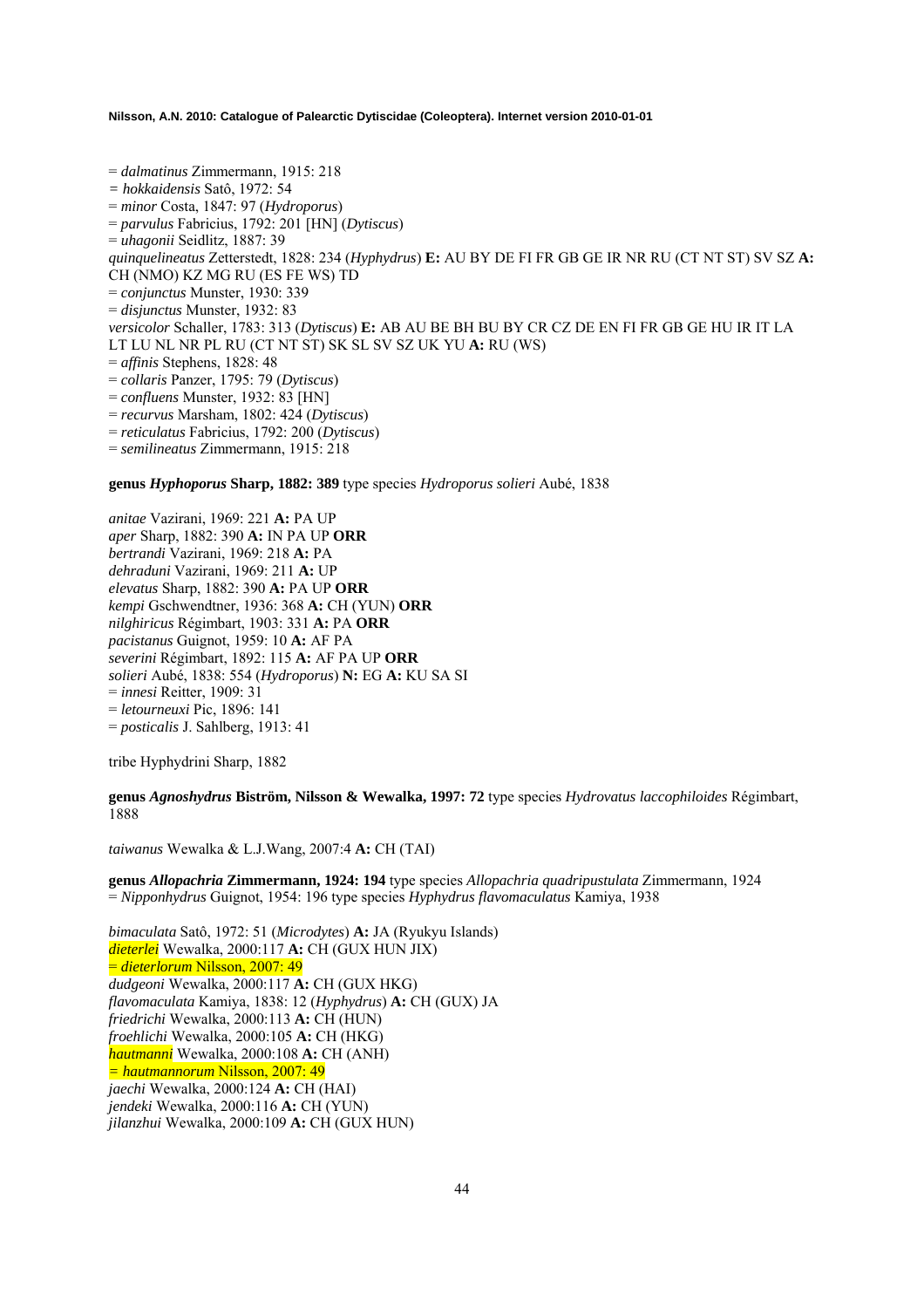*liselotteae* Wewalka, 2000:113 **A:** CH (GUX) *quadrimaculata* Satô, 1981: 70 (*Nipponhydrus*) **A:** NP *schillhammeri* Wewalka, 2000:108 **A:** CH (HUN) *schoenmanni* Wewalka, 2000:113 **A:** CH (ANH) *scholzi* Wewalka, 2000:116 **A:** CH (YUN) = *scholzorum* Nilsson, 2007: 49 *taiwana* Satô, 1990: 101 (*Microdytes*) **A:** CH (TAI) *wangi* Wewalka & Nilsson, 1994: 991 **A:** CH (TAI) *weinbergeri* Wewalka, 2000:112 **A:** CH (FUJ) = *weinbergerorum* Nilsson, 2007: 49

**genus** *Dimitshydrus* **Uéno, 1996: 36** type species *Dimitshydrus typhlops* Uéno, 1996

*typhlops* Uéno, 1996: 42 **A:** JA

**genus** *Heterhydrus* **Fairmaire, 1869: 186** type species *Heterhydrus agaboides* Fairmaire, 1869

*senegalensis* Laporte, 1835: 106 (*Hyphydrus*) **N:** EG SI **AFR**

**genus** *Hyphydrus* **Illiger, 1802: 299** type species *Dytiscus gibbus* Fabricius, 1777 (= *Dytiscus ovatus* Linnaeus, 1761)

= *Actobaena* Gistel, 1856: 355 type species *Hyphydrus fabricii* Cristofori, 1832 =(*Dytiscus ovatus* Linnaeus, 1761) *= Allophydrus* Zimmermann, 1930: 65 type species *Hyphydrus major* Sharp, 1882 (=*Hyphydrus grandis* Laporte, 1835)

= *Apriophorus* Guignot, 1936: 12 type species *Hyphydrus lyratus* Swartz, 1808

= *Aulacodytes* Guignot, 1936: 12 type species *Hyphydrus impressus* Klug, 1832

= *Pachytes* Montrouzier, 1860: 244 type species *Pachytes elegans* Montrouzier, 1860

*anatolicus* Guignot, 1957: 91 **E:** BH CR GR HU IT MC RU (ST) **A:** TR = *carrarai* Sanfilippo, 1963: 77 *aubei* Ganglbauer, 1891: 448 [RN] **E:** AU BH BU CR FR GB GR IT MA PT SL SP SZ YU **N:** AG LB MO TU = *variegatus* Aubé, 1838: 372 [HN] *birmanicus* Régimbart, 1888: 614 **A:** BT CH (YUN) **ORR** *cycloides* Régimbart, 1889: 56 **N:** EG **AFR** = *circularis* Régimbart, 1895: 53 = *lamottei* Legros, 1958: 212 = *malawiensis* Omer-Cooper, 1971: 279 = *nigeriensis* Omer-Cooper, 1971: 282 = *pelates* Guignot, 1953: 1 *detectus* Falkenström, 1936: 87 **A:** CH (FUJ GUI HEI HUB JIA JIX LIA SCH SHN ZHE) "Manchuria" = *chinensis* Hlisnikovský, 1955: 85 = *pieli* Guignot, 1936: 133 = *reductus* Hlisnikovský, 1955: 86 *dongba* ŠÄastný, 2000:298 **A:** CH (YUN) *excoffieri* Régimbart, 1899: 210 **A:** CH (GAN HUB YUN) **ORR** *falkenstromi* Gschwendtner, 1939: 25 **A:** CH (BEI FUJ HEI JIA JIL LIA NMO SHN TIA) RU (FE) = *brincki* Guignot, 1946: 72 *fangensis* Biström & Satô, 1988: 47 **A:** CH (HAI) **ORR** *grandis* Laporte, 1835: 107 **N:** EG SI **AFR** = *major* Sharp, 1882: 375 *gschwendtneri* Guignot, 1942: 17 [RN] **A:** AF HP PA SD = *indicus* Gschwendtner, 1936: 367 [HN] = *lindemannae* Guignot, 1959: 8 = *nalinie* Vazirani, 1969: 311 [RN] *holmeni* Biström, 1983: 107 **A:** BT NP *japonicus japonicus* Sharp, 1873: 54 **A:** JA RU (FE) SC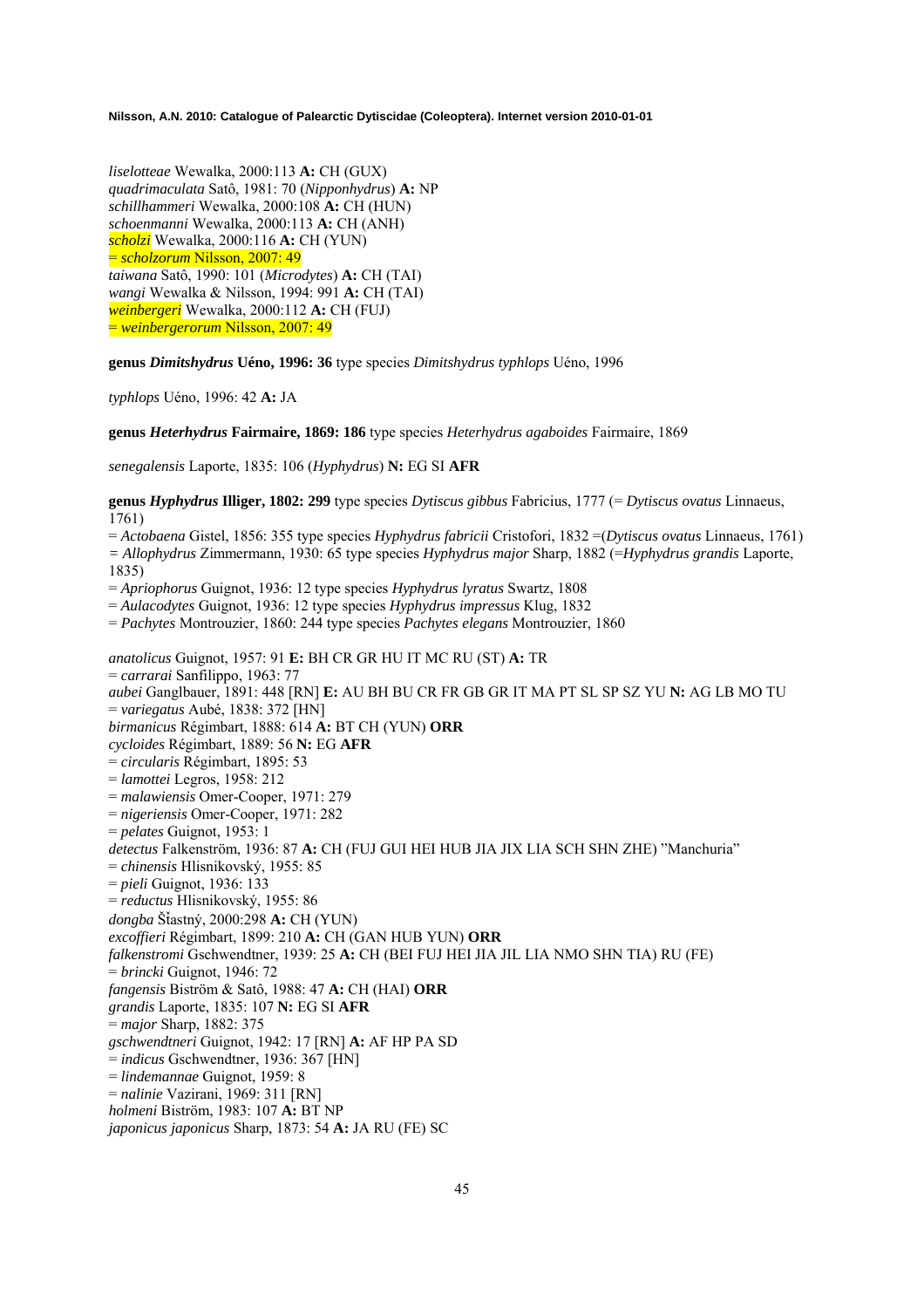= *frontalis* Sharp, 1882: 381 = *paromoeus* Guignot, 1954: 40 *japonicus vagus* Brinck, 1943: 4 **A:** CH (GUI GUX HEB HUN SHG LIA SCH SHA TAI YUN) NC *laeviventris laeviventris* Sharp, 1882: 381 **A:** JA *laeviventris tsugaru* Nakane, 1993: 2 **A:** JA *lyratus flavicans* Régimbart, 1892: 115 **A:** PA UP **ORR** *lyratus lyratus* Swartz in Schönherr, 1808: 29 **A:** CH (FUJ GUA GUI GUX HAI HKG HUB MAC TAI YUN) JA **AUR ORR** = *bisulcatus* Clark, 1863: 422 = *fossulipennis* W.J. MacLeay, 1871: 122 (*Hydroporus*) = *nigronotatus* Clark, 1863: 421 *maculatus* Babington, 1841: 12 **N:** AG CI EG LB **AFR** = *africanus* Sharp, 1882: 376 = *crassus* Wollaston, 1867: 33 *orientalis* Clark, 1863: 419 **A:** CH (BEI FUJ GAN GUA GUI GUX HAI HEB HKG HUB JIA JIX SCH SHG SHN TAI YUN XIN XIZ ZHE) JA **ORR** = *eximius* Clark, 1863: 421 *ovatus* Linnaeus, 1761: 547 (*Dytiscus*) **E:** AL AU BE BH BU BY CR CZ DE EN FI FR GB GE GG GR HU IR IT LA LS LT LU MC NL NR PL RU (CT NT ST) SK SL SV SZ UK YU **A:** KZ RU (ES WS) TR = *fabricii* Cristofori, 1832: 14 = *ferrugineus* Linnaeus, 1767: 666 (*Dytiscus*) = *gibbus* Fabricius, 1777: 238 (*Dytiscus*) = *grossus* O.F. Müller, 1776: 72 (*Dytiscus*) = *ovalis* Illiger, 1798: 271 [HN] (*Dytiscus*) = *sphaericus* DeGeer, 1774: 402 (*Dytiscus*) = *variegatus* Stephens, 1828: 45 *pictus* Klug, 1834: t.33/9 **N:** EG LB **A:** IN IS OM SA SI YE **AFR** = *lugubris* Preudhomme de Borre, 1871: x *pulchellus* Clark, 1863: 420 **A:** CH (FUJ GUA GUX HAI HUN JIX LIA TAI) JA **ORR** = *jeanneli* Guignot, 1935: 269 = *orbicularis* Régimbart, 1899: 212 = *wui* Gschwendtner, 1933: 161 *renardi* Severin, 1890: cxci **A:** BT HP NP SD UP **ORR** *sanctus* Sharp, 1882: 380 **A:** IS JO SY *sumatrae* Régimbart, 1880: 211 **A:** CH (YUN) **ORR** = *assamensis* Vazirani, 1969: 309

## **genus** *Microdytes* **J.Balfour-Browne, 1946: 106** type species *Microdytes belli* J.Balfour-Browne, 1946

*bistroemi* Wewalka, 1997: 20 **A:** CH (JIX) *championi* J.Balfour-Browne, 1946: 107 **A:** NP UP *elgae* Hendrich, Balke & Wewalka, 1995: 42 **A:** BT **ORR** *hainanensis* Wewalka, 1997: 25 **A:** CH (HAI) *lotteae* Wewalka, 1998: 64 **A:** CH (FUJ) *nilssoni* Wewalka, 1997: 30 **A:** CH (ANH GUX HUN) *satoi* Wewalka, 1997: 33 **A:** CH (GUX) *schoenmanni* Wewalka, 1997: 34 **A:** NP SD **ORR** *sinensis* Wewalka, 1997: 38 **A:** CH (ANH JIX) *tomokunii* Satô, 1981: 68 **A:** NP *trontelji* Wewalka, Ribera & Balke, 2007:61 **A:** CH (HAI) *uenoi* Satô, 1972: 49 **A:** CH (ANH FUJ HUN TAI) JA

tribe Laccornini Wolfe & Roughley, 1990

**genus** *Laccornis* **Gozis, 1914: 111** type species *Hydroporus oblongus* Stephens, 1835 = *Agaporus* Zimmermann, 1919: 147 type species *Hydroporus oblongus* Stephens, 1835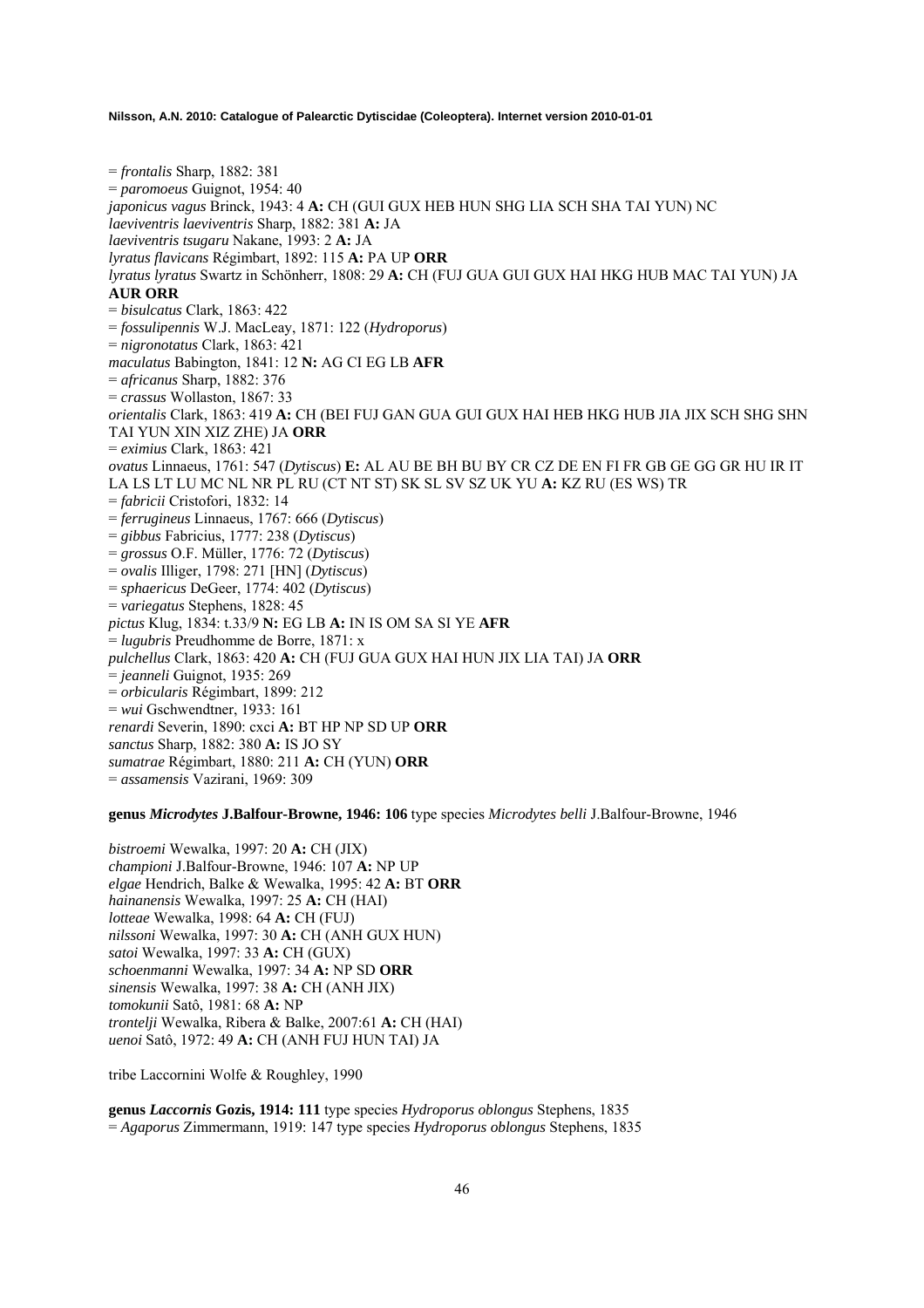*kocae* Ganglbauer, 1904: 352 (*Hydroporus*) **E:** AU CR HU RU (ST) UK = *breviusculus* Gschwendtner, 1935: 206 *oblongus* Stephens, 1835: 437 (*Hydroporus*) **E:** AU BE BY CZ DE EN FI FR GB GE HU IR LA NL NR PL RU (CT NT ST) SV **A:** RU (ES WS) **NAR**  = *bohemani* Thomson, 1856: 198 (*Hydroporus*) = *nitidus* Sturm, 1835: 38 (*Hydroporus*)

tribe Methlini Branden, 1885

**genus** *Methles* **Sharp, 1882: 317** type species *Methles punctipennis* Sharp, 1882 (= *Hydroporus cribratellus* Fairmaire, 1880)

*cribratellus* Fairmaire, 1880: 248 (*Hydroporus*) **E:** IT PT SP **N:** AG EG **A:** SA **AFR**  = *punctipennis* Sharp, 1882: 490 = *umbrosus* Gschwendtner, 1930: 210 *rectus* Sharp, 1882: 490 **A:** IN IQ *spinosus* Sharp, 1882: 489 **N:** EG **A:** CY IS SI SY TR **AFR**

incertae sedis (Hydroporinae)

**genus** *Morimotoa* **Uéno, 1957: 260** type species *Morimotoa phreatica* Uéno, 1957

*gigantea* Uéno, 1996: 33 **A:** JA *morimotoi* Uéno, 1996: 29 **A:** JA *phreatica miurai* Uéno, 1957: 273 **A:** JA *phreatica phreatica* Uéno, 1957: 268 **A:** JA

subfamily **Laccophilinae** Gistel, 1856 tribe Agabetini Branden, 1885

**genus** *Agabetes* **Crotch, 1873: 398** type species *Colymbetes acuductus* Harris, 1828

*svetlanae* Nilsson, 1989: 36 **A:** IN

tribe Laccophilini Gistel, 1856

**genus** *Japanolaccophilus* **Satô, 1972: 57** type species *Neptosternus niponensis* Kamiya, 1939

*niponensis* Kamiya, 1939: 32 (*Neptosternus*) **A:** JA

**genus** *Laccophilus* **Leach, 1815: 84** type species *Dytiscus minutus* Linnaeus, 1758

*anticatus anticatus* Sharp, 1890: 341 **A:** UP **ORR**  = *wewalki* Vazirani, 1975: 487 *biguttatus* Kirby, 1837: 69 **E:** FI MD NR RU (NT) SV **A:** CH (HEB NMO) MG RU (ES WS) **NAR**  = *apicicornis* Reitter, 1899: 198 = *fengi* Guignot, 1942: 86 [RN] = *inconspicuus* Fall, 1917: 164 = *pallidulus* Zimmermann, 1930: 50 = *strohmi* Thomson, 1874: 535 = *uniformis* Feng, 1936: 1 [HN] *chinensis* Boheman, 1858: 21 **A:** BT CH (ANH FUJ GUA GUI HAI HKG HUN JIX SCH TAI YUN) HP JA NP PA SD UP **ORR**  *demoflysi* Normand, 1938: 343 **N:** TU *difficilis* Sharp, 1873: 53 **A:** CH (BEI FUJ GUA GUI HAI HEI HUB HUN JIA JIL JIX LIA SCH SHG SHN SHX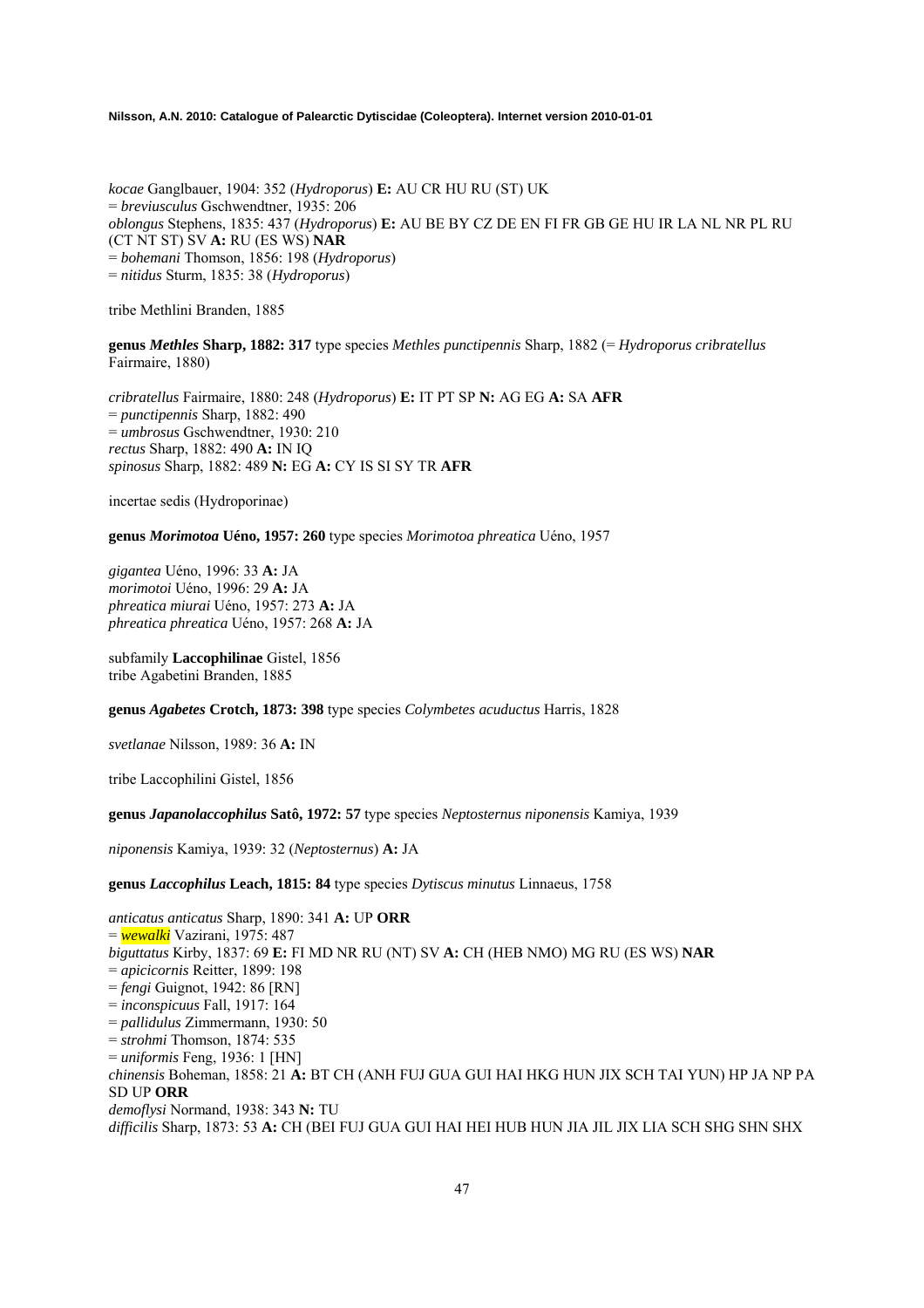ZHE YUN) JA NC RU (FE) SC *dikinohaseus* Kamite, Hikida & Satô, 2005:624 **A:** JA (Honshu) *ellipticus* Régimbart, 1889: 152 **A**: CH (FUJ GUA HAI) **ORR**  *flexuosus* Aubé, 1838: 430 **A:** CH (FUJ GUA GUI HAI HKG HUB JIA TAI) HP JA NP PA SD UP **ORR**  = *chloroticus* Régimbart, 1887: 267 = *cognatus* Sharp, 1882: 316 = *formosanus* Takizawa, 1932: 22 = *solutus* Sharp, 1882: 315 *hyalinus* DeGeer, 1774: 406 (*Dytiscus*) **E:** AB AR AU BE BH BU BY CR CZ DE EN FI FR GB GE GG GR HU IR IT LA LT LU MA MC MD NL NR PL PT RU (NT ST) SK SL SP SV SZ UK YU **N:** AG CI LB MO TU **A:** CY IN IQ IS LE RU (ES WS) SY TM TR UZ = *cyprioticus* Mouchamps, 1956: 3 = *hyalinus* Marsham, 1802: 420 (*Dytiscus*) = *inflatus* Wollaston, 1864: 79 = *interruptus* Panzer, 1795: 80 (*Dytiscus*) = *kusteri* Marseul, 1866: 19 [RN] = *marmoratus* Geoffroy, 1785: 70 (*Dyticus*) = *marmoreus* Olivier, 1795: 20 (*Dytiscus*) = *pictus* Küster, 1851: 9 [HN] *= testaceus* Aubé, 1837: 214 *indicus* Gschwendtner, 1936: 366 **A:** PA **ORR**  = *sindensis* Vazirani, 1969: 247 *inefficiens* Walker, 1859: 51 (*Hydroporus*) **A:** IN NP PA UP **ORR**  = *basalis* Motschulsky, 1859: 45 *kempi holmeni* Brancucci, 1983: 276 **A:** CH (YUN) **ORR**  *kempi kempi* Gschwendtner, 1936: 366 **A:** SD *kobensis* Sharp, 1873: 53 **A:** CH (FUJ GUX HUN SHN TAI) JA *lewisioides* Brancucci, 1983: 272 **A:** CH (HEB JIA NMO SHG) RU (FE) SC *lewisius* Sharp, 1873: 52 **A:** CH (ANH BEI FUJ HEB HUN JIA JIL JIX SCH SHG SHN ZHE) JA *maindroni maindroni* Régimbart, 1897: 207 **A:** OM *maindroni persicus* Brancucci, 1983: 286 **A:** IN PA *mateui* Omer-Cooper, 1970: 285 **N:** AG *medialis* Sharp, 1882: 309 **A:** BT CH (GUA YUN) SD **ORR**  = *birmanicus* Régimbart, 1891: 538 = *cingulifer* Guignot, 1956: 60 = *lucasseni* Régimbart, 1893: 106 *minutus* Linnaeus, 1758: 412 (*Dytiscus*) **E:** AB AL AR AU BE BH BU BY CR CZ DE EN FI FR GB GE GG GR HU IR IT LA LT LU MA MC MD NL NR PL PT RU (NT ST) SK SL SP SV SZ UK YU **N:** AG MO TU **A:** AF CH (XIN YUN) IN IQ IS JO KA KI KZ MG PA RU (ES WS) SY TD TM TR UZ **ORR**  = *cimicoides* O.F. Müller, 1776: 72 (*Dyticus*) = *gibbus* Gmelin, 1790: 1957 (*Dytiscus*) = *gilvus* O.F. Müller, 1776: 72 (*Dyticus*) = *melanophtalmos* Geoffroy, 1785: 68 (*Dyticus*) = *obscurus* Panzer, 1795: 77 (*Dytiscus*) = *striatus* Depoli, 1930: 141 = *variolosus* Herbst, 1784: 128 (*Dytiscus*) = *virescens* Brahm, 1791: 27 [HN] (*Dytiscus*) *nakajimai* Kamite, Hikida & Satô, 2005:622 **A:** JA (Ryukyus) *pallescens* Régimbart, 1903: 14 **A:** YE (Socotra) **AFR** *parvulus obtusus* Sharp, 1882: 311 **A:** CH (FUJ GUA GUX HAI HUB HUN SCH YUN) **ORR** = *derasus* Sharp, 1882: 311 = *dispersus* Sharp, 1882: 312 *parvulus parvulus* Aubé, 1838: 429 **A:** AP BT HP NP PA UP **ORR** = *orientalis* Aubé, 1838: 431 = *proteus* Régimbart, 1877: lxxix = *undulifer* Motschulsky, 1859: 44